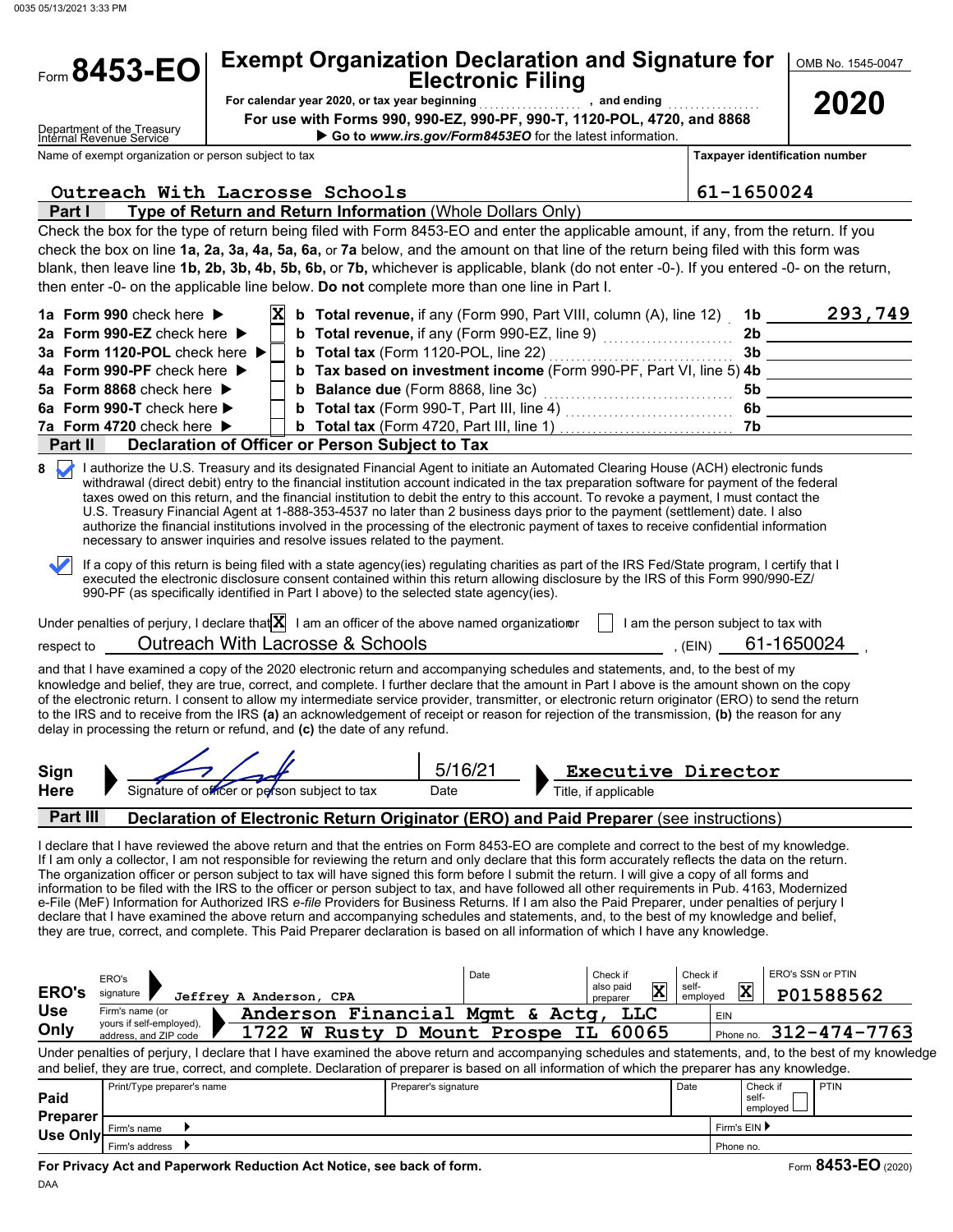Form 990

# **990 2010 2020**<br>
Under section 501(c), 527, or 4947(a)(1) of the Internal Revenue Code (except private foundations) **2020**

OMB No. 1545-0047

|                           | Department of the Treasury<br>Internal Revenue Service | Do not enter social security numbers on this form as it may be made public.<br>Go to www.irs.gov/Form990 for instructions and the latest information.                      |                           | <b>Open to Public</b><br><b>Inspection</b> |
|---------------------------|--------------------------------------------------------|----------------------------------------------------------------------------------------------------------------------------------------------------------------------------|---------------------------|--------------------------------------------|
|                           |                                                        | For the 2020 calendar year, or tax year beginning<br>and ending                                                                                                            |                           |                                            |
| в                         | Check if applicable:                                   | C Name of organization                                                                                                                                                     |                           | D Employer identification number           |
|                           | Address change                                         | Outreach With Lacrosse Schools                                                                                                                                             |                           |                                            |
|                           |                                                        | Doing business as                                                                                                                                                          |                           | 61-1650024                                 |
|                           | Name change                                            | Number and street (or P.O. box if mail is not delivered to street address)<br>Room/suite                                                                                   | <b>E</b> Telephone number |                                            |
|                           | Initial return                                         | 1772 W Ainslie St.                                                                                                                                                         |                           |                                            |
|                           | Final return/<br>terminated                            | City or town, state or province, country, and ZIP or foreign postal code                                                                                                   |                           |                                            |
|                           | Amended return                                         | IL 60640<br>Chicago                                                                                                                                                        | G Gross receipts\$        | 319,146                                    |
|                           |                                                        | F Name and address of principal officer:<br>H(a) Is this a group return for subordinates?                                                                                  |                           | $\overline{\mathbf{X}}$ No<br>Yes          |
|                           | Application pending                                    | Angelo Calvello                                                                                                                                                            |                           |                                            |
|                           |                                                        | 1772 W Ainslie St.<br>H(b) Are all subordinates included?                                                                                                                  |                           | Yes<br>No                                  |
|                           |                                                        | IL 60640<br>Chicago                                                                                                                                                        |                           | If "No," attach a list. See instructions   |
|                           | Tax-exempt status:                                     | $ \mathbf{X} $ 501(c)(3)<br>$\blacktriangleleft$ (insert no.)<br>501(c)<br>4947(a)(1) or<br>527                                                                            |                           |                                            |
|                           | Website: $\blacktriangleright$                         | owlslacrosse.org<br>$H(c)$ Group exemption number                                                                                                                          |                           |                                            |
|                           | K Form of organization:                                | $ \mathbf{X} $ Corporation<br>Trust<br>Association<br>Other $\blacktriangleright$<br>L Year of formation:                                                                  |                           | M State of legal domicile:                 |
|                           | Part I                                                 | <b>Summary</b>                                                                                                                                                             |                           |                                            |
|                           |                                                        | 1 Briefly describe the organization's mission or most significant activities: www.communities.com/www.communities.com                                                      |                           |                                            |
|                           |                                                        | Sports-Based Youth Development                                                                                                                                             |                           |                                            |
|                           |                                                        |                                                                                                                                                                            |                           |                                            |
|                           |                                                        |                                                                                                                                                                            |                           |                                            |
| Governance                |                                                        | 2 Check this box $\blacktriangleright$ if the organization discontinued its operations or disposed of more than 25% of its net assets.                                     |                           |                                            |
|                           |                                                        | 3 Number of voting members of the governing body (Part VI, line 1a)                                                                                                        | 3                         | 12                                         |
|                           |                                                        | 4 Number of independent voting members of the governing body (Part VI, line 1b) [11] [11] Number of independent voting                                                     | $\overline{\mathbf{4}}$   | $\overline{12}$                            |
| <b>Activities &amp;</b>   |                                                        | 5 Total number of individuals employed in calendar year 2020 (Part V, line 2a) [[[[[[[[[[[[[[[[[[[[[[[[[[[[[[[                                                             | $5\overline{5}$           | $\overline{2}$                             |
|                           |                                                        | 6 Total number of volunteers (estimate if necessary)                                                                                                                       | $6\phantom{a}$            | 100                                        |
|                           |                                                        |                                                                                                                                                                            | 7a                        | 0                                          |
|                           |                                                        |                                                                                                                                                                            | 7b                        | 0                                          |
|                           |                                                        | <b>Prior Year</b>                                                                                                                                                          |                           | <b>Current Year</b>                        |
|                           |                                                        |                                                                                                                                                                            | 192,546                   | 294,229                                    |
| Revenue                   |                                                        | 9 Program service revenue (Part VIII, line 2g)                                                                                                                             | 1,301                     |                                            |
|                           |                                                        |                                                                                                                                                                            |                           | 0                                          |
|                           |                                                        | $-22,440$                                                                                                                                                                  |                           | $-480$                                     |
|                           |                                                        | 171,407<br>12 Total revenue - add lines 8 through 11 (must equal Part VIII, column (A), line 12)                                                                           |                           | 293,749                                    |
|                           |                                                        | 13 Grants and similar amounts paid (Part IX, column (A), lines 1-3)                                                                                                        |                           |                                            |
|                           |                                                        | 14 Benefits paid to or for members (Part IX, column (A), line 4)                                                                                                           |                           | 0                                          |
|                           |                                                        | 15 Salaries, other compensation, employee benefits (Part IX, column (A), lines 5-10)                                                                                       | 83,862                    | 107,704                                    |
| မ္တ                       |                                                        | 16aProfessional fundraising fees (Part IX, column (A), line 11e)                                                                                                           |                           |                                            |
| Expen                     |                                                        | 27,702<br><b>b</b> Total fundraising expenses (Part IX, column (D), line 25) $\blacktriangleright$                                                                         |                           |                                            |
|                           |                                                        | 17 Other expenses (Part IX, column (A), lines 11a-11d, 11f-24e)                                                                                                            | 51,229                    | 60,375                                     |
|                           |                                                        | 135,091<br>18 Total expenses. Add lines 13-17 (must equal Part IX, column (A), line 25)                                                                                    |                           | 168,079                                    |
|                           |                                                        | 19 Revenue less expenses. Subtract line 18 from line 12 [11, 12]                                                                                                           | 36,316                    | 125,670                                    |
| : Assets or<br>d Balances |                                                        | <b>Beginning of Current Year</b>                                                                                                                                           |                           | <b>End of Year</b>                         |
|                           |                                                        | 101,985<br>20 Total assets (Part X, line 16)                                                                                                                               |                           | 227,655                                    |
|                           |                                                        | 21 Total liabilities (Part X, line 26)                                                                                                                                     | 0                         |                                            |
|                           |                                                        | 101,985<br>22 Net assets or fund balances. Subtract line 21 from line 20                                                                                                   |                           | 227,655                                    |
|                           | Part II                                                | <b>Signature Block</b>                                                                                                                                                     |                           |                                            |
|                           |                                                        | Under penalties of perjury, I declare that I have examined this return, including accompanying schedules and statements, and to the best of my knowledge and belief, it is |                           |                                            |
|                           |                                                        | true, correct, and complete. Declaration of preparer (other than officer) is based on all information of which preparer has any knowledge.                                 |                           |                                            |
|                           |                                                        |                                                                                                                                                                            |                           | 5/16/21                                    |
| Sign                      |                                                        | Signature of officer                                                                                                                                                       | Date                      |                                            |
| <b>Here</b>               |                                                        | Sam Angelotta<br>Executive Director                                                                                                                                        |                           |                                            |
|                           |                                                        | Type or print name and title                                                                                                                                               |                           |                                            |
|                           |                                                        | Print/Type preparer's name<br>Preparer's signature<br>Date                                                                                                                 | Check                     | <b>PTIN</b><br>X if                        |
| Paid                      |                                                        | $05/13/21$ self-employed<br>Jeffrey A Anderson, CPA<br>Jeffrey A Anderson, CPA                                                                                             |                           | P01588562                                  |
|                           | <b>Preparer</b><br>Firm's name                         | Anderson Financial Mgmt & Actg,<br><b>TTC</b>                                                                                                                              | Firm's EIN ▶              |                                            |
|                           | <b>Use Only</b>                                        | 1722 W Rusty Dr                                                                                                                                                            |                           |                                            |
|                           | Firm's address                                         | Mount Prospect, IL<br>60065                                                                                                                                                | Phone no.                 | $312 - 474 - 7763$                         |
|                           |                                                        |                                                                                                                                                                            |                           | X Yes<br><b>No</b>                         |

| Sign        |                            | Signature of officer                                               |                                                                                 | 5/16/21<br>Date                             |
|-------------|----------------------------|--------------------------------------------------------------------|---------------------------------------------------------------------------------|---------------------------------------------|
| <b>Here</b> |                            | Sam Angelotta<br>Type or print name and title                      |                                                                                 | Executive Director                          |
|             | Print/Type preparer's name |                                                                    | Preparer's signature                                                            | <b>PTIN</b><br>$\mathbf x$<br>Date<br>Check |
| Paid        |                            | Jeffrey A Anderson, CPA                                            | Jeffrey A Anderson, CPA                                                         | $05/13/21$ self-employed<br>P01588562       |
| Preparer    | Firm's name                |                                                                    | Anderson Financial Mqmt & Actq,                                                 | <b>LLC</b><br>Firm's $EIN$                  |
| Use Only    |                            | 1722 W Rusty Dr                                                    |                                                                                 |                                             |
|             | Firm's address             | Mount Prospect, IL                                                 | 60065                                                                           | $312 - 474 - 7763$<br>Phone no.             |
|             |                            |                                                                    | May the IRS discuss this return with the preparer shown above? See instructions | x<br><b>Yes</b><br><b>No</b>                |
|             |                            | For Paperwork Reduction Act Notice, see the separate instructions. |                                                                                 | Form 990 (2020)                             |

DAA **For Paperwork Reduction Act Notice, see the separate instructions.**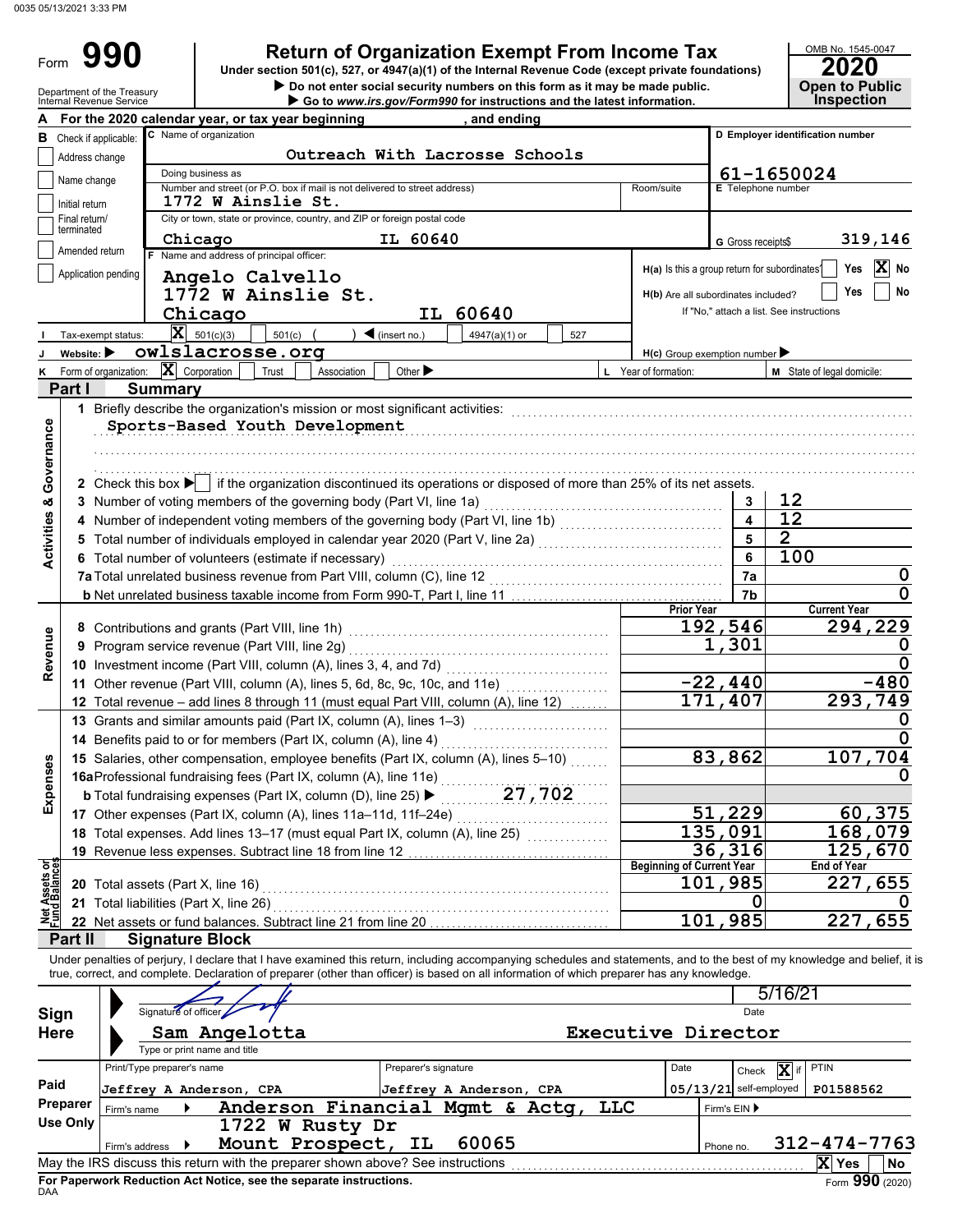| Part III<br>Briefly describe the organization's mission:<br>$\mathbf 1$<br>Sports-Based Youth Development<br>Did the organization undertake any significant program services during the year which were not listed on the<br>$2^{\circ}$<br>$\overline{\phantom{x}}$ Yes $\overline{\textbf{X}}$ No<br>prior Form 990 or 990-EZ?<br>If "Yes," describe these new services on Schedule O.<br>Did the organization cease conducting, or make significant changes in how it conducts, any program<br>3<br>Yes $\overline{\mathbf{X}}$ No<br>services?<br>If "Yes," describe these changes on Schedule O.<br>Describe the organization's program service accomplishments for each of its three largest program services, as measured by<br>4<br>expenses. Section 501(c)(3) and 501(c)(4) organizations are required to report the amount of grants and allocations to others,<br>the total expenses, and revenue, if any, for each program service reported.<br>$(119, 386)$ including grants of $(20, 386)$ including grants of $(30, 38)$ and $(40, 38)$ including grants of $(30, 38)$ including grants of $(30, 38)$ including grants of $(30, 38)$ including grants of $(30, 38)$ includ<br>4a (Code:<br>See Schedule O<br>N/A<br>including grants of\$<br>(Revenue \$) (Revenue \$)<br>$\ldots$ ) (Expenses \$<br>4c (Code:<br>N/A<br>4d Other program services (Describe on Schedule O.)<br>(Expenses \$<br>including grants of \$<br>119, 386<br>(Revenue \$ | Form 990 (2020) Outreach With Lacrosse Schools<br><u>61-1650024</u> | Page 2       |
|-------------------------------------------------------------------------------------------------------------------------------------------------------------------------------------------------------------------------------------------------------------------------------------------------------------------------------------------------------------------------------------------------------------------------------------------------------------------------------------------------------------------------------------------------------------------------------------------------------------------------------------------------------------------------------------------------------------------------------------------------------------------------------------------------------------------------------------------------------------------------------------------------------------------------------------------------------------------------------------------------------------------------------------------------------------------------------------------------------------------------------------------------------------------------------------------------------------------------------------------------------------------------------------------------------------------------------------------------------------------------------------------------------------------------------------------------------------------|---------------------------------------------------------------------|--------------|
|                                                                                                                                                                                                                                                                                                                                                                                                                                                                                                                                                                                                                                                                                                                                                                                                                                                                                                                                                                                                                                                                                                                                                                                                                                                                                                                                                                                                                                                                   | <b>Statement of Program Service Accomplishments</b>                 |              |
|                                                                                                                                                                                                                                                                                                                                                                                                                                                                                                                                                                                                                                                                                                                                                                                                                                                                                                                                                                                                                                                                                                                                                                                                                                                                                                                                                                                                                                                                   |                                                                     | $\mathbf{x}$ |
|                                                                                                                                                                                                                                                                                                                                                                                                                                                                                                                                                                                                                                                                                                                                                                                                                                                                                                                                                                                                                                                                                                                                                                                                                                                                                                                                                                                                                                                                   |                                                                     |              |
|                                                                                                                                                                                                                                                                                                                                                                                                                                                                                                                                                                                                                                                                                                                                                                                                                                                                                                                                                                                                                                                                                                                                                                                                                                                                                                                                                                                                                                                                   |                                                                     |              |
|                                                                                                                                                                                                                                                                                                                                                                                                                                                                                                                                                                                                                                                                                                                                                                                                                                                                                                                                                                                                                                                                                                                                                                                                                                                                                                                                                                                                                                                                   |                                                                     |              |
|                                                                                                                                                                                                                                                                                                                                                                                                                                                                                                                                                                                                                                                                                                                                                                                                                                                                                                                                                                                                                                                                                                                                                                                                                                                                                                                                                                                                                                                                   |                                                                     |              |
|                                                                                                                                                                                                                                                                                                                                                                                                                                                                                                                                                                                                                                                                                                                                                                                                                                                                                                                                                                                                                                                                                                                                                                                                                                                                                                                                                                                                                                                                   |                                                                     |              |
|                                                                                                                                                                                                                                                                                                                                                                                                                                                                                                                                                                                                                                                                                                                                                                                                                                                                                                                                                                                                                                                                                                                                                                                                                                                                                                                                                                                                                                                                   |                                                                     |              |
|                                                                                                                                                                                                                                                                                                                                                                                                                                                                                                                                                                                                                                                                                                                                                                                                                                                                                                                                                                                                                                                                                                                                                                                                                                                                                                                                                                                                                                                                   |                                                                     |              |
|                                                                                                                                                                                                                                                                                                                                                                                                                                                                                                                                                                                                                                                                                                                                                                                                                                                                                                                                                                                                                                                                                                                                                                                                                                                                                                                                                                                                                                                                   |                                                                     |              |
|                                                                                                                                                                                                                                                                                                                                                                                                                                                                                                                                                                                                                                                                                                                                                                                                                                                                                                                                                                                                                                                                                                                                                                                                                                                                                                                                                                                                                                                                   |                                                                     |              |
|                                                                                                                                                                                                                                                                                                                                                                                                                                                                                                                                                                                                                                                                                                                                                                                                                                                                                                                                                                                                                                                                                                                                                                                                                                                                                                                                                                                                                                                                   |                                                                     |              |
|                                                                                                                                                                                                                                                                                                                                                                                                                                                                                                                                                                                                                                                                                                                                                                                                                                                                                                                                                                                                                                                                                                                                                                                                                                                                                                                                                                                                                                                                   |                                                                     |              |
|                                                                                                                                                                                                                                                                                                                                                                                                                                                                                                                                                                                                                                                                                                                                                                                                                                                                                                                                                                                                                                                                                                                                                                                                                                                                                                                                                                                                                                                                   |                                                                     |              |
|                                                                                                                                                                                                                                                                                                                                                                                                                                                                                                                                                                                                                                                                                                                                                                                                                                                                                                                                                                                                                                                                                                                                                                                                                                                                                                                                                                                                                                                                   |                                                                     |              |
|                                                                                                                                                                                                                                                                                                                                                                                                                                                                                                                                                                                                                                                                                                                                                                                                                                                                                                                                                                                                                                                                                                                                                                                                                                                                                                                                                                                                                                                                   |                                                                     |              |
|                                                                                                                                                                                                                                                                                                                                                                                                                                                                                                                                                                                                                                                                                                                                                                                                                                                                                                                                                                                                                                                                                                                                                                                                                                                                                                                                                                                                                                                                   |                                                                     |              |
|                                                                                                                                                                                                                                                                                                                                                                                                                                                                                                                                                                                                                                                                                                                                                                                                                                                                                                                                                                                                                                                                                                                                                                                                                                                                                                                                                                                                                                                                   |                                                                     |              |
|                                                                                                                                                                                                                                                                                                                                                                                                                                                                                                                                                                                                                                                                                                                                                                                                                                                                                                                                                                                                                                                                                                                                                                                                                                                                                                                                                                                                                                                                   |                                                                     |              |
|                                                                                                                                                                                                                                                                                                                                                                                                                                                                                                                                                                                                                                                                                                                                                                                                                                                                                                                                                                                                                                                                                                                                                                                                                                                                                                                                                                                                                                                                   |                                                                     |              |
|                                                                                                                                                                                                                                                                                                                                                                                                                                                                                                                                                                                                                                                                                                                                                                                                                                                                                                                                                                                                                                                                                                                                                                                                                                                                                                                                                                                                                                                                   |                                                                     |              |
|                                                                                                                                                                                                                                                                                                                                                                                                                                                                                                                                                                                                                                                                                                                                                                                                                                                                                                                                                                                                                                                                                                                                                                                                                                                                                                                                                                                                                                                                   |                                                                     |              |
|                                                                                                                                                                                                                                                                                                                                                                                                                                                                                                                                                                                                                                                                                                                                                                                                                                                                                                                                                                                                                                                                                                                                                                                                                                                                                                                                                                                                                                                                   |                                                                     |              |
|                                                                                                                                                                                                                                                                                                                                                                                                                                                                                                                                                                                                                                                                                                                                                                                                                                                                                                                                                                                                                                                                                                                                                                                                                                                                                                                                                                                                                                                                   |                                                                     |              |
|                                                                                                                                                                                                                                                                                                                                                                                                                                                                                                                                                                                                                                                                                                                                                                                                                                                                                                                                                                                                                                                                                                                                                                                                                                                                                                                                                                                                                                                                   |                                                                     |              |
|                                                                                                                                                                                                                                                                                                                                                                                                                                                                                                                                                                                                                                                                                                                                                                                                                                                                                                                                                                                                                                                                                                                                                                                                                                                                                                                                                                                                                                                                   |                                                                     |              |
|                                                                                                                                                                                                                                                                                                                                                                                                                                                                                                                                                                                                                                                                                                                                                                                                                                                                                                                                                                                                                                                                                                                                                                                                                                                                                                                                                                                                                                                                   |                                                                     |              |
|                                                                                                                                                                                                                                                                                                                                                                                                                                                                                                                                                                                                                                                                                                                                                                                                                                                                                                                                                                                                                                                                                                                                                                                                                                                                                                                                                                                                                                                                   |                                                                     |              |
|                                                                                                                                                                                                                                                                                                                                                                                                                                                                                                                                                                                                                                                                                                                                                                                                                                                                                                                                                                                                                                                                                                                                                                                                                                                                                                                                                                                                                                                                   |                                                                     |              |
|                                                                                                                                                                                                                                                                                                                                                                                                                                                                                                                                                                                                                                                                                                                                                                                                                                                                                                                                                                                                                                                                                                                                                                                                                                                                                                                                                                                                                                                                   |                                                                     |              |
|                                                                                                                                                                                                                                                                                                                                                                                                                                                                                                                                                                                                                                                                                                                                                                                                                                                                                                                                                                                                                                                                                                                                                                                                                                                                                                                                                                                                                                                                   |                                                                     |              |
|                                                                                                                                                                                                                                                                                                                                                                                                                                                                                                                                                                                                                                                                                                                                                                                                                                                                                                                                                                                                                                                                                                                                                                                                                                                                                                                                                                                                                                                                   |                                                                     |              |
|                                                                                                                                                                                                                                                                                                                                                                                                                                                                                                                                                                                                                                                                                                                                                                                                                                                                                                                                                                                                                                                                                                                                                                                                                                                                                                                                                                                                                                                                   |                                                                     |              |
|                                                                                                                                                                                                                                                                                                                                                                                                                                                                                                                                                                                                                                                                                                                                                                                                                                                                                                                                                                                                                                                                                                                                                                                                                                                                                                                                                                                                                                                                   |                                                                     |              |
|                                                                                                                                                                                                                                                                                                                                                                                                                                                                                                                                                                                                                                                                                                                                                                                                                                                                                                                                                                                                                                                                                                                                                                                                                                                                                                                                                                                                                                                                   |                                                                     |              |
|                                                                                                                                                                                                                                                                                                                                                                                                                                                                                                                                                                                                                                                                                                                                                                                                                                                                                                                                                                                                                                                                                                                                                                                                                                                                                                                                                                                                                                                                   |                                                                     |              |
|                                                                                                                                                                                                                                                                                                                                                                                                                                                                                                                                                                                                                                                                                                                                                                                                                                                                                                                                                                                                                                                                                                                                                                                                                                                                                                                                                                                                                                                                   |                                                                     |              |
|                                                                                                                                                                                                                                                                                                                                                                                                                                                                                                                                                                                                                                                                                                                                                                                                                                                                                                                                                                                                                                                                                                                                                                                                                                                                                                                                                                                                                                                                   |                                                                     |              |
|                                                                                                                                                                                                                                                                                                                                                                                                                                                                                                                                                                                                                                                                                                                                                                                                                                                                                                                                                                                                                                                                                                                                                                                                                                                                                                                                                                                                                                                                   |                                                                     |              |
|                                                                                                                                                                                                                                                                                                                                                                                                                                                                                                                                                                                                                                                                                                                                                                                                                                                                                                                                                                                                                                                                                                                                                                                                                                                                                                                                                                                                                                                                   |                                                                     |              |
|                                                                                                                                                                                                                                                                                                                                                                                                                                                                                                                                                                                                                                                                                                                                                                                                                                                                                                                                                                                                                                                                                                                                                                                                                                                                                                                                                                                                                                                                   |                                                                     |              |
|                                                                                                                                                                                                                                                                                                                                                                                                                                                                                                                                                                                                                                                                                                                                                                                                                                                                                                                                                                                                                                                                                                                                                                                                                                                                                                                                                                                                                                                                   |                                                                     |              |
|                                                                                                                                                                                                                                                                                                                                                                                                                                                                                                                                                                                                                                                                                                                                                                                                                                                                                                                                                                                                                                                                                                                                                                                                                                                                                                                                                                                                                                                                   |                                                                     |              |
|                                                                                                                                                                                                                                                                                                                                                                                                                                                                                                                                                                                                                                                                                                                                                                                                                                                                                                                                                                                                                                                                                                                                                                                                                                                                                                                                                                                                                                                                   |                                                                     |              |
|                                                                                                                                                                                                                                                                                                                                                                                                                                                                                                                                                                                                                                                                                                                                                                                                                                                                                                                                                                                                                                                                                                                                                                                                                                                                                                                                                                                                                                                                   |                                                                     |              |
|                                                                                                                                                                                                                                                                                                                                                                                                                                                                                                                                                                                                                                                                                                                                                                                                                                                                                                                                                                                                                                                                                                                                                                                                                                                                                                                                                                                                                                                                   |                                                                     |              |
|                                                                                                                                                                                                                                                                                                                                                                                                                                                                                                                                                                                                                                                                                                                                                                                                                                                                                                                                                                                                                                                                                                                                                                                                                                                                                                                                                                                                                                                                   |                                                                     |              |
|                                                                                                                                                                                                                                                                                                                                                                                                                                                                                                                                                                                                                                                                                                                                                                                                                                                                                                                                                                                                                                                                                                                                                                                                                                                                                                                                                                                                                                                                   |                                                                     |              |
|                                                                                                                                                                                                                                                                                                                                                                                                                                                                                                                                                                                                                                                                                                                                                                                                                                                                                                                                                                                                                                                                                                                                                                                                                                                                                                                                                                                                                                                                   |                                                                     |              |
|                                                                                                                                                                                                                                                                                                                                                                                                                                                                                                                                                                                                                                                                                                                                                                                                                                                                                                                                                                                                                                                                                                                                                                                                                                                                                                                                                                                                                                                                   |                                                                     |              |
|                                                                                                                                                                                                                                                                                                                                                                                                                                                                                                                                                                                                                                                                                                                                                                                                                                                                                                                                                                                                                                                                                                                                                                                                                                                                                                                                                                                                                                                                   |                                                                     |              |
|                                                                                                                                                                                                                                                                                                                                                                                                                                                                                                                                                                                                                                                                                                                                                                                                                                                                                                                                                                                                                                                                                                                                                                                                                                                                                                                                                                                                                                                                   |                                                                     |              |
|                                                                                                                                                                                                                                                                                                                                                                                                                                                                                                                                                                                                                                                                                                                                                                                                                                                                                                                                                                                                                                                                                                                                                                                                                                                                                                                                                                                                                                                                   |                                                                     |              |
|                                                                                                                                                                                                                                                                                                                                                                                                                                                                                                                                                                                                                                                                                                                                                                                                                                                                                                                                                                                                                                                                                                                                                                                                                                                                                                                                                                                                                                                                   |                                                                     |              |
|                                                                                                                                                                                                                                                                                                                                                                                                                                                                                                                                                                                                                                                                                                                                                                                                                                                                                                                                                                                                                                                                                                                                                                                                                                                                                                                                                                                                                                                                   |                                                                     |              |
|                                                                                                                                                                                                                                                                                                                                                                                                                                                                                                                                                                                                                                                                                                                                                                                                                                                                                                                                                                                                                                                                                                                                                                                                                                                                                                                                                                                                                                                                   |                                                                     |              |
|                                                                                                                                                                                                                                                                                                                                                                                                                                                                                                                                                                                                                                                                                                                                                                                                                                                                                                                                                                                                                                                                                                                                                                                                                                                                                                                                                                                                                                                                   | 4e Total program service expenses >                                 |              |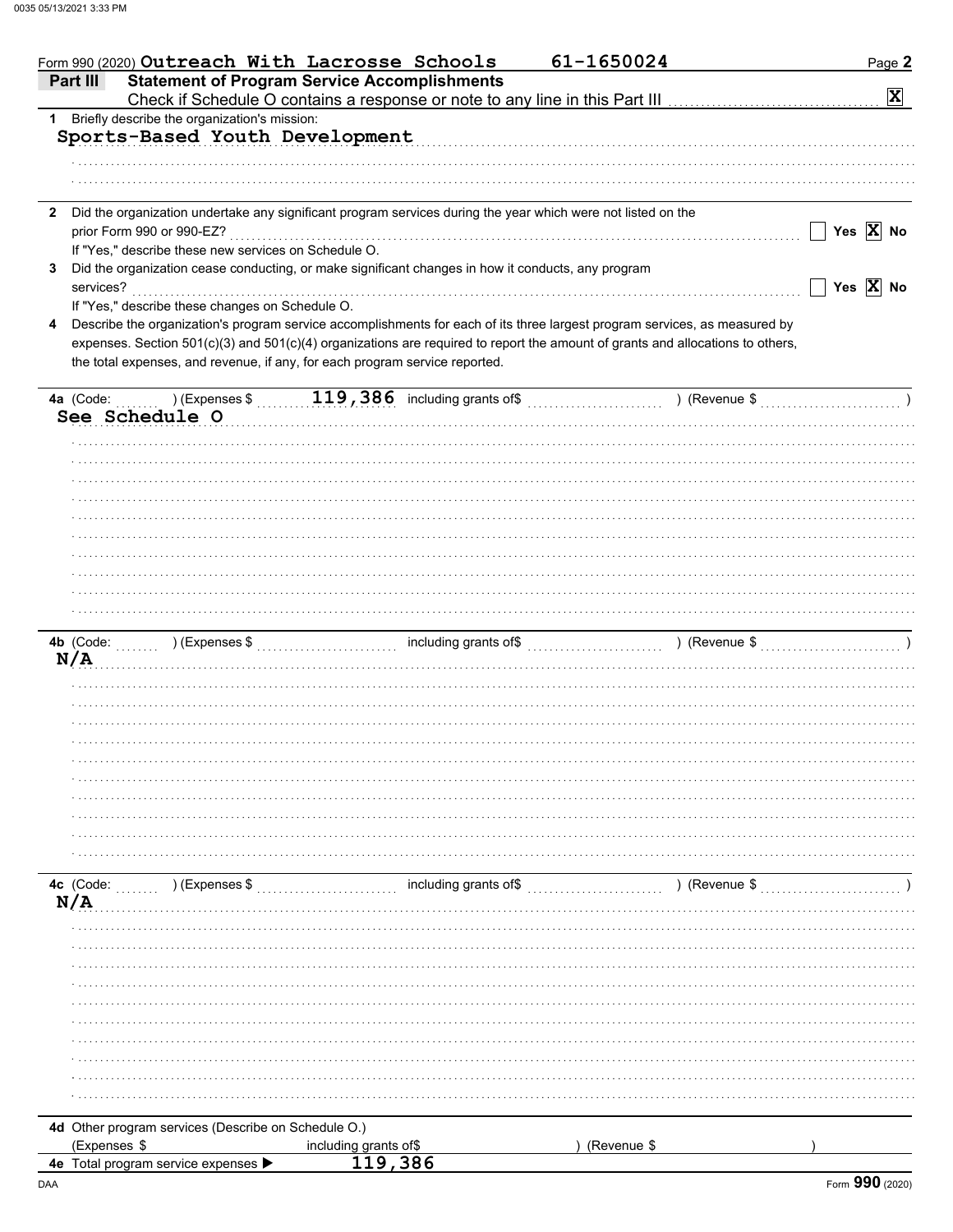#### **Part IV Checklist of Required Schedules** Form 990 (2020) Page **3 Outreach With Lacrosse Schools 61-1650024**

| 61-1650024 |  |  |
|------------|--|--|
|            |  |  |

|     |                                                                                                                                                                               |              | Yes | No          |
|-----|-------------------------------------------------------------------------------------------------------------------------------------------------------------------------------|--------------|-----|-------------|
| 1   | Is the organization described in section $501(c)(3)$ or $4947(a)(1)$ (other than a private foundation)? If "Yes,"                                                             |              |     |             |
|     | complete Schedule A                                                                                                                                                           | 1            | X   |             |
| 2   | Is the organization required to complete Schedule B, Schedule of Contributors (see instructions)?                                                                             | $\mathbf{2}$ | X   |             |
| 3   | Did the organization engage in direct or indirect political campaign activities on behalf of or in opposition to                                                              |              |     |             |
|     | candidates for public office? If "Yes," complete Schedule C, Part I                                                                                                           | 3            |     | X           |
| 4   | Section 501(c)(3) organizations. Did the organization engage in lobbying activities, or have a section 501(h)                                                                 |              |     |             |
|     | election in effect during the tax year? If "Yes," complete Schedule C, Part II                                                                                                | 4            |     | X           |
| 5   | Is the organization a section $501(c)(4)$ , $501(c)(5)$ , or $501(c)(6)$ organization that receives membership dues,                                                          |              |     |             |
|     | assessments, or similar amounts as defined in Revenue Procedure 98-19? If "Yes," complete Schedule C, Part III                                                                | 5            |     | X           |
| 6   | Did the organization maintain any donor advised funds or any similar funds or accounts for which donors                                                                       |              |     |             |
|     | have the right to provide advice on the distribution or investment of amounts in such funds or accounts? If                                                                   |              |     |             |
|     | "Yes," complete Schedule D, Part I                                                                                                                                            | 6            |     | X           |
| 7   | Did the organization receive or hold a conservation easement, including easements to preserve open space,                                                                     |              |     |             |
|     | the environment, historic land areas, or historic structures? If "Yes," complete Schedule D, Part II                                                                          | 7            |     | X           |
| 8   | Did the organization maintain collections of works of art, historical treasures, or other similar assets? If "Yes,"                                                           |              |     |             |
|     | complete Schedule D, Part III                                                                                                                                                 | 8            |     | X           |
| 9   | Did the organization report an amount in Part X, line 21, for escrow or custodial account liability, serve as a                                                               |              |     |             |
|     | custodian for amounts not listed in Part X; or provide credit counseling, debt management, credit repair, or                                                                  |              |     | X           |
| 10  | debt negotiation services? If "Yes," complete Schedule D, Part IV                                                                                                             | 9            |     |             |
|     | Did the organization, directly or through a related organization, hold assets in donor-restricted endowments<br>or in quasi endowments? If "Yes," complete Schedule D, Part V | 10           |     | X           |
| 11  | If the organization's answer to any of the following questions is "Yes," then complete Schedule D, Parts VI,                                                                  |              |     |             |
|     | VII, VIII, IX, or X as applicable.                                                                                                                                            |              |     |             |
|     | a Did the organization report an amount for land, buildings, and equipment in Part X, line 10? If "Yes,"                                                                      |              |     |             |
|     | complete Schedule D, Part VI                                                                                                                                                  | 11a          |     | X           |
|     | <b>b</b> Did the organization report an amount for investments—other securities in Part X, line 12, that is 5% or more                                                        |              |     |             |
|     | of its total assets reported in Part X, line 16? If "Yes," complete Schedule D, Part VII                                                                                      | 11b          |     | X           |
|     | c Did the organization report an amount for investments—program related in Part X, line 13, that is 5% or more                                                                |              |     |             |
|     | of its total assets reported in Part X, line 16? If "Yes," complete Schedule D, Part VIII                                                                                     | 11c          |     | X           |
|     | d Did the organization report an amount for other assets in Part X, line 15, that is 5% or more of its total assets                                                           |              |     |             |
|     | reported in Part X, line 16? If "Yes," complete Schedule D, Part IX                                                                                                           | 11d          | X   |             |
|     | e Did the organization report an amount for other liabilities in Part X, line 25? If "Yes," complete Schedule D, Part X                                                       | 11e          |     | $\mathbf x$ |
| f   | Did the organization's separate or consolidated financial statements for the tax year include a footnote that addresses                                                       |              |     |             |
|     | the organization's liability for uncertain tax positions under FIN 48 (ASC 740)? If "Yes," complete Schedule D, Part X                                                        | 11f          |     | X           |
|     | 12a Did the organization obtain separate, independent audited financial statements for the tax year? If "Yes," complete                                                       |              |     |             |
|     |                                                                                                                                                                               | 12a          |     | X           |
|     | <b>b</b> Was the organization included in consolidated, independent audited financial statements for the tax year? If                                                         |              |     |             |
|     | "Yes," and if the organization answered "No" to line 12a, then completing Schedule D, Parts XI and XII is optional                                                            | 12b          |     | X           |
| 13  | Is the organization a school described in section $170(b)(1)(A)(ii)?$ If "Yes," complete Schedule E                                                                           | 13           |     | $\mathbf x$ |
| 14a | Did the organization maintain an office, employees, or agents outside of the United States?                                                                                   | 14a          |     | $\mathbf x$ |
| b   | Did the organization have aggregate revenues or expenses of more than \$10,000 from grantmaking,                                                                              |              |     |             |
|     | fundraising, business, investment, and program service activities outside the United States, or aggregate                                                                     |              |     |             |
|     | foreign investments valued at \$100,000 or more? If "Yes," complete Schedule F, Parts I and IV                                                                                | 14b          |     | X           |
| 15  | Did the organization report on Part IX, column (A), line 3, more than \$5,000 of grants or other assistance to or                                                             |              |     |             |
|     | for any foreign organization? If "Yes," complete Schedule F, Parts II and IV                                                                                                  | 15           |     | X           |
| 16  | Did the organization report on Part IX, column (A), line 3, more than \$5,000 of aggregate grants or other                                                                    |              |     |             |
|     | assistance to or for foreign individuals? If "Yes," complete Schedule F, Parts III and IV                                                                                     | 16           |     | X           |
| 17  | Did the organization report a total of more than \$15,000 of expenses for professional fundraising services on                                                                |              |     |             |
| 18  | Did the organization report more than \$15,000 total of fundraising event gross income and contributions on                                                                   | 17           |     | X           |
|     | Part VIII, lines 1c and 8a? If "Yes," complete Schedule G, Part II                                                                                                            | 18           | X   |             |
| 19  | Did the organization report more than \$15,000 of gross income from gaming activities on Part VIII, line 9a?                                                                  |              |     |             |
|     |                                                                                                                                                                               | 19           |     | X           |
| 20a |                                                                                                                                                                               | <b>20a</b>   |     | $\mathbf X$ |
| b   |                                                                                                                                                                               | 20b          |     |             |
| 21  | Did the organization report more than \$5,000 of grants or other assistance to any domestic organization or                                                                   |              |     |             |
|     |                                                                                                                                                                               | 21           |     | X           |
|     |                                                                                                                                                                               |              |     |             |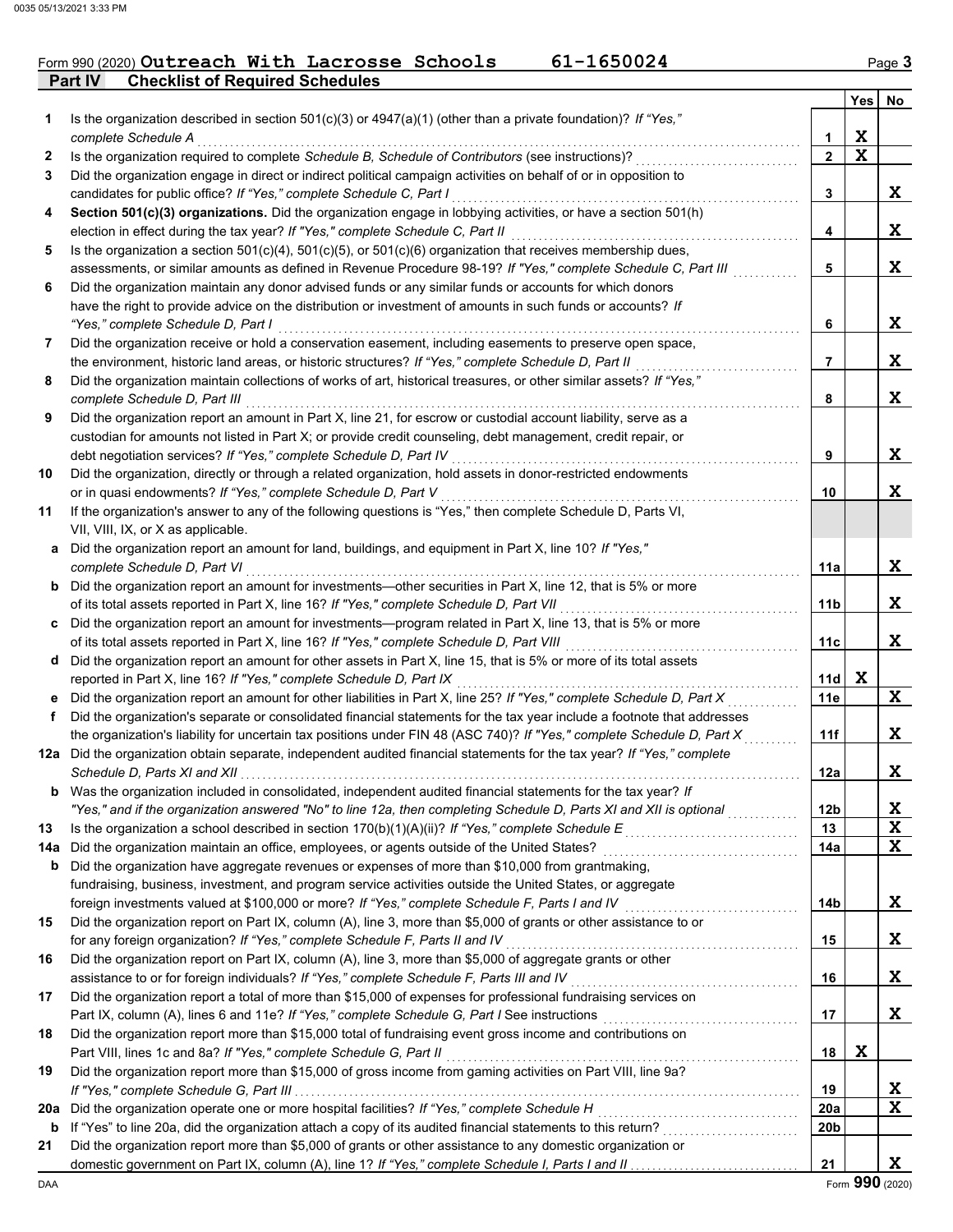|  | Form 990 (2020) Outreach With Lacrosse Schools |  |  |  | 61-1650024 | Page 4 |
|--|------------------------------------------------|--|--|--|------------|--------|
|--|------------------------------------------------|--|--|--|------------|--------|

**Part IV Checklist of Required Schedules** *(continued)*

|     |                                                                                                                                                                                                                          |                 | Yes        | No                      |
|-----|--------------------------------------------------------------------------------------------------------------------------------------------------------------------------------------------------------------------------|-----------------|------------|-------------------------|
| 22  | Did the organization report more than \$5,000 of grants or other assistance to or for domestic individuals on                                                                                                            |                 |            |                         |
|     | Part IX, column (A), line 2? If "Yes," complete Schedule I, Parts I and III                                                                                                                                              | 22              |            | X                       |
| 23  | Did the organization answer "Yes" to Part VII, Section A, line 3, 4, or 5 about compensation of the                                                                                                                      |                 |            |                         |
|     | organization's current and former officers, directors, trustees, key employees, and highest compensated                                                                                                                  |                 |            |                         |
|     | employees? If "Yes," complete Schedule J                                                                                                                                                                                 | 23              |            | X                       |
|     | 24a Did the organization have a tax-exempt bond issue with an outstanding principal amount of more than<br>\$100,000 as of the last day of the year, that was issued after December 31, 2002? If "Yes," answer lines 24b |                 |            |                         |
|     | through 24d and complete Schedule K. If "No," go to line 25a                                                                                                                                                             | 24a             |            | X                       |
| b   | Did the organization invest any proceeds of tax-exempt bonds beyond a temporary period exception?                                                                                                                        | 24b             |            |                         |
| c   | Did the organization maintain an escrow account other than a refunding escrow at any time during the year                                                                                                                |                 |            |                         |
|     | to defease any tax-exempt bonds?                                                                                                                                                                                         | 24c             |            |                         |
|     | d Did the organization act as an "on behalf of" issuer for bonds outstanding at any time during the year?                                                                                                                | 24d             |            |                         |
|     | 25a Section 501(c)(3), 501(c)(4), and 501(c)(29) organizations. Did the organization engage in an excess benefit                                                                                                         |                 |            |                         |
|     | transaction with a disqualified person during the year? If "Yes," complete Schedule L, Part I                                                                                                                            | 25a             |            | X                       |
|     | <b>b</b> Is the organization aware that it engaged in an excess benefit transaction with a disqualified person in a prior                                                                                                |                 |            |                         |
|     | year, and that the transaction has not been reported on any of the organization's prior Forms 990 or 990-EZ?                                                                                                             |                 |            |                         |
|     | If "Yes," complete Schedule L, Part I                                                                                                                                                                                    | 25 <sub>b</sub> |            | X                       |
| 26  | Did the organization report any amount on Part X, line 5 or 22, for receivables from or payables to any current                                                                                                          |                 |            |                         |
|     | or former officer, director, trustee, key employee, creator or founder, substantial contributor, or 35%                                                                                                                  |                 |            | X                       |
| 27  | controlled entity or family member of any of these persons? If "Yes," complete Schedule L, Part II<br>Did the organization provide a grant or other assistance to any current or former officer, director, trustee, key  | 26              |            |                         |
|     | employee, creator or founder, substantial contributor or employee thereof, a grant selection committee                                                                                                                   |                 |            |                         |
|     | member, or to a 35% controlled entity (including an employee thereof) or family member of any of these                                                                                                                   |                 |            |                         |
|     | persons? If "Yes," complete Schedule L, Part III                                                                                                                                                                         | 27              |            | X                       |
| 28  | Was the organization a party to a business transaction with one of the following parties (see Schedule L, Part                                                                                                           |                 |            |                         |
|     | IV instructions, for applicable filing thresholds, conditions, and exceptions):                                                                                                                                          |                 |            |                         |
| a   | A current or former officer, director, trustee, key employee, creator or founder, or substantial contributor? If                                                                                                         |                 |            |                         |
|     | "Yes," complete Schedule L, Part IV                                                                                                                                                                                      | 28a             |            | X                       |
| b   | A family member of any individual described in line 28a? If "Yes," complete Schedule L, Part IV                                                                                                                          | 28 <sub>b</sub> |            | $\mathbf x$             |
| c   | A 35% controlled entity of one or more individuals and/or organizations described in lines 28a or 28b? If                                                                                                                |                 |            |                         |
|     | "Yes," complete Schedule L, Part IV                                                                                                                                                                                      | 28c             |            | X                       |
| 29  | Did the organization receive more than \$25,000 in non-cash contributions? If "Yes," complete Schedule M                                                                                                                 | 29              |            | $\mathbf x$             |
| 30  | Did the organization receive contributions of art, historical treasures, or other similar assets, or qualified<br>conservation contributions? If "Yes," complete Schedule M                                              | 30              |            | X                       |
| 31  | Did the organization liquidate, terminate, or dissolve and cease operations? If "Yes," complete Schedule N, Part I                                                                                                       | 31              |            | $\overline{\mathbf{x}}$ |
| 32  | Did the organization sell, exchange, dispose of, or transfer more than 25% of its net assets? If "Yes,"                                                                                                                  |                 |            |                         |
|     | complete Schedule N, Part II                                                                                                                                                                                             | 32              |            | X                       |
| 33  | Did the organization own 100% of an entity disregarded as separate from the organization under Regulations                                                                                                               |                 |            |                         |
|     | sections 301.7701-2 and 301.7701-3? If "Yes," complete Schedule R, Part I                                                                                                                                                | 33              |            | Χ                       |
| 34  | Was the organization related to any tax-exempt or taxable entity? If "Yes," complete Schedule R, Part II, III,                                                                                                           |                 |            |                         |
|     | or IV, and Part V, line 1                                                                                                                                                                                                | 34              |            | <u>x</u>                |
| 35а | Did the organization have a controlled entity within the meaning of section 512(b)(13)?                                                                                                                                  | 35a             |            | $\mathbf x$             |
| b   | If "Yes" to line 35a, did the organization receive any payment from or engage in any transaction with a                                                                                                                  |                 |            |                         |
|     |                                                                                                                                                                                                                          | 35b             |            |                         |
| 36  | Section 501(c)(3) organizations. Did the organization make any transfers to an exempt non-charitable                                                                                                                     |                 |            |                         |
| 37  | related organization? If "Yes," complete Schedule R, Part V, line 2<br>Did the organization conduct more than 5% of its activities through an entity that is not a related organization                                  | 36              |            | X                       |
|     | and that is treated as a partnership for federal income tax purposes? If "Yes," complete Schedule R, Part VI                                                                                                             | 37              |            | Χ                       |
| 38  | Did the organization complete Schedule O and provide explanations in Schedule O for Part VI, lines 11b and                                                                                                               |                 |            |                         |
|     | 19? Note: All Form 990 filers are required to complete Schedule O.                                                                                                                                                       | 38              | X          |                         |
|     | <b>Statements Regarding Other IRS Filings and Tax Compliance</b><br><b>Part V</b>                                                                                                                                        |                 |            |                         |
|     | Check if Schedule O contains a response or note to any line in this Part V                                                                                                                                               |                 |            |                         |
|     |                                                                                                                                                                                                                          |                 | <b>Yes</b> | No                      |
| 1а  | 6<br>Enter the number reported in Box 3 of Form 1096. Enter -0- if not applicable<br>1a                                                                                                                                  |                 |            |                         |
| b   | 0<br>1 <sub>b</sub><br>Enter the number of Forms W-2G included in line 1a. Enter -0- if not applicable [11, 11, 11, 11, 11, 11, 11, 1                                                                                    |                 |            |                         |
| c   | Did the organization comply with backup withholding rules for reportable payments to vendors and                                                                                                                         |                 |            |                         |
|     |                                                                                                                                                                                                                          | 1c              | X          | Form 990 (2020)         |
| DAA |                                                                                                                                                                                                                          |                 |            |                         |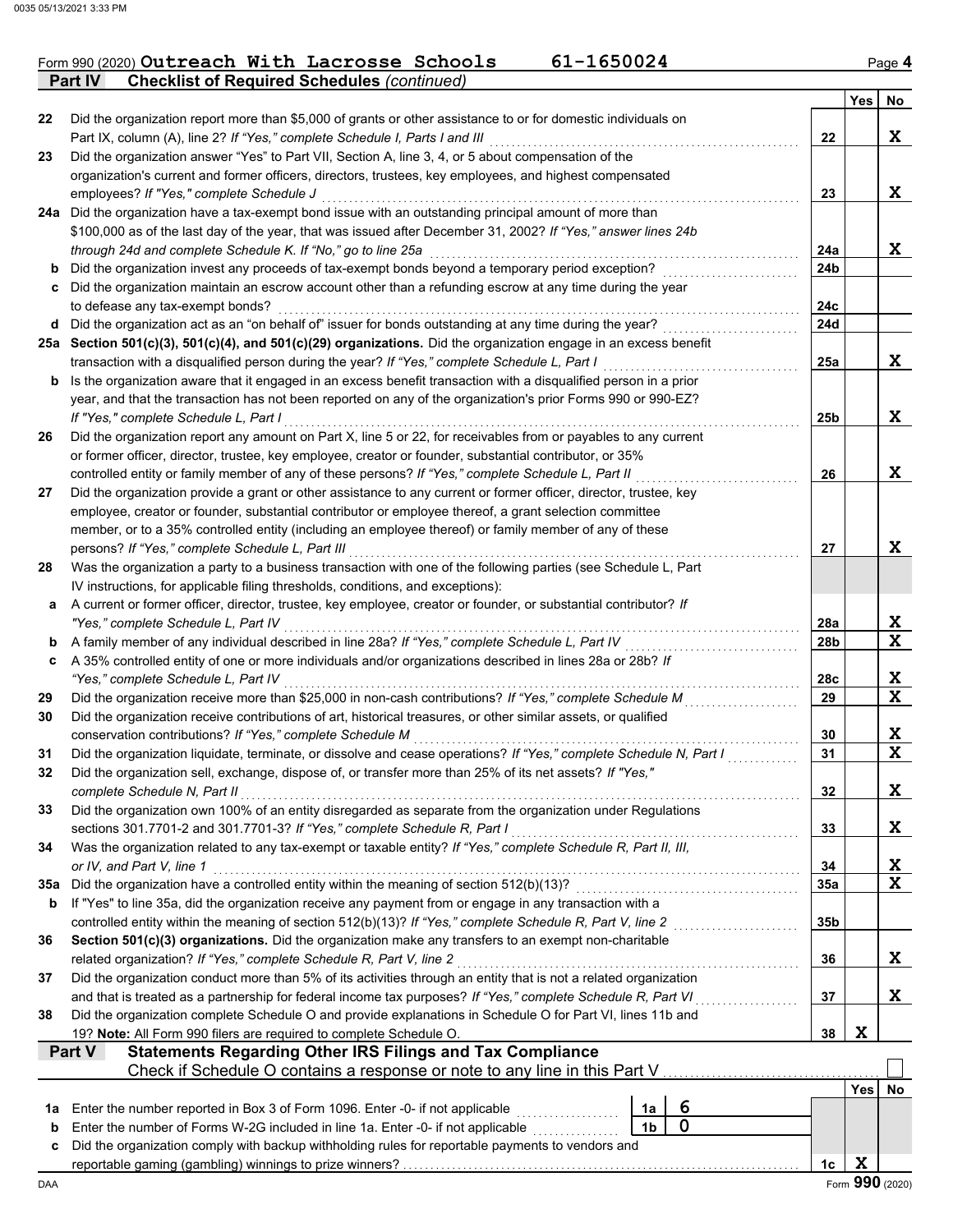|     | 61-1650024<br>Form 990 (2020) Outreach With Lacrosse Schools                                                                       |                    |                |             | Page 5      |
|-----|------------------------------------------------------------------------------------------------------------------------------------|--------------------|----------------|-------------|-------------|
|     | Statements Regarding Other IRS Filings and Tax Compliance (continued)<br>Part V                                                    |                    |                |             |             |
| 2a  | Enter the number of employees reported on Form W-3, Transmittal of Wage and Tax                                                    |                    |                | <b>Yes</b>  | No          |
|     | Statements, filed for the calendar year ending with or within the year covered by this return                                      | $\mathbf{2}$<br>2a |                |             |             |
| b   | If at least one is reported on line 2a, did the organization file all required federal employment tax returns?                     |                    | 2 <sub>b</sub> | X           |             |
|     | Note: If the sum of lines 1a and 2a is greater than 250, you may be required to e-file (see instructions)                          |                    |                |             |             |
| За  | Did the organization have unrelated business gross income of \$1,000 or more during the year?                                      |                    | За             |             | X           |
| b   | If "Yes," has it filed a Form 990-T for this year? If "No" to line 3b, provide an explanation on Schedule O                        |                    | 3b             |             |             |
| 4a  | At any time during the calendar year, did the organization have an interest in, or a signature or other authority over,            |                    |                |             |             |
|     | a financial account in a foreign country (such as a bank account, securities account, or other financial account)?                 |                    | 4a             |             | X           |
| b   | If "Yes," enter the name of the foreign country ▶                                                                                  |                    |                |             |             |
|     | See instructions for filing requirements for FinCEN Form 114, Report of Foreign Bank and Financial Accounts (FBAR).                |                    |                |             |             |
| 5a  | Was the organization a party to a prohibited tax shelter transaction at any time during the tax year?                              |                    | 5a             |             | X           |
| b   | Did any taxable party notify the organization that it was or is a party to a prohibited tax shelter transaction?                   |                    | 5 <sub>b</sub> |             | $\mathbf x$ |
| c   | If "Yes" to line 5a or 5b, did the organization file Form 8886-T?                                                                  |                    | 5c             |             |             |
| 6a  | Does the organization have annual gross receipts that are normally greater than \$100,000, and did the                             |                    |                |             |             |
|     | organization solicit any contributions that were not tax deductible as charitable contributions?                                   |                    | 6a             |             | X           |
| b   | If "Yes," did the organization include with every solicitation an express statement that such contributions or                     |                    |                |             |             |
|     | gifts were not tax deductible?                                                                                                     |                    | 6b             |             |             |
| 7   | Organizations that may receive deductible contributions under section 170(c).                                                      |                    |                |             |             |
| а   | Did the organization receive a payment in excess of \$75 made partly as a contribution and partly for goods                        |                    |                |             |             |
|     | and services provided to the payor?                                                                                                |                    | 7a             | X           |             |
| b   | If "Yes," did the organization notify the donor of the value of the goods or services provided?                                    |                    | 7b             | $\mathbf x$ |             |
| c   | Did the organization sell, exchange, or otherwise dispose of tangible personal property for which it was                           |                    |                |             |             |
|     | required to file Form 8282?                                                                                                        |                    | 7c             |             | X           |
| d   | If "Yes," indicate the number of Forms 8282 filed during the year<br>.                                                             | 7d                 |                |             |             |
| е   | Did the organization receive any funds, directly or indirectly, to pay premiums on a personal benefit contract?                    |                    | 7e             |             | X           |
| f   | Did the organization, during the year, pay premiums, directly or indirectly, on a personal benefit contract?                       |                    | 7f             |             | X           |
| g   | If the organization received a contribution of qualified intellectual property, did the organization file Form 8899 as required?   |                    | 7g             |             | X           |
| h   | If the organization received a contribution of cars, boats, airplanes, or other vehicles, did the organization file a Form 1098-C? |                    | 7h             |             | X           |
| 8   | Sponsoring organizations maintaining donor advised funds. Did a donor advised fund maintained by the                               |                    |                |             |             |
|     | sponsoring organization have excess business holdings at any time during the year?                                                 |                    | 8              |             |             |
| 9   | Sponsoring organizations maintaining donor advised funds.                                                                          |                    |                |             |             |
| a   | Did the sponsoring organization make any taxable distributions under section 4966?                                                 |                    | 9a             |             |             |
| b   | Did the sponsoring organization make a distribution to a donor, donor advisor, or related person?                                  |                    | 9 <sub>b</sub> |             |             |
| 10  | Section 501(c)(7) organizations. Enter:                                                                                            |                    |                |             |             |
|     | Initiation fees and capital contributions included on Part VIII, line 12                                                           | 10a                |                |             |             |
| b   | Gross receipts, included on Form 990, Part VIII, line 12, for public use of club facilities                                        | 10b                |                |             |             |
| 11  | Section 501(c)(12) organizations. Enter:                                                                                           |                    |                |             |             |
| a   | Gross income from members or shareholders                                                                                          | 11a                |                |             |             |
| b   | Gross income from other sources (Do not net amounts due or paid to other sources                                                   |                    |                |             |             |
|     | against amounts due or received from them.)                                                                                        | 11 <sub>b</sub>    |                |             |             |
| 12a | Section 4947(a)(1) non-exempt charitable trusts. Is the organization filing Form 990 in lieu of Form 1041?                         |                    | 12a            |             |             |
| b   | If "Yes," enter the amount of tax-exempt interest received or accrued during the year                                              | 12 <sub>b</sub>    |                |             |             |
| 13  | Section 501(c)(29) qualified nonprofit health insurance issuers.                                                                   |                    |                |             |             |
| а   | Is the organization licensed to issue qualified health plans in more than one state?                                               |                    | 13a            |             |             |
|     | Note: See the instructions for additional information the organization must report on Schedule O.                                  |                    |                |             |             |
| b   | Enter the amount of reserves the organization is required to maintain by the states in which                                       |                    |                |             |             |
|     | the organization is licensed to issue qualified health plans                                                                       | 13b                |                |             |             |
| c   | Enter the amount of reserves on hand                                                                                               | 13 <sub>c</sub>    |                |             |             |
| 14a | Did the organization receive any payments for indoor tanning services during the tax year?                                         |                    | 14a            |             | X           |
| b   | If "Yes," has it filed a Form 720 to report these payments? If "No," provide an explanation on Schedule O                          |                    | 14b            |             |             |
| 15  | Is the organization subject to the section 4960 tax on payment(s) of more than \$1,000,000 in remuneration or                      |                    |                |             |             |
|     | excess parachute payment(s) during the year?                                                                                       |                    | 15             |             | X           |
|     | If "Yes," see instructions and file Form 4720, Schedule N.                                                                         |                    |                |             |             |
| 16  | Is the organization an educational institution subject to the section 4968 excise tax on net investment income?                    |                    | 16             |             | X           |
|     | If "Yes," complete Form 4720, Schedule O.                                                                                          |                    |                |             |             |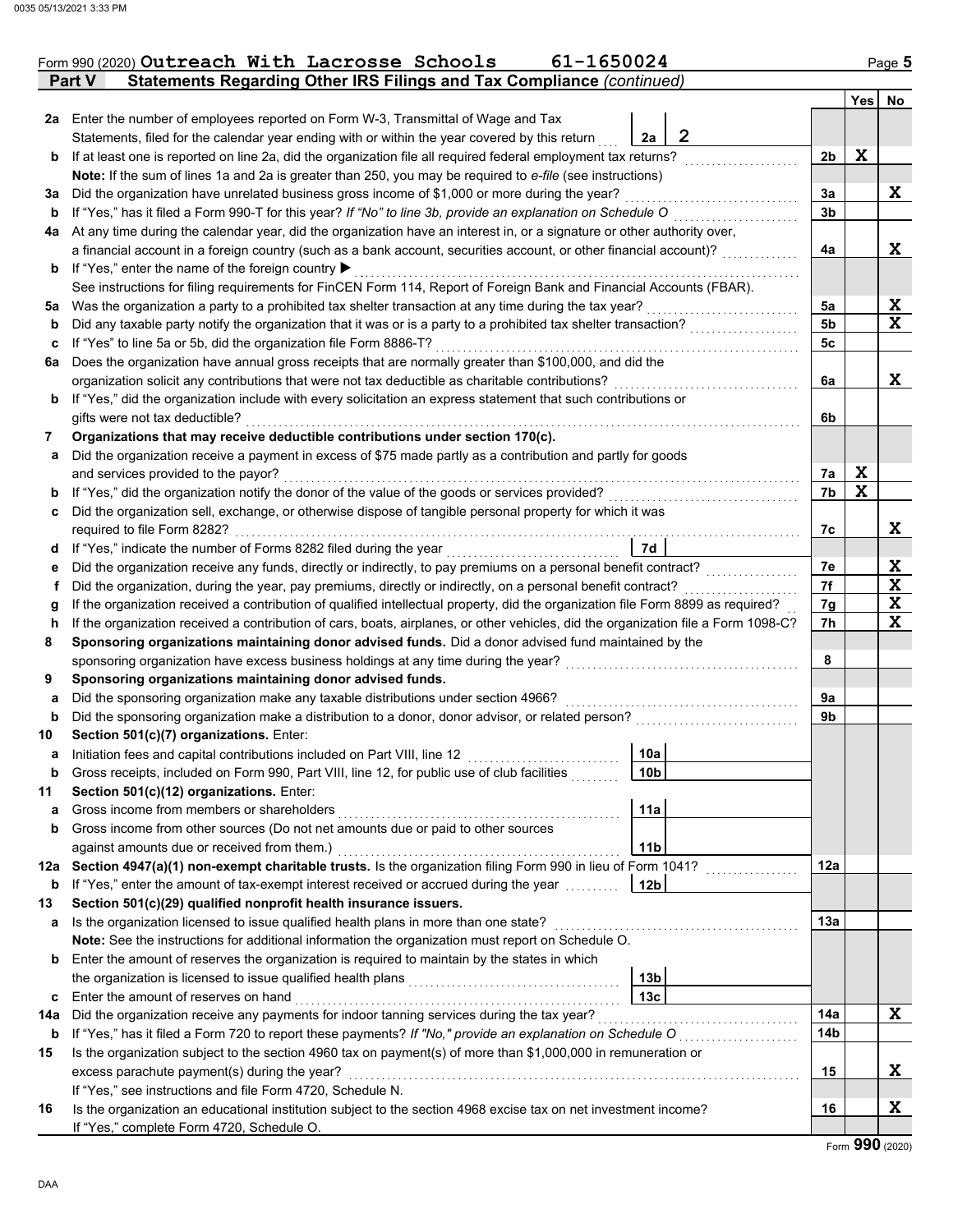|     | Form 990 (2020) Outreach With Lacrosse Schools<br>61-1650024<br>Governance, Management, and Disclosure For each "Yes" response to lines 2 through 7b below, and for a "No"<br>Part VI |                 |             | Page 6                  |
|-----|---------------------------------------------------------------------------------------------------------------------------------------------------------------------------------------|-----------------|-------------|-------------------------|
|     | response to line 8a, 8b, or 10b below, describe the circumstances, processes, or changes on Schedule O. See instructions.                                                             |                 |             |                         |
|     |                                                                                                                                                                                       |                 |             | $\mathbf{x}$            |
|     | <b>Section A. Governing Body and Management</b>                                                                                                                                       |                 |             |                         |
|     |                                                                                                                                                                                       |                 | Yes         | No                      |
| 1a  | 12<br>Enter the number of voting members of the governing body at the end of the tax year<br>1a                                                                                       |                 |             |                         |
|     | If there are material differences in voting rights among members of the governing body, or                                                                                            |                 |             |                         |
|     | if the governing body delegated broad authority to an executive committee or similar                                                                                                  |                 |             |                         |
|     | committee, explain on Schedule O.                                                                                                                                                     |                 |             |                         |
| b   | 12<br>Enter the number of voting members included on line 1a, above, who are independent<br>1 <sub>b</sub>                                                                            |                 |             |                         |
|     | Did any officer, director, trustee, or key employee have a family relationship or a business relationship with                                                                        |                 |             |                         |
|     | any other officer, director, trustee, or key employee?                                                                                                                                | 2               |             | X                       |
|     | Did the organization delegate control over management duties customarily performed by or under the direct                                                                             |                 |             |                         |
|     | supervision of officers, directors, trustees, or key employees to a management company or other person?                                                                               | 3               |             | X                       |
|     | Did the organization make any significant changes to its governing documents since the prior Form 990 was filed?                                                                      | 4               |             | $\overline{\mathbf{x}}$ |
|     | Did the organization become aware during the year of a significant diversion of the organization's assets?                                                                            | 5               |             | $\overline{\mathbf{x}}$ |
|     | Did the organization have members or stockholders?                                                                                                                                    | 6               |             | $\mathbf x$             |
| 7a  | Did the organization have members, stockholders, or other persons who had the power to elect or appoint                                                                               |                 |             |                         |
|     | one or more members of the governing body?                                                                                                                                            | 7a              |             | X                       |
| b   | Are any governance decisions of the organization reserved to (or subject to approval by) members,                                                                                     |                 |             |                         |
|     | stockholders, or persons other than the governing body?                                                                                                                               | 7b              |             | X                       |
|     | Did the organization contemporaneously document the meetings held or written actions undertaken during the year by the following:                                                     |                 |             |                         |
| а   | The governing body?                                                                                                                                                                   | 8а              | X           |                         |
| b   | Each committee with authority to act on behalf of the governing body?                                                                                                                 | 8b              | $\mathbf x$ |                         |
|     | Is there any officer, director, trustee, or key employee listed in Part VII, Section A, who cannot be reached at                                                                      |                 |             |                         |
|     |                                                                                                                                                                                       | 9               |             | X                       |
|     | Section B. Policies (This Section B requests information about policies not required by the Internal Revenue Code.                                                                    |                 |             |                         |
|     |                                                                                                                                                                                       |                 | Yes         | No                      |
| 10a | Did the organization have local chapters, branches, or affiliates?                                                                                                                    | 10a             |             | X                       |
| b   | If "Yes," did the organization have written policies and procedures governing the activities of such chapters,                                                                        |                 |             |                         |
|     | affiliates, and branches to ensure their operations are consistent with the organization's exempt purposes?                                                                           | 10 <sub>b</sub> |             |                         |
| 11a | Has the organization provided a complete copy of this Form 990 to all members of its governing body before filing the form?                                                           | 11a             | X           |                         |
| b   | Describe in Schedule O the process, if any, used by the organization to review this Form 990.                                                                                         |                 |             |                         |
| 12a | Did the organization have a written conflict of interest policy? If "No," go to line 13                                                                                               | 12a             | X           |                         |
| b   | Were officers, directors, or trustees, and key employees required to disclose annually interests that could give rise to conflicts?                                                   | 12 <sub>b</sub> | $\mathbf x$ |                         |
|     | Did the organization regularly and consistently monitor and enforce compliance with the policy? If "Yes,"                                                                             |                 |             |                         |
|     | describe in Schedule O how this was done                                                                                                                                              | 12c             | X           |                         |
| 13  | Did the organization have a written whistleblower policy?                                                                                                                             | 13              |             | Χ                       |
| 14  | Did the organization have a written document retention and destruction policy?                                                                                                        | 14              |             | X                       |
| 15  | Did the process for determining compensation of the following persons include a review and approval by                                                                                |                 |             |                         |
|     | independent persons, comparability data, and contemporaneous substantiation of the deliberation and decision?                                                                         |                 |             |                         |
| а   |                                                                                                                                                                                       | 15a             | X           |                         |
| b   | Other officers or key employees of the organization                                                                                                                                   | 15 <sub>b</sub> |             | X                       |
|     | If "Yes" to line 15a or 15b, describe the process in Schedule O (see instructions).                                                                                                   |                 |             |                         |
| 16a | Did the organization invest in, contribute assets to, or participate in a joint venture or similar arrangement                                                                        |                 |             |                         |
|     | with a taxable entity during the year?                                                                                                                                                | 16a             |             | X                       |
| b   | If "Yes," did the organization follow a written policy or procedure requiring the organization to evaluate its                                                                        |                 |             |                         |
|     | participation in joint venture arrangements under applicable federal tax law, and take steps to safeguard the                                                                         |                 |             |                         |
|     |                                                                                                                                                                                       | 16 <sub>b</sub> |             |                         |
|     | <b>Section C. Disclosure</b>                                                                                                                                                          |                 |             |                         |
| 17  | List the states with which a copy of this Form 990 is required to be filed ▶ IL                                                                                                       |                 |             |                         |
|     | Section 6104 requires an organization to make its Forms 1023 (1024 or 1024-A, if applicable), 990, and 990-T (Section 501(c)                                                          |                 |             |                         |

Own website  $\boxed{\mathbf{X}}$  Another's website  $\boxed{\mathbf{X}}$  Upon request  $\boxed{\phantom{a}}$  Other *(explain on Schedule O)* 

**19** Describe on Schedule O whether (and if so, how) the organization made its governing documents, conflict of interest policy, and financial statements available to the public during the tax year.

**20** State the name, address, and telephone number of the person who possesses the organization's books and records  $\blacktriangleright$ 

**Sam Angelotta 1772 W Ainslie St.**

**Chicago IL 60640 312-282-3430**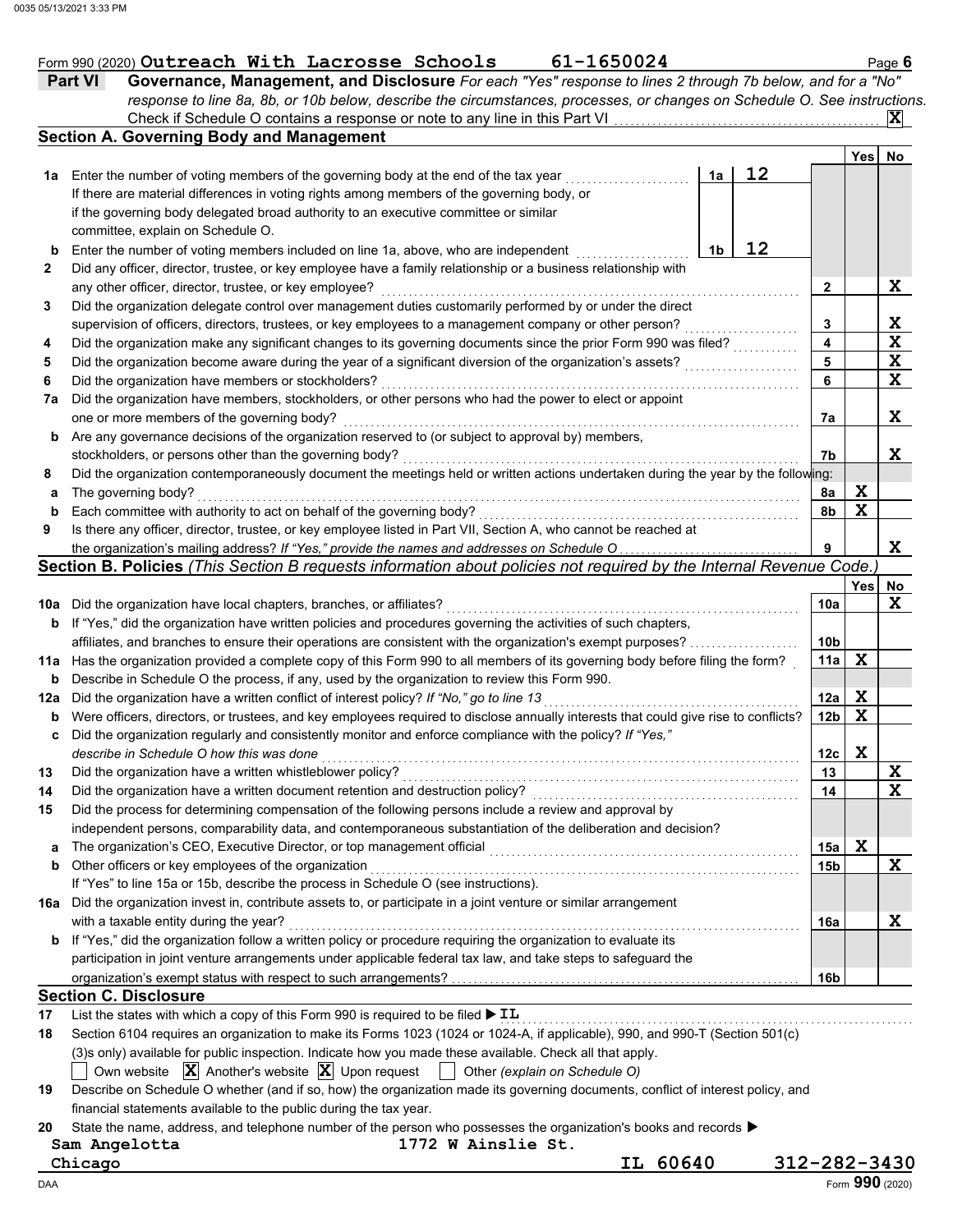#### Form 990 (2020) Page **7 Outreach With Lacrosse Schools 61-1650024**

| Part VII Compensation of Officers, Directors, Trustees, Key Employees, Highest Compensated Employees, and |
|-----------------------------------------------------------------------------------------------------------|
| <b>Independent Contractors</b>                                                                            |
| Check if Schedule O contains a response or note to any line in this Part VII                              |

#### **Section A. Officers, Directors, Trustees, Key Employees, and Highest Compensated Employees**

**1a** Complete this table for all persons required to be listed. Report compensation for the calendar year ending with or within the organization's tax year.

■ List all of the organization's **current** officers, directors, trustees (whether individuals or organizations), regardless of amount of compensation. Enter -0- in columns (D), (E), and (F) if no compensation was paid.

List all of the organization's **current** key employees, if any. See instructions for definition of "key employee."

■ List all of the organization's **current** key employees, if any. See instructions for definition of "key employee."<br>■ List the organization's five **current** highest compensated employees (other than an officer, director,

who received reportable compensation (Box 5 of Form W-2 and/or Box 7 of Form 1099-MISC) of more than \$100,000 from the organization and any related organizations.

• List all of the organization's **former** officers, key employees, and highest compensated employees who received more than<br>00,000 of reportable compensation from the organization and any related erganizations. \$100,000 of reportable compensation from the organization and any related organizations.

• List all of the organization's **former directors or trustees** that received, in the capacity as a former director or trustee of the anization more than \$10,000 of reportable compensation from the organization and any rel organization, more than \$10,000 of reportable compensation from the organization and any related organizations. See instructions for the order in which to list the persons above.

Check this box if neither the organization nor any related organization compensated any current officer, director, or trustee.

| (A)<br>Name and title        | (B)<br>Average<br>hours<br>per week<br>(list any               |                                   |                      | (C)<br>Position |              | (do not check more than one<br>box, unless person is both an<br>officer and a director/trustee) |        | (D)<br>Reportable<br>compensation<br>from the<br>organization | (E)<br>Reportable<br>compensation<br>from related<br>organizations | (F)<br>Estimated amount<br>of other<br>compensation<br>from the |
|------------------------------|----------------------------------------------------------------|-----------------------------------|----------------------|-----------------|--------------|-------------------------------------------------------------------------------------------------|--------|---------------------------------------------------------------|--------------------------------------------------------------------|-----------------------------------------------------------------|
|                              | hours for<br>related<br>organizations<br>below<br>dotted line) | Individual trustee<br>or director | nstitutional trustee | Officer         | Key employee | Highest compensated<br>employee                                                                 | Former | (W-2/1099-MISC)                                               | (W-2/1099-MISC)                                                    | organization and<br>related organizations                       |
| (1) Sam Angelotta            |                                                                |                                   |                      |                 |              |                                                                                                 |        |                                                               |                                                                    |                                                                 |
| Executive Director           | 40.00<br>0.00                                                  | $\mathbf x$                       |                      |                 |              |                                                                                                 |        | 77,112                                                        | $\mathbf 0$                                                        | $\mathbf 0$                                                     |
| (2) Angelo Calvello          |                                                                |                                   |                      |                 |              |                                                                                                 |        |                                                               |                                                                    |                                                                 |
|                              | 5.00                                                           |                                   |                      |                 |              |                                                                                                 |        |                                                               |                                                                    |                                                                 |
| President                    | 0.00                                                           | $\mathbf x$                       |                      | $\mathbf x$     |              |                                                                                                 |        | 0                                                             | $\mathbf 0$                                                        | $\mathbf 0$                                                     |
| (3) Lon Chow                 |                                                                |                                   |                      |                 |              |                                                                                                 |        |                                                               |                                                                    |                                                                 |
|                              | 1.00<br>0.00                                                   | $\mathbf x$                       |                      | $\mathbf x$     |              |                                                                                                 |        | 0                                                             | 0                                                                  | $\mathbf 0$                                                     |
| Secretary<br>(4) Jose Colon  |                                                                |                                   |                      |                 |              |                                                                                                 |        |                                                               |                                                                    |                                                                 |
|                              | 1.00                                                           |                                   |                      |                 |              |                                                                                                 |        |                                                               |                                                                    |                                                                 |
| Director                     | 0.00                                                           | $\mathbf x$                       |                      |                 |              |                                                                                                 |        | 0                                                             | $\mathbf 0$                                                        | $\mathbf 0$                                                     |
| (5) Sean Conroy              |                                                                |                                   |                      |                 |              |                                                                                                 |        |                                                               |                                                                    |                                                                 |
|                              | 1.00                                                           |                                   |                      |                 |              |                                                                                                 |        |                                                               |                                                                    |                                                                 |
| Treasurer                    | 0.00                                                           | $\mathbf x$                       |                      | $\mathbf x$     |              |                                                                                                 |        | 0                                                             | $\mathbf 0$                                                        | $\mathbf 0$                                                     |
| (6) Kevin Corrigan           |                                                                |                                   |                      |                 |              |                                                                                                 |        |                                                               |                                                                    |                                                                 |
|                              | 1.00                                                           |                                   |                      |                 |              |                                                                                                 |        |                                                               |                                                                    |                                                                 |
| Director<br>(7) Andrew David | 0.00                                                           | $\mathbf x$                       |                      |                 |              |                                                                                                 |        | 0                                                             | 0                                                                  | $\mathbf 0$                                                     |
|                              | 5.00                                                           |                                   |                      |                 |              |                                                                                                 |        |                                                               |                                                                    |                                                                 |
| Director                     | 0.00                                                           | $\mathbf x$                       |                      |                 |              |                                                                                                 |        | 0                                                             | $\mathbf 0$                                                        | $\mathbf 0$                                                     |
| (8) Christopher Deutsch      |                                                                |                                   |                      |                 |              |                                                                                                 |        |                                                               |                                                                    |                                                                 |
|                              | 1.00                                                           |                                   |                      |                 |              |                                                                                                 |        |                                                               |                                                                    |                                                                 |
| Director                     | 0.00                                                           | $\mathbf x$                       |                      |                 |              |                                                                                                 |        | 0                                                             | $\mathbf 0$                                                        | $\mathbf 0$                                                     |
| (9) Rashad Devoe             |                                                                |                                   |                      |                 |              |                                                                                                 |        |                                                               |                                                                    |                                                                 |
|                              | 1.00                                                           |                                   |                      |                 |              |                                                                                                 |        |                                                               |                                                                    |                                                                 |
| Director                     | 0.00                                                           | $\mathbf x$                       |                      |                 |              |                                                                                                 |        | 0                                                             | 0                                                                  | $\mathbf 0$                                                     |
| (10) Kenard Gibbs            | 1.00                                                           |                                   |                      |                 |              |                                                                                                 |        |                                                               |                                                                    |                                                                 |
| Director                     | 0.00                                                           | $\mathbf x$                       |                      |                 |              |                                                                                                 |        | 0                                                             | $\mathbf 0$                                                        | $\mathbf 0$                                                     |
| (11) Laura Milani            |                                                                |                                   |                      |                 |              |                                                                                                 |        |                                                               |                                                                    |                                                                 |
|                              | 1.00                                                           |                                   |                      |                 |              |                                                                                                 |        |                                                               |                                                                    |                                                                 |
| Vice President               | 0.00                                                           | $\mathbf x$                       |                      | $\mathbf x$     |              |                                                                                                 |        | 0                                                             | $\mathbf 0$                                                        | $\mathbf 0$                                                     |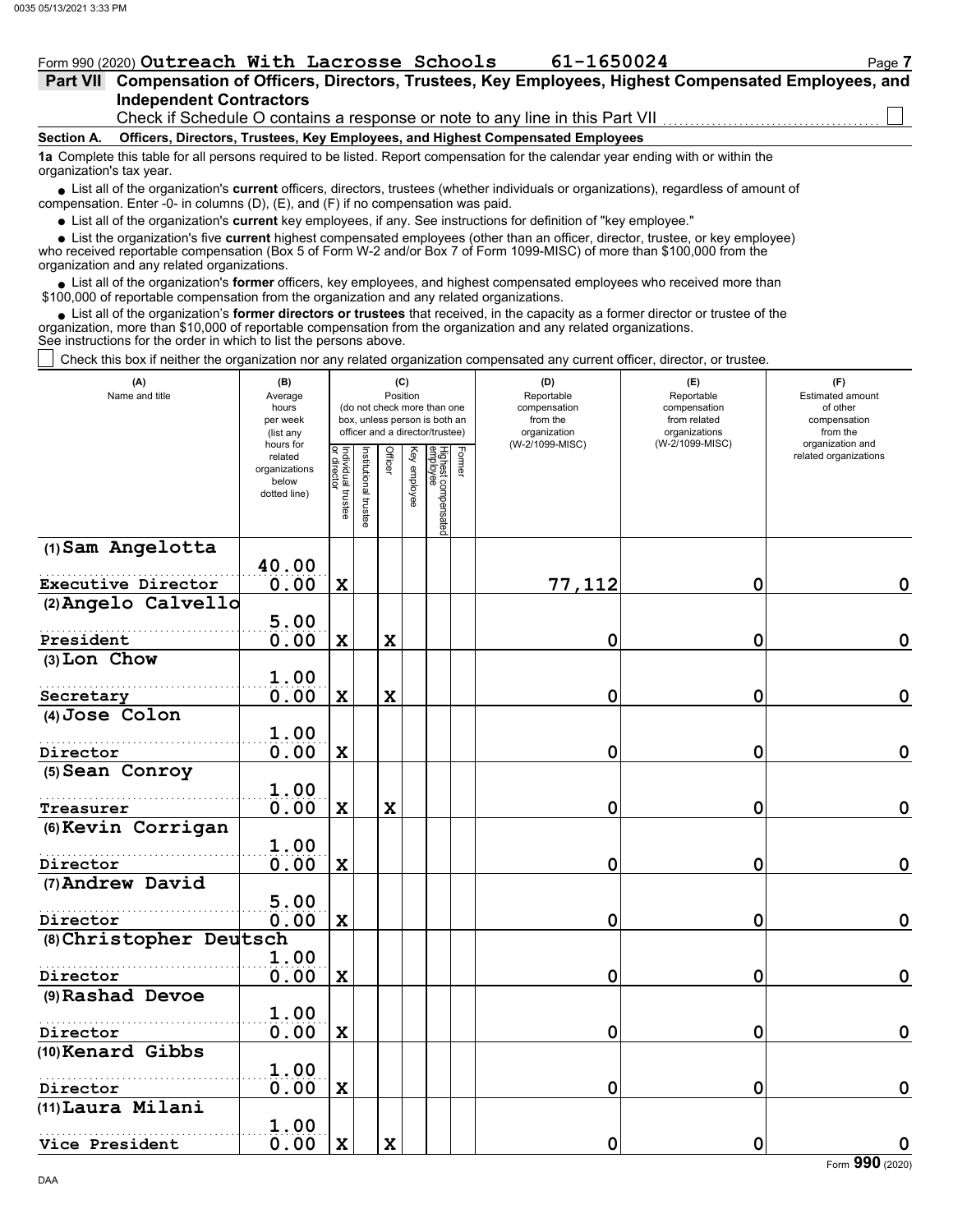|              | Form 990 (2020) Outreach With Lacrosse Schools                                                                                                                                                                                     |                                                                |                                   |                      |         |                 |                                                                                                 |        | 61-1650024                                                    |                                                                                                        | Page 8                                                                 |
|--------------|------------------------------------------------------------------------------------------------------------------------------------------------------------------------------------------------------------------------------------|----------------------------------------------------------------|-----------------------------------|----------------------|---------|-----------------|-------------------------------------------------------------------------------------------------|--------|---------------------------------------------------------------|--------------------------------------------------------------------------------------------------------|------------------------------------------------------------------------|
|              | Part VII                                                                                                                                                                                                                           |                                                                |                                   |                      |         |                 |                                                                                                 |        |                                                               | Section A. Officers, Directors, Trustees, Key Employees, and Highest Compensated Employees (continued) |                                                                        |
|              | (A)<br>Name and title                                                                                                                                                                                                              | (B)<br>Average<br>hours<br>per week<br>(list any               |                                   |                      |         | (C)<br>Position | (do not check more than one<br>box, unless person is both an<br>officer and a director/trustee) |        | (D)<br>Reportable<br>compensation<br>from the<br>organization | (E)<br>Reportable<br>compensation<br>from related<br>organizations                                     | (F)<br><b>Estimated amount</b><br>of other<br>compensation<br>from the |
|              |                                                                                                                                                                                                                                    | hours for<br>related<br>organizations<br>below<br>dotted line) | Individual trustee<br>or director | nstitutional trustee | Officer | Key employee    | Highest compensate<br>employee                                                                  | Former | (W-2/1099-MISC)                                               | (W-2/1099-MISC)                                                                                        | organization and<br>related organizations                              |
| (12)         | Bridget Olp                                                                                                                                                                                                                        |                                                                |                                   |                      |         |                 |                                                                                                 |        |                                                               |                                                                                                        |                                                                        |
|              | Director                                                                                                                                                                                                                           | 1.00<br>0.00                                                   | $\mathbf X$                       |                      |         |                 |                                                                                                 |        | 0                                                             | 0                                                                                                      | $\mathbf 0$                                                            |
|              |                                                                                                                                                                                                                                    |                                                                |                                   |                      |         |                 |                                                                                                 |        |                                                               |                                                                                                        |                                                                        |
|              |                                                                                                                                                                                                                                    |                                                                |                                   |                      |         |                 |                                                                                                 |        |                                                               |                                                                                                        |                                                                        |
|              |                                                                                                                                                                                                                                    |                                                                |                                   |                      |         |                 |                                                                                                 |        |                                                               |                                                                                                        |                                                                        |
|              |                                                                                                                                                                                                                                    |                                                                |                                   |                      |         |                 |                                                                                                 |        |                                                               |                                                                                                        |                                                                        |
|              |                                                                                                                                                                                                                                    |                                                                |                                   |                      |         |                 |                                                                                                 |        |                                                               |                                                                                                        |                                                                        |
|              |                                                                                                                                                                                                                                    |                                                                |                                   |                      |         |                 |                                                                                                 |        |                                                               |                                                                                                        |                                                                        |
|              |                                                                                                                                                                                                                                    |                                                                |                                   |                      |         |                 |                                                                                                 |        |                                                               |                                                                                                        |                                                                        |
|              |                                                                                                                                                                                                                                    |                                                                |                                   |                      |         |                 |                                                                                                 |        |                                                               |                                                                                                        |                                                                        |
|              |                                                                                                                                                                                                                                    |                                                                |                                   |                      |         |                 |                                                                                                 |        |                                                               |                                                                                                        |                                                                        |
|              | 1b Subtotal                                                                                                                                                                                                                        |                                                                |                                   |                      |         |                 |                                                                                                 |        | 77,112                                                        |                                                                                                        |                                                                        |
|              | Total from continuation sheets to Part VII, Section A                                                                                                                                                                              |                                                                |                                   |                      |         |                 |                                                                                                 |        | 77,112                                                        |                                                                                                        |                                                                        |
| $\mathbf{2}$ | Total number of individuals (including but not limited to those listed above) who received more than \$100,000 of<br>reportable compensation from the organization $\bigtriangledown$                                              |                                                                |                                   |                      |         |                 |                                                                                                 |        |                                                               |                                                                                                        |                                                                        |
| 3            | Did the organization list any former officer, director, trustee, key employee, or highest compensated<br>employee on line 1a? If "Yes," complete Schedule J for such individual                                                    |                                                                |                                   |                      |         |                 |                                                                                                 |        |                                                               |                                                                                                        | No<br>Yes<br>Χ<br>3                                                    |
| 4            | For any individual listed on line 1a, is the sum of reportable compensation and other compensation from the<br>organization and related organizations greater than \$150,000? If "Yes," complete Schedule J for such<br>individual |                                                                |                                   |                      |         |                 |                                                                                                 |        |                                                               |                                                                                                        | X<br>4                                                                 |
| 5            | for services rendered to the organization? If "Yes," complete Schedule J for such person                                                                                                                                           |                                                                |                                   |                      |         |                 |                                                                                                 |        |                                                               |                                                                                                        | X<br>5                                                                 |
| 1            | <b>Section B. Independent Contractors</b><br>Complete this table for your five highest compensated independent contractors that received more than \$100,000 of                                                                    |                                                                |                                   |                      |         |                 |                                                                                                 |        |                                                               |                                                                                                        |                                                                        |
|              | compensation from the organization. Report compensation for the calendar year ending with or within the organization's tax year.                                                                                                   | (A)<br>Name and business address                               |                                   |                      |         |                 |                                                                                                 |        |                                                               | (B)<br>Description of services                                                                         | (C)<br>Compensation                                                    |
|              |                                                                                                                                                                                                                                    |                                                                |                                   |                      |         |                 |                                                                                                 |        |                                                               |                                                                                                        |                                                                        |
|              |                                                                                                                                                                                                                                    |                                                                |                                   |                      |         |                 |                                                                                                 |        |                                                               |                                                                                                        |                                                                        |
|              |                                                                                                                                                                                                                                    |                                                                |                                   |                      |         |                 |                                                                                                 |        |                                                               |                                                                                                        |                                                                        |
|              |                                                                                                                                                                                                                                    |                                                                |                                   |                      |         |                 |                                                                                                 |        |                                                               |                                                                                                        |                                                                        |
| 2            | Total number of independent contractors (including but not limited to those listed above) who<br>received more than \$100,000 of compensation from the organization ▶                                                              |                                                                |                                   |                      |         |                 |                                                                                                 |        |                                                               |                                                                                                        |                                                                        |
| DAA          |                                                                                                                                                                                                                                    |                                                                |                                   |                      |         |                 |                                                                                                 |        |                                                               | 0                                                                                                      | Form 990 (2020)                                                        |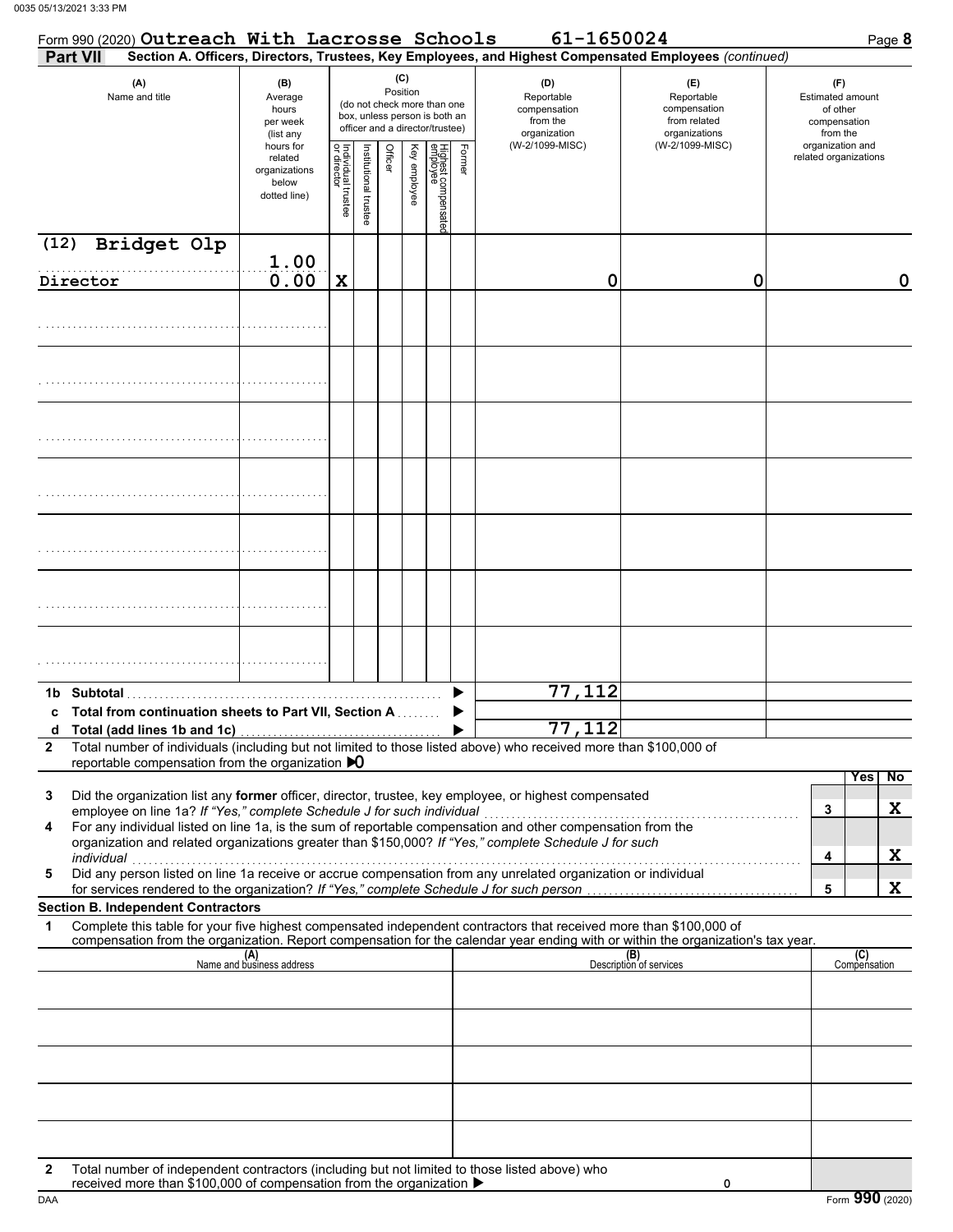### Form 990 (2020) Page **9 Outreach With Lacrosse Schools 61-1650024 Part VIII Statement of Revenue**

|                                                                  |     |                                                       |    |                |                 | Check if Schedule O contains a response or note to any line in this Part VIII |                      |                                              |                                      |                                                               |
|------------------------------------------------------------------|-----|-------------------------------------------------------|----|----------------|-----------------|-------------------------------------------------------------------------------|----------------------|----------------------------------------------|--------------------------------------|---------------------------------------------------------------|
|                                                                  |     |                                                       |    |                |                 |                                                                               | (A)<br>Total revenue | (B)<br>Related or exempt<br>function revenue | (C)<br>Unrelated<br>business revenue | (D)<br>Revenue excluded<br>from tax under<br>sections 512-514 |
| <b>Contributions, Gifts, Grants</b><br>and Other Similar Amounts |     | 1a Federated campaigns                                |    |                | 1a              |                                                                               |                      |                                              |                                      |                                                               |
|                                                                  |     | <b>b</b> Membership dues <i></i>                      |    |                | 1 <sub>b</sub>  |                                                                               |                      |                                              |                                      |                                                               |
|                                                                  |     | c Fundraising events                                  |    |                | 1 <sub>c</sub>  | 103,452                                                                       |                      |                                              |                                      |                                                               |
|                                                                  |     | d Related organizations                               |    |                | 1 <sub>d</sub>  |                                                                               |                      |                                              |                                      |                                                               |
|                                                                  |     | e Government grants (contributions)<br>               |    |                | 1e              |                                                                               |                      |                                              |                                      |                                                               |
|                                                                  |     | f All other contributions, gifts, grants,             |    |                |                 |                                                                               |                      |                                              |                                      |                                                               |
|                                                                  |     | and similar amounts not included above                |    |                | 1f              | 190,777                                                                       |                      |                                              |                                      |                                                               |
|                                                                  |     |                                                       |    |                | $1g$ \$         |                                                                               |                      |                                              |                                      |                                                               |
|                                                                  |     | g Noncash contributions included in lines 1a-1f.      |    |                |                 |                                                                               | 294,229              |                                              |                                      |                                                               |
|                                                                  |     |                                                       |    |                |                 |                                                                               |                      |                                              |                                      |                                                               |
|                                                                  |     |                                                       |    |                |                 | <b>Business Code</b>                                                          |                      |                                              |                                      |                                                               |
|                                                                  | 2a  |                                                       |    |                |                 |                                                                               |                      |                                              |                                      |                                                               |
| Program Service<br>Revenue                                       | b   |                                                       |    |                |                 |                                                                               |                      |                                              |                                      |                                                               |
|                                                                  | c   |                                                       |    |                |                 |                                                                               |                      |                                              |                                      |                                                               |
|                                                                  | d   |                                                       |    |                |                 |                                                                               |                      |                                              |                                      |                                                               |
|                                                                  |     |                                                       |    |                |                 |                                                                               |                      |                                              |                                      |                                                               |
|                                                                  |     | f All other program service revenue                   |    |                |                 |                                                                               |                      |                                              |                                      |                                                               |
|                                                                  |     |                                                       |    |                |                 |                                                                               |                      |                                              |                                      |                                                               |
|                                                                  | 3   | Investment income (including dividends, interest, and |    |                |                 |                                                                               |                      |                                              |                                      |                                                               |
|                                                                  |     | other similar amounts)                                |    |                |                 |                                                                               |                      |                                              |                                      |                                                               |
|                                                                  | 4   | Income from investment of tax-exempt bond proceeds    |    |                |                 |                                                                               |                      |                                              |                                      |                                                               |
|                                                                  | 5   |                                                       |    |                |                 |                                                                               |                      |                                              |                                      |                                                               |
|                                                                  |     |                                                       |    | (i) Real       |                 | (ii) Personal                                                                 |                      |                                              |                                      |                                                               |
|                                                                  |     | <b>6a</b> Gross rents                                 | 6a |                |                 |                                                                               |                      |                                              |                                      |                                                               |
|                                                                  |     | Less: rental expenses                                 | 6b |                |                 |                                                                               |                      |                                              |                                      |                                                               |
|                                                                  |     | C Rental inc. or (loss)                               | 6c |                |                 |                                                                               |                      |                                              |                                      |                                                               |
|                                                                  |     | <b>d</b> Net rental income or (loss)                  |    |                |                 |                                                                               |                      |                                              |                                      |                                                               |
|                                                                  |     | <b>7a</b> Gross amount from<br>sales of assets        |    | (i) Securities |                 | (ii) Other                                                                    |                      |                                              |                                      |                                                               |
|                                                                  |     | other than inventory                                  | 7а |                |                 |                                                                               |                      |                                              |                                      |                                                               |
|                                                                  | b   | Less: cost or other                                   |    |                |                 |                                                                               |                      |                                              |                                      |                                                               |
|                                                                  |     | basis and sales exps.                                 | 7b |                |                 |                                                                               |                      |                                              |                                      |                                                               |
|                                                                  |     | c Gain or (loss)                                      | 7c |                |                 |                                                                               |                      |                                              |                                      |                                                               |
| <b>Other Revenue</b>                                             |     | d Net gain or (loss)                                  |    |                |                 |                                                                               |                      |                                              |                                      |                                                               |
|                                                                  |     | 8a Gross income from fundraising events               |    |                |                 |                                                                               |                      |                                              |                                      |                                                               |
|                                                                  |     | (not including $$$ $103,452$                          |    |                |                 |                                                                               |                      |                                              |                                      |                                                               |
|                                                                  |     | of contributions reported on line 1c).                |    |                |                 |                                                                               |                      |                                              |                                      |                                                               |
|                                                                  |     | See Part IV, line 18                                  |    | .              | 8а              | 24,917                                                                        |                      |                                              |                                      |                                                               |
|                                                                  |     | <b>b</b> Less: direct expenses <i>minimum</i>         |    |                | 8b              | 25,397                                                                        |                      |                                              |                                      |                                                               |
|                                                                  |     | c Net income or (loss) from fundraising events        |    |                |                 |                                                                               | $-480$               |                                              |                                      |                                                               |
|                                                                  |     | 9a Gross income from gaming activities.               |    |                |                 |                                                                               |                      |                                              |                                      |                                                               |
|                                                                  |     | See Part IV, line 19                                  |    |                | 9а              |                                                                               |                      |                                              |                                      |                                                               |
|                                                                  |     | <b>b</b> Less: direct expenses                        |    |                | 9 <sub>b</sub>  |                                                                               |                      |                                              |                                      |                                                               |
|                                                                  |     | c Net income or (loss) from gaming activities         |    |                |                 |                                                                               |                      |                                              |                                      |                                                               |
|                                                                  |     | 10a Gross sales of inventory, less                    |    |                |                 |                                                                               |                      |                                              |                                      |                                                               |
|                                                                  |     | returns and allowances                                |    | .              | 10a             |                                                                               |                      |                                              |                                      |                                                               |
|                                                                  |     | <b>b</b> Less: cost of goods sold                     |    |                | 10 <sub>b</sub> |                                                                               |                      |                                              |                                      |                                                               |
|                                                                  |     | c Net income or (loss) from sales of inventory        |    |                |                 |                                                                               |                      |                                              |                                      |                                                               |
|                                                                  |     |                                                       |    |                |                 | <b>Business Code</b>                                                          |                      |                                              |                                      |                                                               |
|                                                                  | 11a |                                                       |    |                |                 |                                                                               |                      |                                              |                                      |                                                               |
|                                                                  | b   |                                                       |    |                |                 |                                                                               |                      |                                              |                                      |                                                               |
|                                                                  |     |                                                       |    |                |                 |                                                                               |                      |                                              |                                      |                                                               |
| Miscellaneous<br>Revenue                                         |     |                                                       |    |                |                 |                                                                               |                      |                                              |                                      |                                                               |
|                                                                  |     |                                                       |    |                |                 | ▶                                                                             |                      |                                              |                                      |                                                               |
|                                                                  |     |                                                       |    |                |                 |                                                                               | 293,749              | 0                                            | 0                                    | 0                                                             |
|                                                                  |     |                                                       |    |                |                 |                                                                               |                      |                                              |                                      |                                                               |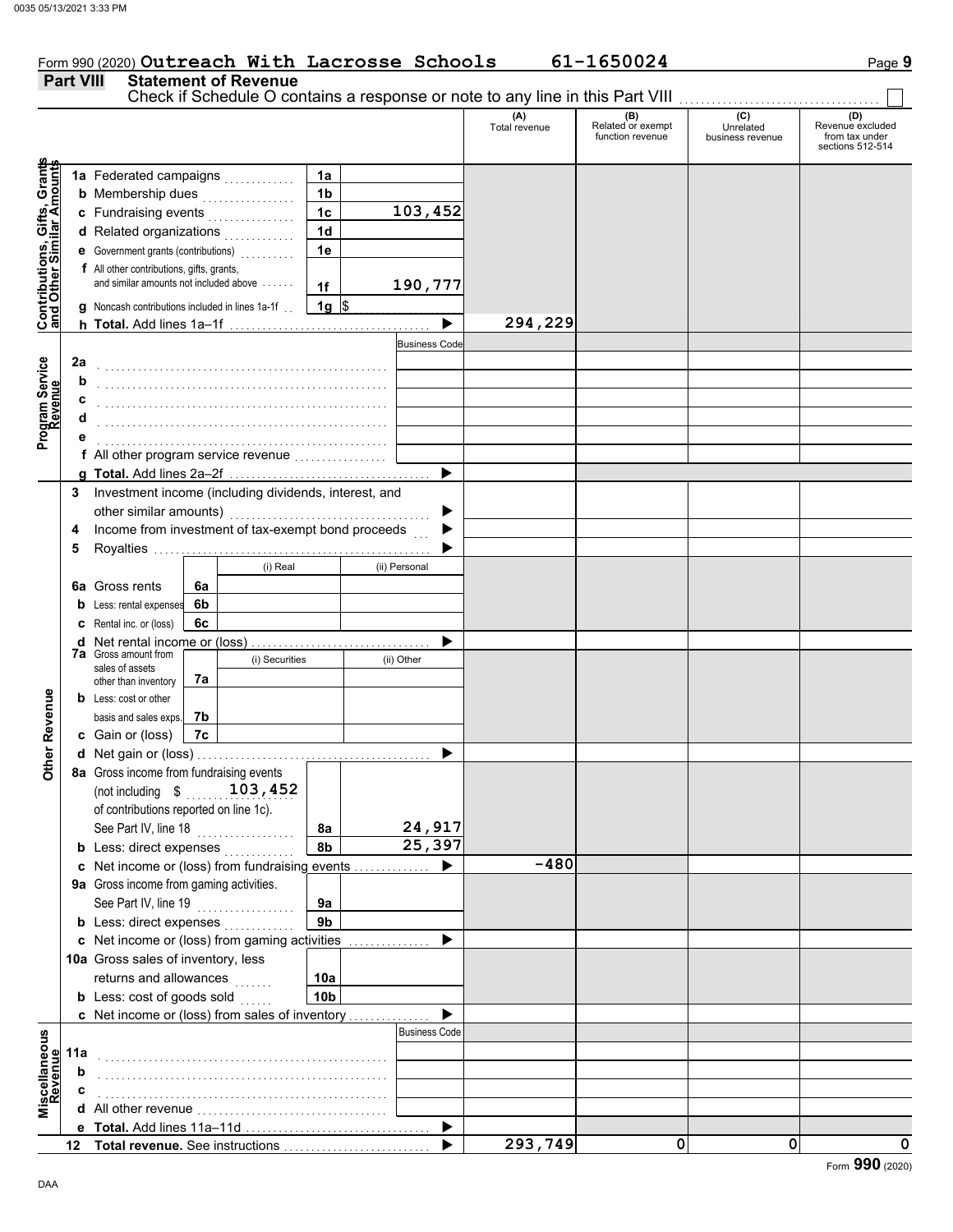### Form 990 (2020) Page **10 Outreach With Lacrosse Schools 61-1650024**

|              | Part IX<br><b>Statement of Functional Expenses</b>                                                                                         |                       |                        |                       |                    |
|--------------|--------------------------------------------------------------------------------------------------------------------------------------------|-----------------------|------------------------|-----------------------|--------------------|
|              | Section 501(c)(3) and 501(c)(4) organizations must complete all columns. All other organizations must complete column (A).                 |                       |                        |                       |                    |
|              | Check if Schedule O contains a response or note to any line in this Part IX                                                                |                       |                        |                       |                    |
|              | Do not include amounts reported on lines 6b,                                                                                               | (A)<br>Total expenses | (B)<br>Program service | (C)<br>Management and | (D)<br>Fundraising |
|              | 7b, 8b, 9b, and 10b of Part VIII.                                                                                                          |                       | expenses               | general expenses      | expenses           |
| 1.           | Grants and other assistance to domestic organizations                                                                                      |                       |                        |                       |                    |
|              | and domestic governments. See Part IV, line 21                                                                                             |                       |                        |                       |                    |
| $\mathbf{2}$ | Grants and other assistance to domestic                                                                                                    |                       |                        |                       |                    |
|              | individuals. See Part IV, line 22                                                                                                          |                       |                        |                       |                    |
| 3            | Grants and other assistance to foreign                                                                                                     |                       |                        |                       |                    |
|              | organizations, foreign governments, and foreign                                                                                            |                       |                        |                       |                    |
|              | individuals. See Part IV, lines 15 and 16                                                                                                  |                       |                        |                       |                    |
| 4            | Benefits paid to or for members                                                                                                            |                       |                        |                       |                    |
| 5            | Compensation of current officers, directors,                                                                                               |                       |                        |                       |                    |
|              | trustees, and key employees                                                                                                                | 77,112                | 57,834                 | 7,711                 | 11,567             |
| 6            | Compensation not included above to disqualified                                                                                            |                       |                        |                       |                    |
|              | persons (as defined under section 4958(f)(1)) and                                                                                          |                       |                        |                       |                    |
|              | persons described in section 4958(c)(3)(B)                                                                                                 |                       |                        |                       | 3,441              |
| 7            | Other salaries and wages                                                                                                                   | 22,939                | 17,204                 | 2,294                 |                    |
| 8            | Pension plan accruals and contributions (include                                                                                           |                       |                        |                       |                    |
|              | section 401(k) and 403(b) employer contributions)                                                                                          |                       |                        |                       |                    |
| 9            | Other employee benefits                                                                                                                    |                       |                        |                       |                    |
| 10           | Payroll taxes                                                                                                                              | 7,653                 | 5,740                  | 765                   | 1,148              |
| 11           | Fees for services (nonemployees):                                                                                                          |                       |                        |                       |                    |
|              | a Management                                                                                                                               |                       |                        |                       |                    |
| b            | Legal                                                                                                                                      |                       |                        |                       |                    |
| C            |                                                                                                                                            | 4,140                 |                        | 4,140                 |                    |
|              | <b>d</b> Lobbying                                                                                                                          |                       |                        |                       |                    |
|              | e Professional fundraising services. See Part IV, line 17                                                                                  |                       |                        |                       |                    |
| f            | Investment management fees                                                                                                                 |                       |                        |                       |                    |
| g            | Other. (If line 11g amount exceeds 10% of line 25, column                                                                                  |                       |                        |                       |                    |
|              | (A) amount, list line 11g expenses on Schedule O.)                                                                                         |                       |                        |                       |                    |
| 12           | Advertising and promotion                                                                                                                  |                       |                        |                       |                    |
| 13           |                                                                                                                                            | 6,081                 |                        | 6,081                 |                    |
| 14           |                                                                                                                                            |                       |                        |                       |                    |
| 15           |                                                                                                                                            |                       |                        |                       |                    |
| 16           |                                                                                                                                            |                       |                        |                       |                    |
|              | 17 Travel                                                                                                                                  |                       |                        |                       |                    |
| 18           | Payments of travel or entertainment expenses                                                                                               |                       |                        |                       |                    |
|              | for any federal, state, or local public officials                                                                                          |                       |                        |                       |                    |
| 19           | Conferences, conventions, and meetings                                                                                                     |                       |                        |                       |                    |
| 20           | Interest                                                                                                                                   |                       |                        |                       |                    |
| 21           | Payments to affiliates                                                                                                                     |                       |                        |                       |                    |
| 22           | Depreciation, depletion, and amortization                                                                                                  |                       |                        |                       |                    |
| 23           | Insurance                                                                                                                                  |                       |                        |                       |                    |
| 24           | Other expenses. Itemize expenses not covered                                                                                               |                       |                        |                       |                    |
|              | above (List miscellaneous expenses on line 24e. If                                                                                         |                       |                        |                       |                    |
|              | line 24e amount exceeds 10% of line 25, column                                                                                             |                       |                        |                       |                    |
|              | (A) amount, list line 24e expenses on Schedule O.)                                                                                         |                       |                        |                       |                    |
| a            | Miscellaneous                                                                                                                              | 26,636                | 26,636                 |                       |                    |
| b            | <b>OWLS Academy</b>                                                                                                                        | 11,972                | 11,972                 |                       |                    |
| c            | Development                                                                                                                                | 11,546                |                        |                       | 11,546             |
| d            |                                                                                                                                            |                       |                        |                       |                    |
| е            | All other expenses                                                                                                                         |                       |                        |                       |                    |
| 25           | Total functional expenses. Add lines 1 through 24e                                                                                         | 168,079               | 119,386                | 20,991                | 27,702             |
| 26           | Joint costs. Complete this line only if the<br>organization reported in column (B) joint costs<br>from a combined educational campaign and |                       |                        |                       |                    |
|              | fundraising solicitation. Check here >     if<br>following SOP 98-2 (ASC 958-720)                                                          |                       |                        |                       |                    |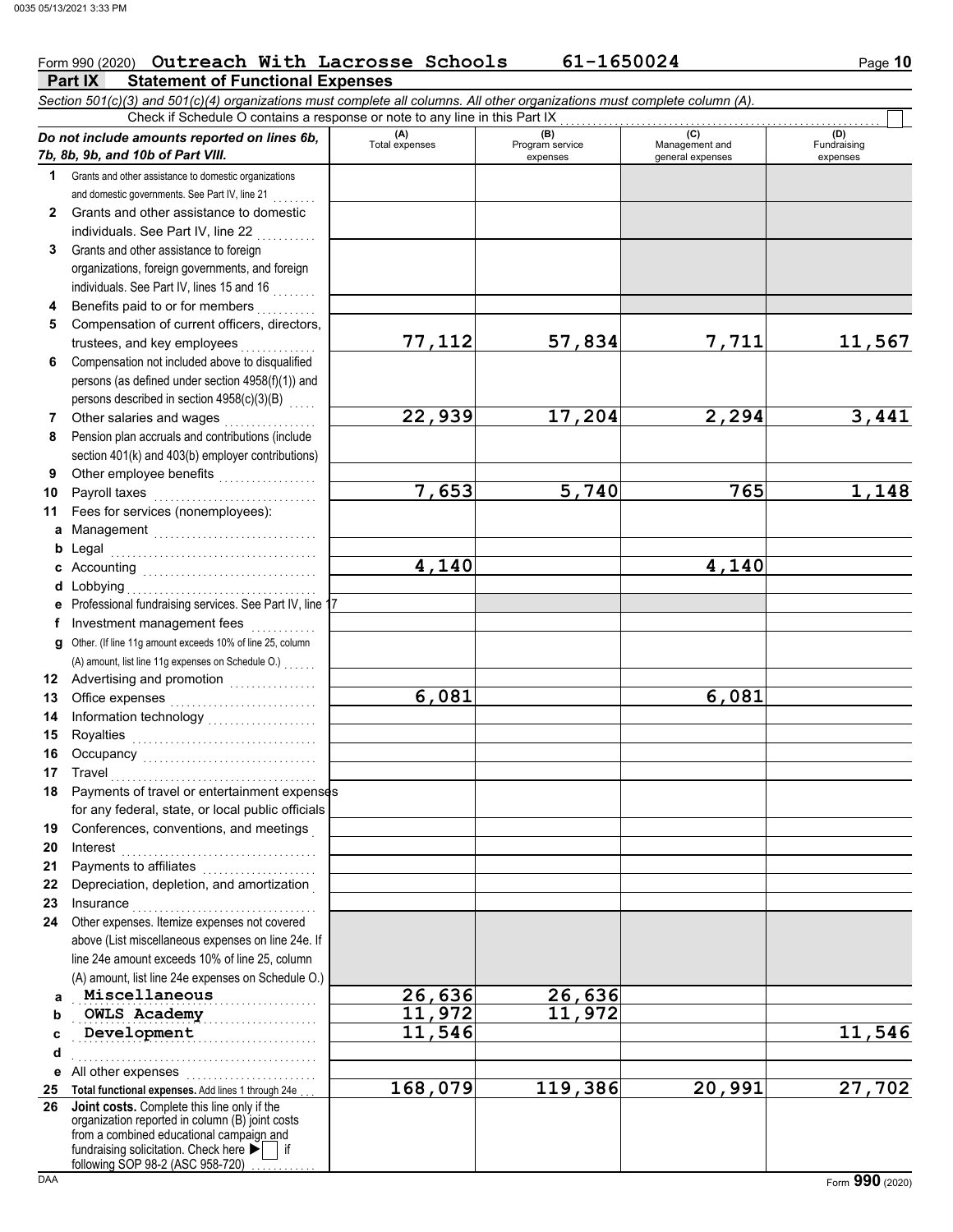**14** Intangible assets

**16 17 18**

**23**

**Liabilities**

Liabilities

**26**

**27 28**

**Net Assets or Fund Balances**

Net Assets or Fund Balances

|        |        | Outreach With Lacrosse Schools<br>Form 990 (2020)                                                  |                 |    | 61-1650024               |                 | Page 11            |
|--------|--------|----------------------------------------------------------------------------------------------------|-----------------|----|--------------------------|-----------------|--------------------|
|        | Part X | <b>Balance Sheet</b><br>Check if Schedule O contains a response or note to any line in this Part X |                 |    |                          |                 |                    |
|        |        |                                                                                                    |                 |    | (A)<br>Beginning of year |                 | (B)<br>End of year |
|        | 1      | Cash-non-interest-bearing                                                                          |                 |    | 71,014                   |                 | 196,603            |
|        |        |                                                                                                    |                 |    |                          | 2               |                    |
|        | 3      |                                                                                                    |                 |    | 4,500                    | 3               | 5,241              |
|        | 4      | Accounts receivable, net                                                                           |                 |    | 660                      | 4               |                    |
|        | 5      | Loans and other receivables from any current or former officer, director,                          |                 |    |                          |                 |                    |
|        |        | trustee, key employee, creator or founder, substantial contributor, or 35%                         |                 |    |                          |                 |                    |
|        |        | controlled entity or family member of any of these persons                                         |                 | 5  |                          |                 |                    |
|        | 6      | Loans and other receivables from other disqualified persons (as defined                            |                 |    |                          |                 |                    |
|        |        | under section 4958(f)(1)), and persons described in section 4958(c)(3)(B)                          |                 |    |                          | 6               |                    |
| Assets |        |                                                                                                    |                 |    |                          |                 |                    |
|        | 8      | Inventories for sale or use                                                                        |                 |    |                          | 8               |                    |
|        |        | Prepaid expenses and deferred charges                                                              |                 |    |                          | 9               |                    |
|        |        | <b>10a</b> Land, buildings, and equipment: cost or other                                           |                 |    |                          |                 |                    |
|        |        | basis. Complete Part VI of Schedule D<br>                                                          | 10a             |    |                          |                 |                    |
|        |        | Less: accumulated depreciation<br><u> 1966 - Johann Stoff, Amerikaansk kanton (</u>                | 10 <sub>b</sub> |    |                          | 10 <sub>c</sub> |                    |
|        | 11     | Investments-publicly traded securities                                                             |                 |    | 11                       |                 |                    |
|        | 12     | Investments-other securities. See Part IV, line 11                                                 |                 | 12 |                          |                 |                    |

**13** Investments—program-related. See Part IV, line 11 . . . . . . . . . . . . . . . . . . . . . . . . . . . . . . . . .

**15** Other assets. See Part IV, line 11 . . . . . . . . . . . . . . . . . . . . . . . . . . . . . . . . . . . . . . . . . . . . . . . . . . . .

**Total assets.** Add lines 1 through 15 (must equal line 33) . . . . . . . . . . . . . . . . . . . . . . . . . . . Accounts payable and accrued expenses . . . . . . . . . . . . . . . . . . . . . . . . . . . . . . . . . . . . . . . . . . . .

Intangible assets . . . . . . . . . . . . . . . . . . . . . . . . . . . . . . . . . . . . . . . . . . . . . . . . . . . . . . . . . . . . . . . . . . . . . .

Grants payable . . . . . . . . . . . . . . . . . . . . . . . . . . . . . . . . . . . . . . . . . . . . . . . . . . . . . . . . . . . . . . . . . . . . . . . .

**19** Deferred revenue . . . . . . . . . . . . . . . . . . . . . . . . . . . . . . . . . . . . . . . . . . . . . . . . . . . . . . . . . . . . . . . . . . . . . **20** Tax-exempt bond liabilities . . . . . . . . . . . . . . . . . . . . . . . . . . . . . . . . . . . . . . . . . . . . . . . . . . . . . . . . . . . . **21** Escrow or custodial account liability. Complete Part IV of Schedule D<sub>.</sub> . . . . . . . . . . . .

**24** Unsecured notes and loans payable to unrelated third parties  $\begin{array}{ccc} \dots & \dots & \dots & \dots \end{array}$ 

Net assets without donor restrictions . . . . . . . . . . . . . . . . . . . . . . . . . . . . . . . . . . . . . . . . . . . . . . . . .

Capital stock or trust principal, or current funds . . . . . . . . . . . . . . . . . . . . . . . . . . . . . . . . . . . . . . Paid-in or capital surplus, or land, building, or equipment fund ...................... Retained earnings, endowment, accumulated income, or other funds ............... Total net assets or fund balances . . . . . . . . . . . . . . . . . . . . . . . . . . . . . . . . . . . . . . . . . . . . . . . . . . . . .

Organizations that do not follow FASB ASC 958, check here  $\blacktriangleright$ 

controlled entity or family member of any of these persons ........................... Secured mortgages and notes payable to unrelated third parties ...................

of Schedule D . . . . . . . . . . . . . . . . . . . . . . . . . . . . . . . . . . . . . . . . . . . . . . . . . . . . . . . . . . . . . . . . . . . . . . . . .

trustee, key employee, creator or founder, substantial contributor, or 35%

parties, and other liabilities not included on lines 17-24). Complete Part X

**22** Loans and other payables to any current or former officer, director,

**25** Other liabilities (including federal income tax, payables to related third

**Organizations that follow FASB ASC 958, check here** X **X**

**Total liabilities.** Add lines 17 through 25

**and complete lines 27, 28, 32, and 33.**

Net assets with donor restrictions

**and complete lines 29 through 33.**

Total liabilities and net assets/fund balances ...

Form **990** (2020)

**22**

**24 23**

**29**

**101,985** 

**28 27**

**101,985 227,655**

**101,985 227,655**

**26 25**

**0 0**

**101,985 227,655**

**25,811 25,811**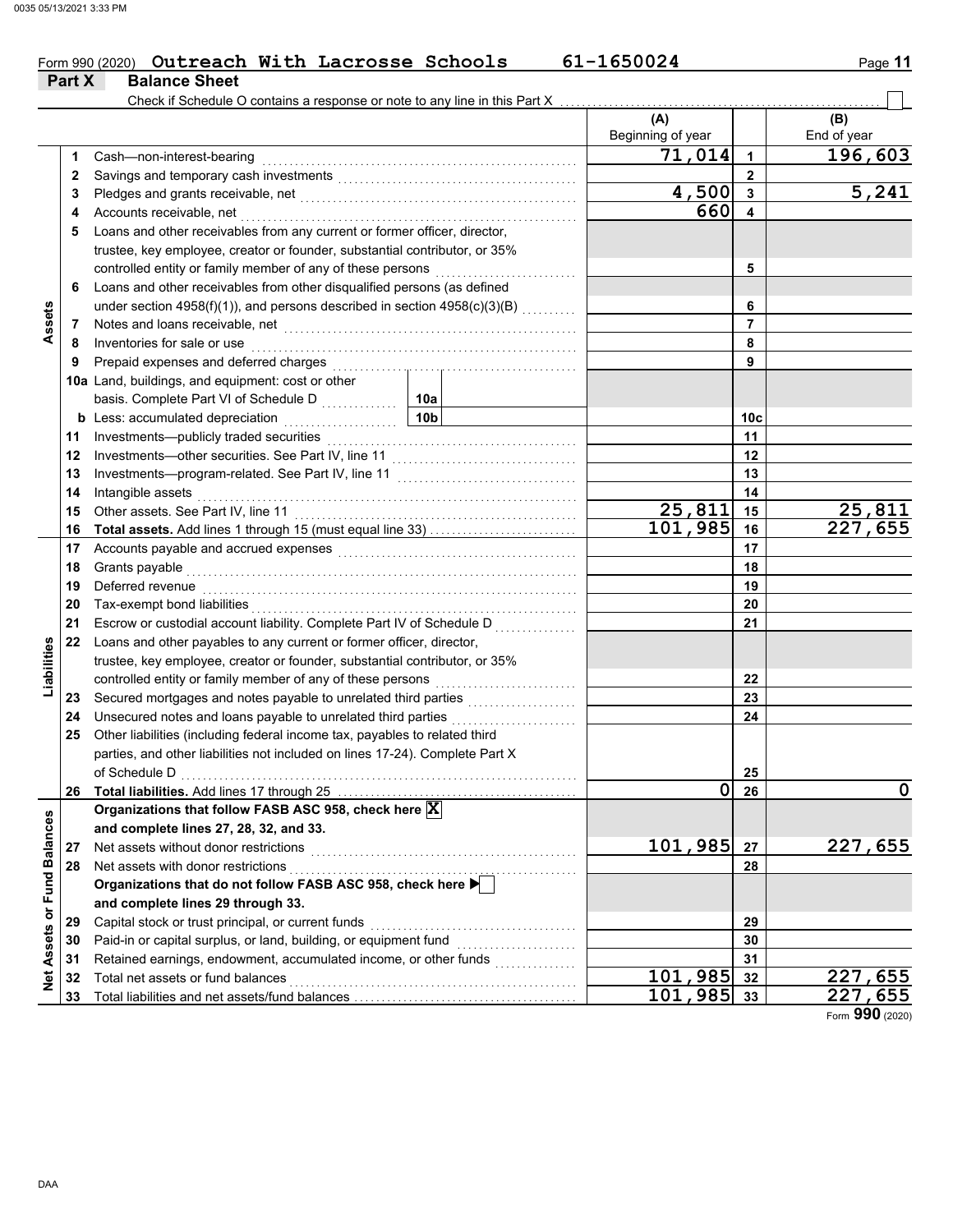|    |                                                                                                                                                                                                                                |                |                | Page 12        |
|----|--------------------------------------------------------------------------------------------------------------------------------------------------------------------------------------------------------------------------------|----------------|----------------|----------------|
|    | Part XI<br><b>Reconciliation of Net Assets</b>                                                                                                                                                                                 |                |                |                |
|    |                                                                                                                                                                                                                                |                |                | $ \mathbf{X} $ |
| 1  |                                                                                                                                                                                                                                | $\mathbf{1}$   |                | 293,749        |
| 2  |                                                                                                                                                                                                                                | $\overline{2}$ |                | 168,079        |
| 3  | Revenue less expenses. Subtract line 2 from line 1                                                                                                                                                                             |                |                | 125,670        |
| 4  | Net assets or fund balances at beginning of year (must equal Part X, line 32, column (A)) [[[[[[[[[[[[[[[[[[[                                                                                                                  |                |                | 101,985        |
| 5  | Net unrealized gains (losses) on investments [11] with the content of the content of the content of the content of the content of the content of the content of the content of the content of the content of the content of th | 5              |                |                |
| 6  | Donated services and use of facilities <b>constructs</b> and the construction of the service of facilities <b>constructs</b>                                                                                                   | 6              |                |                |
| 7  | Investment expenses                                                                                                                                                                                                            | $\overline{7}$ |                |                |
| 8  | Prior period adjustments                                                                                                                                                                                                       | 8              |                |                |
| 9  | Other changes in net assets or fund balances (explain on Schedule O)                                                                                                                                                           | 9              |                |                |
| 10 | Net assets or fund balances at end of year. Combine lines 3 through 9 (must equal Part X, line                                                                                                                                 |                |                |                |
|    | $32$ , column $(B)$ )                                                                                                                                                                                                          | 10             |                | 227,655        |
|    | <b>Financial Statements and Reporting</b><br><b>Part XII</b>                                                                                                                                                                   |                |                |                |
|    |                                                                                                                                                                                                                                |                |                |                |
|    |                                                                                                                                                                                                                                |                |                | Yes I<br>No.   |
| 1  | $ \mathbf{X} $ Accrual<br>Accounting method used to prepare the Form 990:     Cash<br>Other                                                                                                                                    |                |                |                |
|    | If the organization changed its method of accounting from a prior year or checked "Other," explain in                                                                                                                          |                |                |                |
|    | Schedule O.                                                                                                                                                                                                                    |                |                |                |
|    | 2a Were the organization's financial statements compiled or reviewed by an independent accountant?                                                                                                                             |                | 2a             | x              |
|    | If "Yes," check a box below to indicate whether the financial statements for the year were compiled or                                                                                                                         |                |                |                |
|    | reviewed on a separate basis, consolidated basis, or both:                                                                                                                                                                     |                |                |                |
|    | Separate basis    <br>Consolidated basis<br>Both consolidated and separate basis<br>$\mathbf{1}$                                                                                                                               |                |                |                |
|    | b Were the organization's financial statements audited by an independent accountant?                                                                                                                                           |                | 2 <sub>b</sub> | X              |
|    | If "Yes," check a box below to indicate whether the financial statements for the year were audited on a                                                                                                                        |                |                |                |
|    | separate basis, consolidated basis, or both:                                                                                                                                                                                   |                |                |                |
|    | Separate basis<br>$\Box$<br>Consolidated basis<br>Both consolidated and separate basis                                                                                                                                         |                |                |                |
|    | c If "Yes" to line 2a or 2b, does the organization have a committee that assumes responsibility for oversight of                                                                                                               |                |                |                |
|    | the audit, review, or compilation of its financial statements and selection of an independent accountant?                                                                                                                      |                | 2c             |                |
|    | If the organization changed either its oversight process or selection process during the tax year, explain on                                                                                                                  |                |                |                |
|    | Schedule O.                                                                                                                                                                                                                    |                |                |                |
|    | 3a As a result of a federal award, was the organization required to undergo an audit or audits as set forth in the                                                                                                             |                |                |                |
|    | Single Audit Act and OMB Circular A-133?                                                                                                                                                                                       |                | 3a             |                |
|    | <b>b</b> If "Yes," did the organization undergo the required audit or audits? If the organization did not undergo the                                                                                                          |                |                |                |
|    | required audit or audits, explain why on Schedule O and describe any steps taken to undergo such audits                                                                                                                        |                | 3 <sub>b</sub> |                |

Form **990** (2020)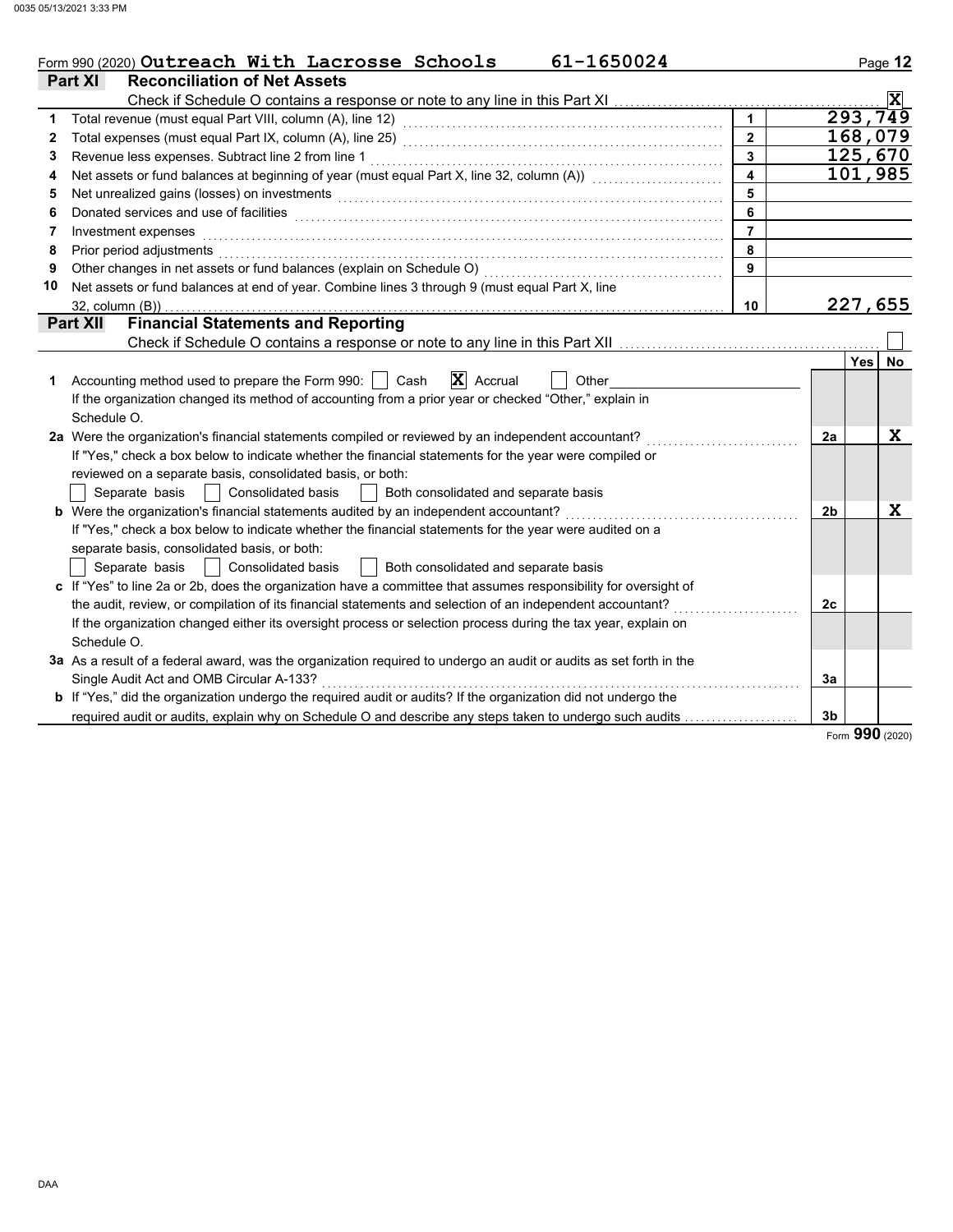| <b>Public Charity Status and Public Support</b> |  |
|-------------------------------------------------|--|
|-------------------------------------------------|--|

**Complete if the organization is a section 501(c)(3) organization or a section 4947(a)(1) nonexempt charitable trust. (Form 990 or 990-EZ)**

| Department of the Treasury |
|----------------------------|
| Internal Devenue Censiae   |

**SCHEDULE A** 

Attach to Form 990 or Form 990-EZ.

| B<br>ŝτ | to | $\sim$<br>a. |
|---------|----|--------------|

OMB No. 1545-0047

|     |        | Internal Revenue Service |                                                            | $\triangleright$ Go to www.irs.gov/Form990 for instructions and the latest information.                                                                                                                                                                                                                                                                                                                                                                                          |     |                          |                        | Inspection                                          |  |
|-----|--------|--------------------------|------------------------------------------------------------|----------------------------------------------------------------------------------------------------------------------------------------------------------------------------------------------------------------------------------------------------------------------------------------------------------------------------------------------------------------------------------------------------------------------------------------------------------------------------------|-----|--------------------------|------------------------|-----------------------------------------------------|--|
|     |        | Name of the organization |                                                            | Outreach With Lacrosse Schools                                                                                                                                                                                                                                                                                                                                                                                                                                                   |     |                          |                        | <b>Employer identification number</b><br>61-1650024 |  |
|     | Part I |                          |                                                            | <b>Reason for Public Charity Status.</b> (All organizations must complete this part.) See instructions.                                                                                                                                                                                                                                                                                                                                                                          |     |                          |                        |                                                     |  |
|     |        |                          |                                                            | The organization is not a private foundation because it is: (For lines 1 through 12, check only one box.)                                                                                                                                                                                                                                                                                                                                                                        |     |                          |                        |                                                     |  |
| 1   |        |                          |                                                            | A church, convention of churches, or association of churches described in section 170(b)(1)(A)(i).                                                                                                                                                                                                                                                                                                                                                                               |     |                          |                        |                                                     |  |
| 2   |        |                          |                                                            | A school described in section 170(b)(1)(A)(ii). (Attach Schedule E (Form 990 or 990-EZ).)                                                                                                                                                                                                                                                                                                                                                                                        |     |                          |                        |                                                     |  |
| 3   |        |                          |                                                            | A hospital or a cooperative hospital service organization described in section 170(b)(1)(A)(iii).                                                                                                                                                                                                                                                                                                                                                                                |     |                          |                        |                                                     |  |
| 4   |        |                          |                                                            | A medical research organization operated in conjunction with a hospital described in section 170(b)(1)(A)(iii). Enter the hospital's name,                                                                                                                                                                                                                                                                                                                                       |     |                          |                        |                                                     |  |
|     |        | city, and state:         |                                                            |                                                                                                                                                                                                                                                                                                                                                                                                                                                                                  |     |                          |                        |                                                     |  |
| 5   |        |                          |                                                            | An organization operated for the benefit of a college or university owned or operated by a governmental unit described in                                                                                                                                                                                                                                                                                                                                                        |     |                          |                        |                                                     |  |
|     |        |                          | section 170(b)(1)(A)(iv). (Complete Part II.)              |                                                                                                                                                                                                                                                                                                                                                                                                                                                                                  |     |                          |                        |                                                     |  |
| 6   |        |                          |                                                            | A federal, state, or local government or governmental unit described in section 170(b)(1)(A)(v).                                                                                                                                                                                                                                                                                                                                                                                 |     |                          |                        |                                                     |  |
| 7   | X      |                          | described in section 170(b)(1)(A)(vi). (Complete Part II.) | An organization that normally receives a substantial part of its support from a governmental unit or from the general public                                                                                                                                                                                                                                                                                                                                                     |     |                          |                        |                                                     |  |
| 8   |        |                          |                                                            | A community trust described in section 170(b)(1)(A)(vi). (Complete Part II.)                                                                                                                                                                                                                                                                                                                                                                                                     |     |                          |                        |                                                     |  |
| 9   |        | university:              |                                                            | An agricultural research organization described in section 170(b)(1)(A)(ix) operated in conjunction with a land-grant college<br>or university or a non-land-grant college of agriculture (see instructions). Enter the name, city, and state of the college or                                                                                                                                                                                                                  |     |                          |                        |                                                     |  |
| 10  |        |                          |                                                            | An organization that normally receives: (1) more than 33 1/3% of its support from contributions, membership fees, and gross<br>receipts from activities related to its exempt functions, subject to certain exceptions; and (2) no more than 331/3% of its<br>support from gross investment income and unrelated business taxable income (less section 511 tax) from businesses<br>acquired by the organization after June 30, 1975. See section 509(a)(2). (Complete Part III.) |     |                          |                        |                                                     |  |
| 11  |        |                          |                                                            | An organization organized and operated exclusively to test for public safety. See section 509(a)(4).                                                                                                                                                                                                                                                                                                                                                                             |     |                          |                        |                                                     |  |
| 12  |        |                          |                                                            | An organization organized and operated exclusively for the benefit of, to perform the functions of, or to carry out the purposes                                                                                                                                                                                                                                                                                                                                                 |     |                          |                        |                                                     |  |
|     |        |                          |                                                            | of one or more publicly supported organizations described in section 509(a)(1) or section 509(a)(2). See section 509(a)(3).                                                                                                                                                                                                                                                                                                                                                      |     |                          |                        |                                                     |  |
|     |        |                          |                                                            | Check the box in lines 12a through 12d that describes the type of supporting organization and complete lines 12e, 12f, and 12g.                                                                                                                                                                                                                                                                                                                                                  |     |                          |                        |                                                     |  |
|     | а      |                          |                                                            | Type I. A supporting organization operated, supervised, or controlled by its supported organization(s), typically by giving                                                                                                                                                                                                                                                                                                                                                      |     |                          |                        |                                                     |  |
|     |        |                          |                                                            | the supported organization(s) the power to regularly appoint or elect a majority of the directors or trustees of the<br>supporting organization. You must complete Part IV, Sections A and B.                                                                                                                                                                                                                                                                                    |     |                          |                        |                                                     |  |
|     | b      |                          |                                                            | Type II. A supporting organization supervised or controlled in connection with its supported organization(s), by having                                                                                                                                                                                                                                                                                                                                                          |     |                          |                        |                                                     |  |
|     |        |                          |                                                            | control or management of the supporting organization vested in the same persons that control or manage the supported<br>organization(s). You must complete Part IV, Sections A and C.                                                                                                                                                                                                                                                                                            |     |                          |                        |                                                     |  |
|     | c      |                          |                                                            | Type III functionally integrated. A supporting organization operated in connection with, and functionally integrated with,<br>its supported organization(s) (see instructions). You must complete Part IV, Sections A, D, and E.                                                                                                                                                                                                                                                 |     |                          |                        |                                                     |  |
|     | d      |                          |                                                            | Type III non-functionally integrated. A supporting organization operated in connection with its supported organization(s)                                                                                                                                                                                                                                                                                                                                                        |     |                          |                        |                                                     |  |
|     |        |                          |                                                            | that is not functionally integrated. The organization generally must satisfy a distribution requirement and an attentiveness                                                                                                                                                                                                                                                                                                                                                     |     |                          |                        |                                                     |  |
|     |        |                          |                                                            | requirement (see instructions). You must complete Part IV, Sections A and D, and Part V.                                                                                                                                                                                                                                                                                                                                                                                         |     |                          |                        |                                                     |  |
|     | е      |                          |                                                            | Check this box if the organization received a written determination from the IRS that it is a Type I, Type II, Type III<br>functionally integrated, or Type III non-functionally integrated supporting organization.                                                                                                                                                                                                                                                             |     |                          |                        |                                                     |  |
|     | f      |                          | Enter the number of supported organizations                |                                                                                                                                                                                                                                                                                                                                                                                                                                                                                  |     |                          |                        |                                                     |  |
|     | g      |                          |                                                            | Provide the following information about the supported organization(s).                                                                                                                                                                                                                                                                                                                                                                                                           |     |                          |                        |                                                     |  |
|     |        | (i) Name of supported    | (ii) EIN                                                   | (iii) Type of organization                                                                                                                                                                                                                                                                                                                                                                                                                                                       |     | (iv) Is the organization | (v) Amount of monetary | (vi) Amount of                                      |  |
|     |        | organization             |                                                            | (described on lines 1-10                                                                                                                                                                                                                                                                                                                                                                                                                                                         |     | listed in your governing | support (see           | other support (see                                  |  |
|     |        |                          |                                                            | above (see instructions))                                                                                                                                                                                                                                                                                                                                                                                                                                                        |     | document?                | instructions)          | instructions)                                       |  |
|     |        |                          |                                                            |                                                                                                                                                                                                                                                                                                                                                                                                                                                                                  | Yes | No                       |                        |                                                     |  |
| (A) |        |                          |                                                            |                                                                                                                                                                                                                                                                                                                                                                                                                                                                                  |     |                          |                        |                                                     |  |
|     |        |                          |                                                            |                                                                                                                                                                                                                                                                                                                                                                                                                                                                                  |     |                          |                        |                                                     |  |
| (B) |        |                          |                                                            |                                                                                                                                                                                                                                                                                                                                                                                                                                                                                  |     |                          |                        |                                                     |  |
| (C) |        |                          |                                                            |                                                                                                                                                                                                                                                                                                                                                                                                                                                                                  |     |                          |                        |                                                     |  |
|     |        |                          |                                                            |                                                                                                                                                                                                                                                                                                                                                                                                                                                                                  |     |                          |                        |                                                     |  |
| (D) |        |                          |                                                            |                                                                                                                                                                                                                                                                                                                                                                                                                                                                                  |     |                          |                        |                                                     |  |
| (E) |        |                          |                                                            |                                                                                                                                                                                                                                                                                                                                                                                                                                                                                  |     |                          |                        |                                                     |  |

**For Paperwork Reduction Act Notice, see the Instructions for Form 990 or 990-EZ.**

**Schedule A (Form 990 or 990-EZ) 2020**

**Total**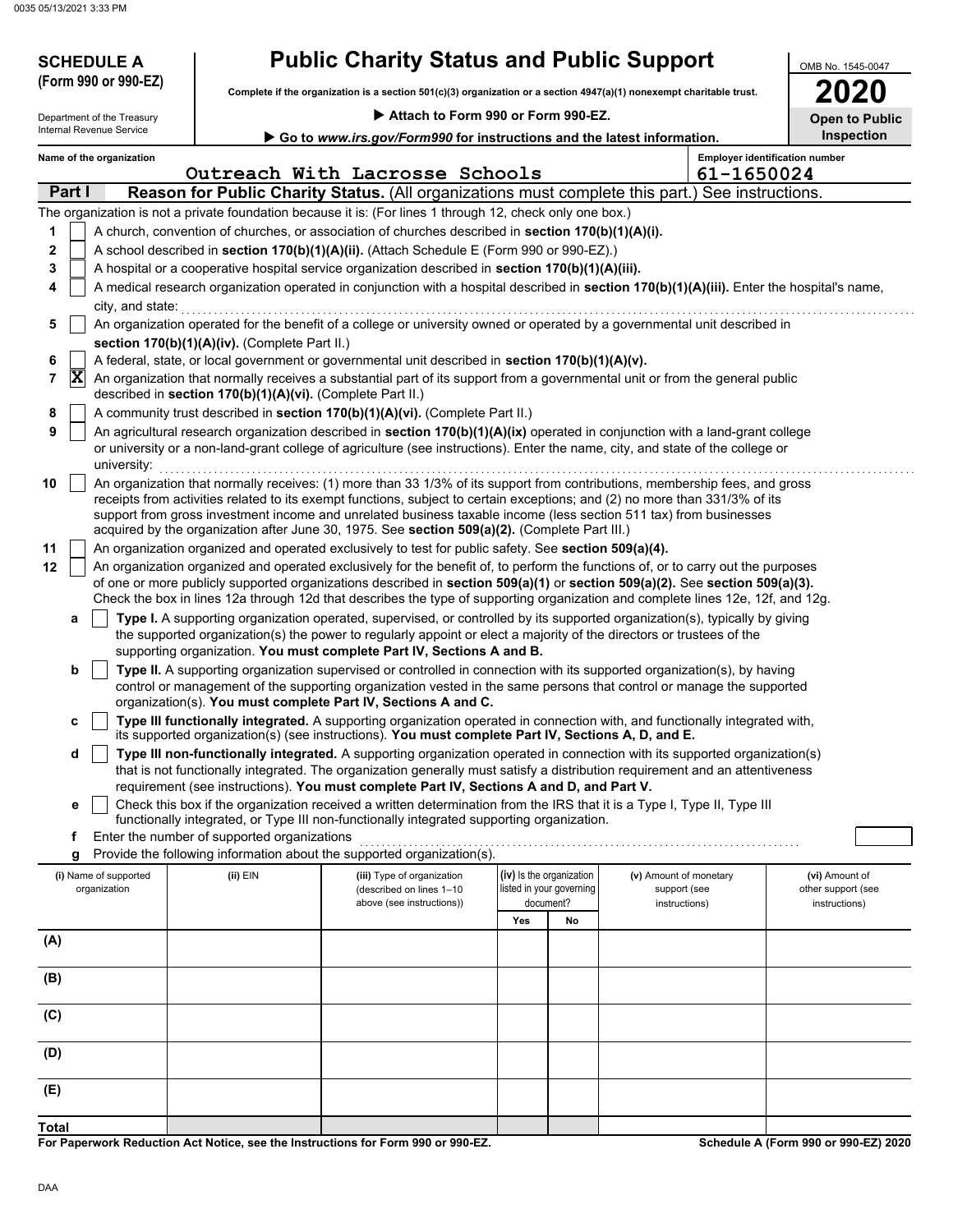| Schedule A (Form 990 or 990-EZ) 2020 |  | Outreach With Lacrosse Schools | 61-1650024 | Page 2 |
|--------------------------------------|--|--------------------------------|------------|--------|
|                                      |  |                                |            |        |

(Complete only if you checked the box on line 5, 7, or 8 of Part I or if the organization failed to qualify under **Part II Support Schedule for Organizations Described in Sections 170(b)(1)(A)(iv) and 170(b)(1)(A)(vi)** Part III. If the organization fails to qualify under the tests listed below, please complete Part III.)

|              | <b>Section A. Public Support</b>                                                                                                                                                                                                                                                                                                                                                                    |          |          |            |            |                                      |                                                 |  |  |  |
|--------------|-----------------------------------------------------------------------------------------------------------------------------------------------------------------------------------------------------------------------------------------------------------------------------------------------------------------------------------------------------------------------------------------------------|----------|----------|------------|------------|--------------------------------------|-------------------------------------------------|--|--|--|
|              | Calendar year (or fiscal year beginning in)<br>▶                                                                                                                                                                                                                                                                                                                                                    | (a) 2016 | (b) 2017 | $(c)$ 2018 | $(d)$ 2019 | (e) 2020                             | (f) Total                                       |  |  |  |
| 1            | Gifts, grants, contributions, and<br>membership fees received. (Do not<br>include any "unusual grants.")                                                                                                                                                                                                                                                                                            | 68,890   | 112,077  | 116,832    | 192,546    | 294,229                              | 784,574                                         |  |  |  |
| $\mathbf{2}$ | Tax revenues levied for the<br>organization's benefit and either paid<br>to or expended on its behalf                                                                                                                                                                                                                                                                                               |          |          |            |            |                                      |                                                 |  |  |  |
| 3            | The value of services or facilities<br>furnished by a governmental unit to the<br>organization without charge                                                                                                                                                                                                                                                                                       |          |          |            |            |                                      |                                                 |  |  |  |
| 4            | Total. Add lines 1 through 3                                                                                                                                                                                                                                                                                                                                                                        | 68,890   | 112,077  | 116,832    | 192,546    | 294,229                              | 784,574                                         |  |  |  |
| 5            | The portion of total contributions by<br>each person (other than a<br>governmental unit or publicly<br>supported organization) included on<br>line 1 that exceeds 2% of the amount                                                                                                                                                                                                                  |          |          |            |            |                                      |                                                 |  |  |  |
|              | shown on line 11, column (f)                                                                                                                                                                                                                                                                                                                                                                        |          |          |            |            |                                      | 16,871                                          |  |  |  |
| 6            | Public support. Subtract line 5 from line 4<br><b>Section B. Total Support</b>                                                                                                                                                                                                                                                                                                                      |          |          |            |            |                                      | 767,703                                         |  |  |  |
|              | Calendar year (or fiscal year beginning in) ▶                                                                                                                                                                                                                                                                                                                                                       | (a) 2016 | (b) 2017 | $(c)$ 2018 | $(d)$ 2019 | (e) 2020                             | (f) Total                                       |  |  |  |
|              | Amounts from line 4                                                                                                                                                                                                                                                                                                                                                                                 |          |          | 116,832    |            | 294,229                              |                                                 |  |  |  |
| 7<br>8       | Gross income from interest, dividends,<br>payments received on securities loans,<br>rents, royalties, and income from<br>similar sources                                                                                                                                                                                                                                                            | 68,890   | 112,077  |            | 192,546    |                                      | 784,574                                         |  |  |  |
| 9            | Net income from unrelated business<br>activities, whether or not the business<br>is regularly carried on                                                                                                                                                                                                                                                                                            |          |          |            |            |                                      |                                                 |  |  |  |
| 10<br>11     | Other income. Do not include gain or<br>loss from the sale of capital assets<br>(Explain in Part VI.)<br>Total support. Add lines 7 through 10                                                                                                                                                                                                                                                      |          |          |            |            |                                      | 784,574                                         |  |  |  |
| 12           | Gross receipts from related activities, etc. (see instructions)                                                                                                                                                                                                                                                                                                                                     |          |          |            |            | 12                                   | 93,499                                          |  |  |  |
| 13           | First 5 years. If the Form 990 is for the organization's first, second, third, fourth, or fifth tax year as a section 501(c)(3)                                                                                                                                                                                                                                                                     |          |          |            |            |                                      |                                                 |  |  |  |
|              | organization, check this box and stop here                                                                                                                                                                                                                                                                                                                                                          |          |          |            |            |                                      |                                                 |  |  |  |
|              | <b>Section C. Computation of Public Support Percentage</b>                                                                                                                                                                                                                                                                                                                                          |          |          |            |            |                                      |                                                 |  |  |  |
| 14           |                                                                                                                                                                                                                                                                                                                                                                                                     |          |          |            |            | 14                                   | $97.85\%$                                       |  |  |  |
| 15           | Public support percentage from 2019 Schedule A, Part II, line 14                                                                                                                                                                                                                                                                                                                                    |          |          |            |            | 15                                   | 90.21%                                          |  |  |  |
|              | 16a 33 1/3% support test-2020. If the organization did not check the box on line 13, and line 14 is 33 1/3% or more, check this                                                                                                                                                                                                                                                                     |          |          |            |            |                                      |                                                 |  |  |  |
|              | box and stop here. The organization qualifies as a publicly supported organization                                                                                                                                                                                                                                                                                                                  |          |          |            |            |                                      | $\blacktriangleright$ $ \overline{\mathrm{X}} $ |  |  |  |
| b            | 33 1/3% support test-2019. If the organization did not check a box on line 13 or 16a, and line 15 is 33 1/3% or more, check                                                                                                                                                                                                                                                                         |          |          |            |            |                                      |                                                 |  |  |  |
|              | this box and stop here. The organization qualifies as a publicly supported organization                                                                                                                                                                                                                                                                                                             |          |          |            |            |                                      |                                                 |  |  |  |
| 17а          | 10%-facts-and-circumstances test-2020. If the organization did not check a box on line 13, 16a, or 16b, and line 14 is                                                                                                                                                                                                                                                                              |          |          |            |            |                                      |                                                 |  |  |  |
|              | 10% or more, and if the organization meets the "facts-and-circumstances" test, check this box and stop here. Explain in<br>Part VI how the organization meets the "facts-and-circumstances" test. The organization qualifies as a publicly supported<br>organization                                                                                                                                |          |          |            |            |                                      |                                                 |  |  |  |
| b            | 10%-facts-and-circumstances test-2019. If the organization did not check a box on line 13, 16a, 16b, or 17a, and line<br>15 is 10% or more, and if the organization meets the "facts-and-circumstances" test, check this box and stop here. Explain<br>in Part VI how the organization meets the "facts-and-circumstances" test. The organization qualifies as a publicly supported<br>organization |          |          |            |            |                                      |                                                 |  |  |  |
| 18           | Private foundation. If the organization did not check a box on line 13, 16a, 16b, 17a, or 17b, check this box and see<br>instructions                                                                                                                                                                                                                                                               |          |          |            |            |                                      |                                                 |  |  |  |
|              |                                                                                                                                                                                                                                                                                                                                                                                                     |          |          |            |            | Schedule A (Form 990 or 990-EZ) 2020 |                                                 |  |  |  |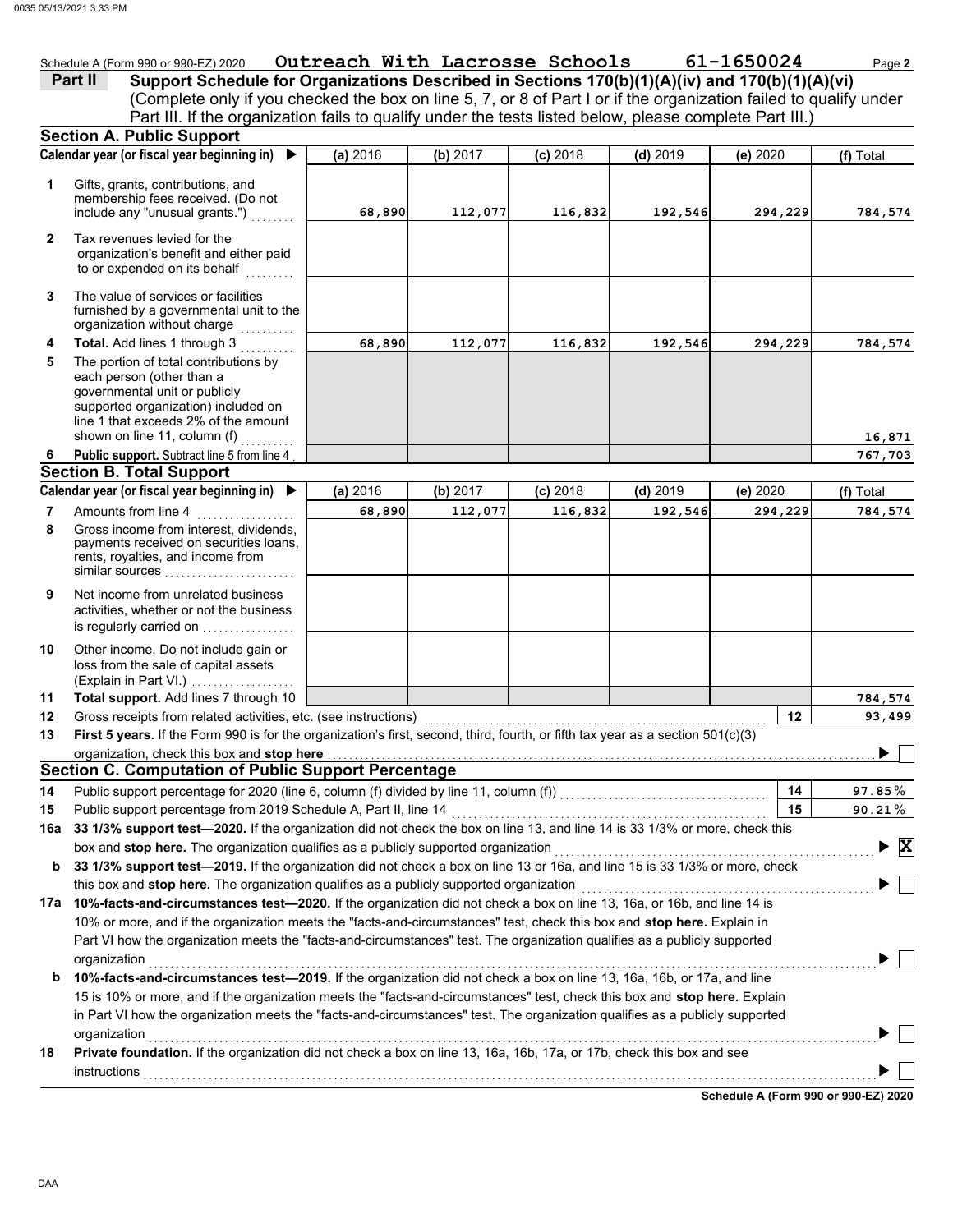|              | Schedule A (Form 990 or 990-EZ) 2020                                                                                                                                               |          |          | Outreach With Lacrosse Schools |            | 61-1650024 | Page 3    |
|--------------|------------------------------------------------------------------------------------------------------------------------------------------------------------------------------------|----------|----------|--------------------------------|------------|------------|-----------|
|              | Support Schedule for Organizations Described in Section 509(a)(2)<br>Part III                                                                                                      |          |          |                                |            |            |           |
|              | (Complete only if you checked the box on line 10 of Part I or if the organization failed to qualify under Part II.                                                                 |          |          |                                |            |            |           |
|              | If the organization fails to qualify under the tests listed below, please complete Part II.)                                                                                       |          |          |                                |            |            |           |
|              | <b>Section A. Public Support</b>                                                                                                                                                   |          |          |                                |            |            |           |
|              | Calendar year (or fiscal year beginning in) $\blacktriangleright$                                                                                                                  | (a) 2016 | (b) 2017 | $(c)$ 2018                     | $(d)$ 2019 | (e) 2020   | (f) Total |
| 1            | Gifts, grants, contributions, and membership fees<br>received. (Do not include any "unusual grants.")                                                                              |          |          |                                |            |            |           |
| $\mathbf{2}$ | Gross receipts from admissions, merchandise<br>sold or services performed, or facilities<br>furnished in any activity that is related to the<br>organization's tax-exempt purpose  |          |          |                                |            |            |           |
| 3            | Gross receipts from activities that are not an<br>unrelated trade or business under section 513                                                                                    |          |          |                                |            |            |           |
| 4            | Tax revenues levied for the<br>organization's benefit and either paid<br>to or expended on its behalf<br>aaaaaaaa                                                                  |          |          |                                |            |            |           |
| 5            | The value of services or facilities<br>furnished by a governmental unit to the<br>organization without charge<br>.                                                                 |          |          |                                |            |            |           |
| 6            | Total. Add lines 1 through 5                                                                                                                                                       |          |          |                                |            |            |           |
|              | 7a Amounts included on lines 1, 2, and 3<br>received from disqualified persons                                                                                                     |          |          |                                |            |            |           |
| b            | Amounts included on lines 2 and 3<br>received from other than disqualified<br>persons that exceed the greater of \$5,000<br>or 1% of the amount on line 13 for the year            |          |          |                                |            |            |           |
| C            | Add lines 7a and 7b                                                                                                                                                                |          |          |                                |            |            |           |
| 8            | Public support. (Subtract line 7c from                                                                                                                                             |          |          |                                |            |            |           |
|              | line 6.) $\ldots$                                                                                                                                                                  |          |          |                                |            |            |           |
|              | <b>Section B. Total Support</b><br>Calendar year (or fiscal year beginning in)                                                                                                     |          |          |                                |            |            | (f) Total |
| 9            | Amounts from line 6                                                                                                                                                                | (a) 2016 | (b) 2017 | $(c)$ 2018                     | $(d)$ 2019 | (e) 2020   |           |
|              | <u> 1966 - Johann Stoff, Amerikaansk kon</u>                                                                                                                                       |          |          |                                |            |            |           |
| 10a          | Gross income from interest, dividends,<br>payments received on securities loans, rents,<br>royalties, and income from similar sources                                              |          |          |                                |            |            |           |
| b            | Unrelated business taxable income (less<br>section 511 taxes) from businesses<br>acquired after June 30, 1975<br>.                                                                 |          |          |                                |            |            |           |
|              | Add lines 10a and 10b                                                                                                                                                              |          |          |                                |            |            |           |
| 11           | Net income from unrelated business<br>activities not included in line 10b, whether<br>or not the business is regularly carried on                                                  |          |          |                                |            |            |           |
| 12           | Other income. Do not include gain or<br>loss from the sale of capital assets<br>(Explain in Part VI.)                                                                              |          |          |                                |            |            |           |
| 13           | Total support. (Add lines 9, 10c, 11,<br>and 12.)                                                                                                                                  |          |          |                                |            |            |           |
| 14           | .<br>First 5 years. If the Form 990 is for the organization's first, second, third, fourth, or fifth tax year as a section 501(c)(3)<br>organization, check this box and stop here |          |          |                                |            |            |           |
|              | <b>Section C. Computation of Public Support Percentage</b>                                                                                                                         |          |          |                                |            |            |           |
| 15           |                                                                                                                                                                                    |          |          |                                |            | 15         | %         |
| 16           |                                                                                                                                                                                    |          |          |                                |            | 16         | %         |
|              | Section D. Computation of Investment Income Percentage                                                                                                                             |          |          |                                |            |            |           |
| 17           | Investment income percentage for 2020 (line 10c, column (f), divided by line 13, column (f)) [[[[[[[[[[[[[[[[                                                                      |          |          |                                |            | 17         | %         |
|              | 18 Investment income percentage from 2019 Schedule A, Part III, line 17                                                                                                            |          |          |                                |            | 18         | %         |
|              | 19a 33 1/3% support tests-2020. If the organization did not check the box on line 14, and line 15 is more than 33 1/3%, and line                                                   |          |          |                                |            |            |           |
|              | 17 is not more than 33 1/3%, check this box and stop here. The organization qualifies as a publicly supported organization                                                         |          |          |                                |            |            |           |
| b            | 33 1/3% support tests-2019. If the organization did not check a box on line 14 or line 19a, and line 16 is more than 33 1/3%, and                                                  |          |          |                                |            |            |           |
|              | line 18 is not more than 33 1/3%, check this box and stop here. The organization qualifies as a publicly supported organization                                                    |          |          |                                |            |            |           |

**20 Private foundation.** If the organization did not check a box on line 14, 19a, or 19b, check this box and see instructions ………………

**Schedule A (Form 990 or 990-EZ) 2020**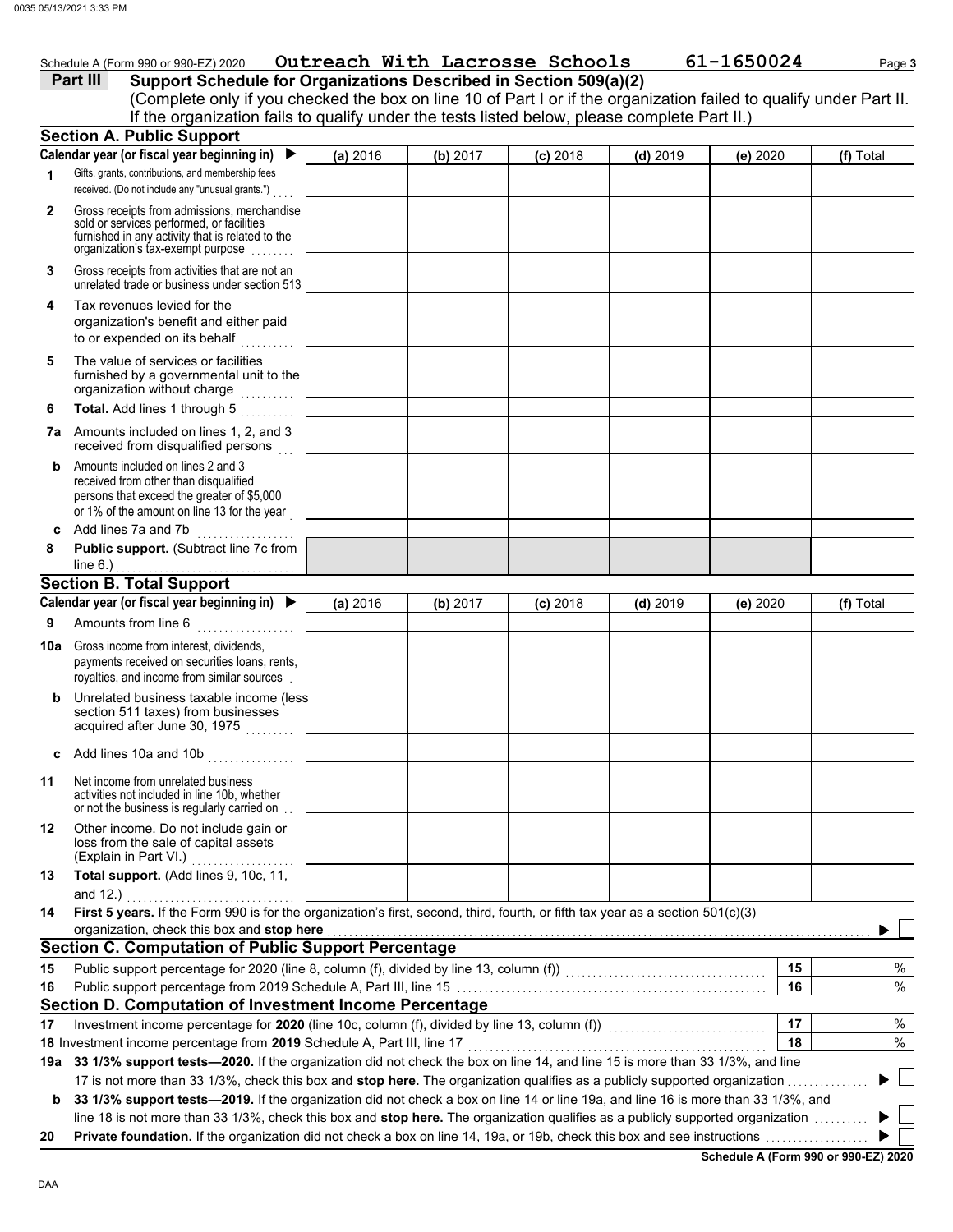#### **Part IV Supporting Organizations** Sections A, D, and E. If you checked box 12d, Part I, complete Sections A and D, and complete Part V.) Schedule A (Form 990 or 990-EZ) 2020 **Outreach With Lacrosse Schools 61-1650024** Page 4 **Section A. All Supporting Organizations** (Complete only if you checked a box in line 12 on Part I. If you checked box 12a, Part I, complete Sections A and B. If you checked box 12b, Part I, complete Sections A and C. If you checked box 12c, Part I, complete Are all of the organization's supported organizations listed by name in the organization's governing documents? *If "No," describe in Part VI how the supported organizations are designated. If designated by class or purpose, describe the designation. If historic and continuing relationship, explain.* Did the organization have any supported organization that does not have an IRS determination of status under section 509(a)(1) or (2)? *If "Yes," explain in Part VI how the organization determined that the supported organization was described in section 509(a)(1) or (2).* **1 2 3a** Did the organization have a supported organization described in section 501(c)(4), (5), or (6)? *If "Yes," answer* **b c** Did the organization ensure that all support to such organizations was used exclusively for section 170(c)(2)(B) **4a** Was any supported organization not organized in the United States ("foreign supported organization")? *If* **b c** Did the organization support any foreign supported organization that does not have an IRS determination **5a** Did the organization add, substitute, or remove any supported organizations during the tax year? *If "Yes,"* **b c 6 7 8** *lines 3b and 3c below.* Did the organization confirm that each supported organization qualified under section  $501(c)(4)$ , (5), or (6) and satisfied the public support tests under section 509(a)(2)? *If "Yes," describe in Part VI when and how the organization made the determination.* purposes? *If "Yes," explain in Part VI what controls the organization put in place to ensure such use. "Yes," and if you checked 12a or 12b in Part I, answer (b) and (c) below.* Did the organization have ultimate control and discretion in deciding whether to make grants to the foreign supported organization? *If "Yes," describe in Part VI how the organization had such control and discretion despite being controlled or supervised by or in connection with its supported organizations.* under sections 501(c)(3) and 509(a)(1) or (2)? *If "Yes," explain in Part VI what controls the organization used to ensure that all support to the foreign supported organization was used exclusively for section 170(c)(2)(B) purposes. answer lines 5b and 5c below (if applicable). Also, provide detail in Part VI, including (i) the names and EIN numbers of the supported organizations added, substituted, or removed; (ii) the reasons for each such action; (iii) the authority under the organization's organizing document authorizing such action; and (iv) how the action was accomplished (such as by amendment to the organizing document).* **Type I or Type II only.** Was any added or substituted supported organization part of a class already designated in the organization's organizing document? **Substitutions only.** Was the substitution the result of an event beyond the organization's control? Did the organization provide support (whether in the form of grants or the provision of services or facilities) to anyone other than (i) its supported organizations, (ii) individuals that are part of the charitable class benefited by one or more of its supported organizations, or (iii) other supporting organizations that also support or benefit one or more of the filing organization's supported organizations? *If "Yes," provide detail in Part VI.* Did the organization provide a grant, loan, compensation, or other similar payment to a substantial contributor (as defined in section 4958(c)(3)(C)), a family member of a substantial contributor, or a 35% controlled entity with regard to a substantial contributor? *If "Yes," complete Part I of Schedule L (Form 990 or 990-EZ).* Did the organization make a loan to a disqualified person (as defined in section 4958) not described in line 7? *If "Yes," complete Part I of Schedule L (Form 990 or 990-EZ).* **Yes No 1 2 3a 3b 3c 4a 4b 4c 5a 5b 5c 6 7 8** 0035 05/13/2021 3:33 PM

- **9a** Was the organization controlled directly or indirectly at any time during the tax year by one or more disqualified persons, as defined in section 4946 (other than foundation managers and organizations described in section 509(a)(1) or (2))? *If "Yes," provide detail in Part VI.*
- **b** Did one or more disqualified persons (as defined in line 9a) hold a controlling interest in any entity in which the supporting organization had an interest? *If "Yes," provide detail in Part VI.*
- **c** Did a disqualified person (as defined in line 9a) have an ownership interest in, or derive any personal benefit from, assets in which the supporting organization also had an interest? *If "Yes," provide detail in Part VI.*
- **10a** Was the organization subject to the excess business holdings rules of section 4943 because of section 4943(f) (regarding certain Type II supporting organizations, and all Type III non-functionally integrated supporting organizations)? *If "Yes," answer line 10b below.*
- **b** Did the organization have any excess business holdings in the tax year? *(Use Schedule C, Form 4720, to determine whether the organization had excess business holdings.)*

**Schedule A (Form 990 or 990-EZ) 2020 10b**

**9a**

**9b**

**9c**

**10a**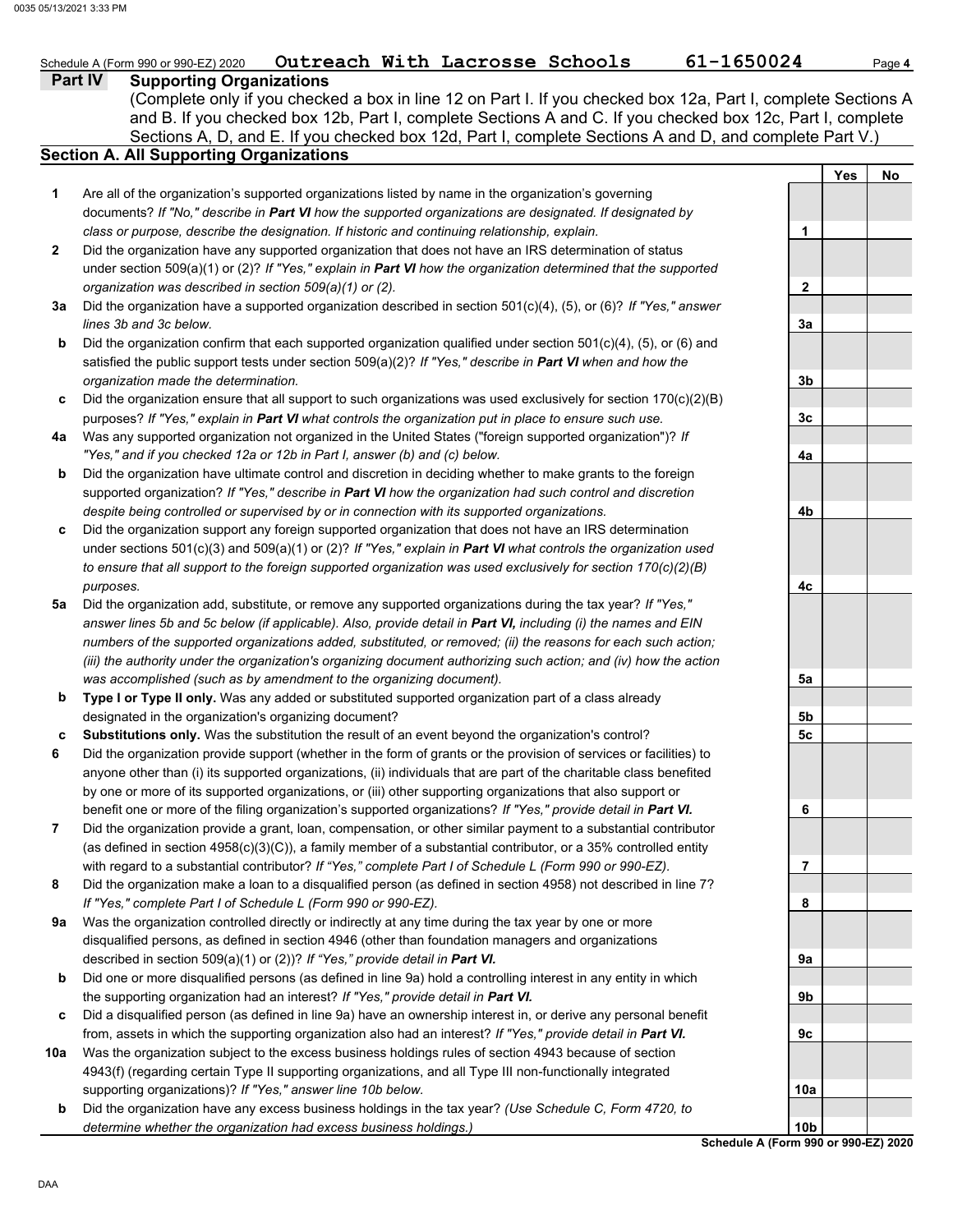|         | Schedule A (Form 990 or 990-EZ) 2020        | Outreach With Lacrosse Schools |  | 61-1650024 | Paqe 5 |
|---------|---------------------------------------------|--------------------------------|--|------------|--------|
| Part IV | <b>Supporting Organizations (continued)</b> |                                |  |            |        |

|    |                                                                                                                      |                 | Yes |  |
|----|----------------------------------------------------------------------------------------------------------------------|-----------------|-----|--|
| 11 | Has the organization accepted a gift or contribution from any of the following persons?                              |                 |     |  |
| a  | A person who directly or indirectly controls, either alone or together with persons described in lines 11b and       |                 |     |  |
|    | 11c below, the governing body of a supported organization?                                                           | 11a             |     |  |
|    | <b>b</b> A family member of a person described in line 11a above?                                                    | 11 <sub>b</sub> |     |  |
|    | c A 35% controlled entity of a person described in line 11a or 11b above? If "Yes" to line 11a, 11b, or 11c, provide |                 |     |  |
|    | detail in <b>Part VI.</b>                                                                                            | 11c             |     |  |
|    | 0. <del>.</del> 0. 0.                                                                                                |                 |     |  |

#### **Section B. Type I Supporting Organizations**

|                |                                                                                                                                | Yes | No |
|----------------|--------------------------------------------------------------------------------------------------------------------------------|-----|----|
|                | Did the governing body, members of the governing body, officers acting in their official capacity, or membership of one or     |     |    |
|                | more supported organizations have the power to regularly appoint or elect at least a majority of the organization's officers,  |     |    |
|                | directors, or trustees at all times during the tax year? If "No," describe in Part VI how the supported organization(s)        |     |    |
|                | effectively operated, supervised, or controlled the organization's activities. If the organization had more than one supported |     |    |
|                | organization, describe how the powers to appoint and/or remove officers, directors, or trustees were allocated among the       |     |    |
|                | supported organizations and what conditions or restrictions, if any, applied to such powers during the tax year.               |     |    |
| $\overline{2}$ | Did the organization operate for the benefit of any supported organization other than the supported                            |     |    |
|                | organization(s) that operated, supervised, or controlled the supporting organization? If "Yes," explain in Part                |     |    |
|                | M have nearialize areals hanafit comined antithe premises of the componised experimation (a) that expected                     |     |    |

*VI how providing such benefit carried out the purposes of the supported organization(s) that operated,* 

#### *supervised, or controlled the supporting organization.* **Section C. Type II Supporting Organizations**

|                                                                                                                  | Yes | No |
|------------------------------------------------------------------------------------------------------------------|-----|----|
| Were a majority of the organization's directors or trustees during the tax year also a majority of the directors |     |    |
| or trustees of each of the organization's supported organization(s)? If "No," describe in Part VI how control    |     |    |
| or management of the supporting organization was vested in the same persons that controlled or managed           |     |    |
| the supported organization(s).                                                                                   |     |    |

### **Section D. All Type III Supporting Organizations**

|                |                                                                                                                        |   | Yes | No |
|----------------|------------------------------------------------------------------------------------------------------------------------|---|-----|----|
| 1              | Did the organization provide to each of its supported organizations, by the last day of the fifth month of the         |   |     |    |
|                | organization's tax year, (i) a written notice describing the type and amount of support provided during the prior tax  |   |     |    |
|                | year, (ii) a copy of the Form 990 that was most recently filed as of the date of notification, and (iii) copies of the |   |     |    |
|                | organization's governing documents in effect on the date of notification, to the extent not previously provided?       |   |     |    |
| $\overline{2}$ | Were any of the organization's officers, directors, or trustees either (i) appointed or elected by the supported       |   |     |    |
|                | organization(s) or (ii) serving on the governing body of a supported organization? If "No," explain in Part VI how     |   |     |    |
|                | the organization maintained a close and continuous working relationship with the supported organization(s).            | 2 |     |    |
| 3              | By reason of the relationship described in line 2, above, did the organization's supported organizations have          |   |     |    |
|                | a significant voice in the organization's investment policies and in directing the use of the organization's           |   |     |    |
|                | income or assets at all times during the tax year? If "Yes," describe in Part VI the role the organization's           |   |     |    |
|                | supported organizations played in this regard.                                                                         | ◠ |     |    |

#### **Section E. Type III Functionally-Integrated Supporting Organizations**

|  | Check the box next to the method that the organization used to satisfy the Integral Part Test during the year (see instructions). |
|--|-----------------------------------------------------------------------------------------------------------------------------------|
|--|-----------------------------------------------------------------------------------------------------------------------------------|

- The organization satisfied the Activities Test. *Complete line 2 below.* **a**
- The organization is the parent of each of its supported organizations. *Complete line 3 below.* **b**

|  |  | $c$   The organization supported a governmental entity. Describe in <b>Part VI</b> how you supported a governmental entity (see instructions). |  |
|--|--|------------------------------------------------------------------------------------------------------------------------------------------------|--|
|  |  |                                                                                                                                                |  |

- **2** Activities Test. *Answer lines 2a and 2b below.*
- **a** Did substantially all of the organization's activities during the tax year directly further the exempt purposes of the supported organization(s) to which the organization was responsive? *If "Yes," then in Part VI identify those supported organizations and explain how these activities directly furthered their exempt purposes, how the organization was responsive to those supported organizations, and how the organization determined that these activities constituted substantially all of its activities.*
- **b** Did the activities described in line 2a, above, constitute activities that, but for the organization's involvement, one or more of the organization's supported organization(s) would have been engaged in? If "Yes," explain in *Part VI the reasons for the organization's position that its supported organization(s) would have engaged in these activities but for the organization's involvement.*
- **3** Parent of Supported Organizations. *Answer lines 3a and 3b below.*
	- **a** Did the organization have the power to regularly appoint or elect a majority of the officers, directors, or trustees of each of the supported organizations? *If "Yes" or "No," provide details in Part VI.*
- DAA **Schedule A (Form 990 or 990-EZ) 2020 b** Did the organization exercise a substantial degree of direction over the policies, programs, and activities of each of its supported organizations? *If "Yes," describe in Part VI the role played by the organization in this regard.*

**3b**

**2a**

**2b**

**3a**

**Yes No**

**2**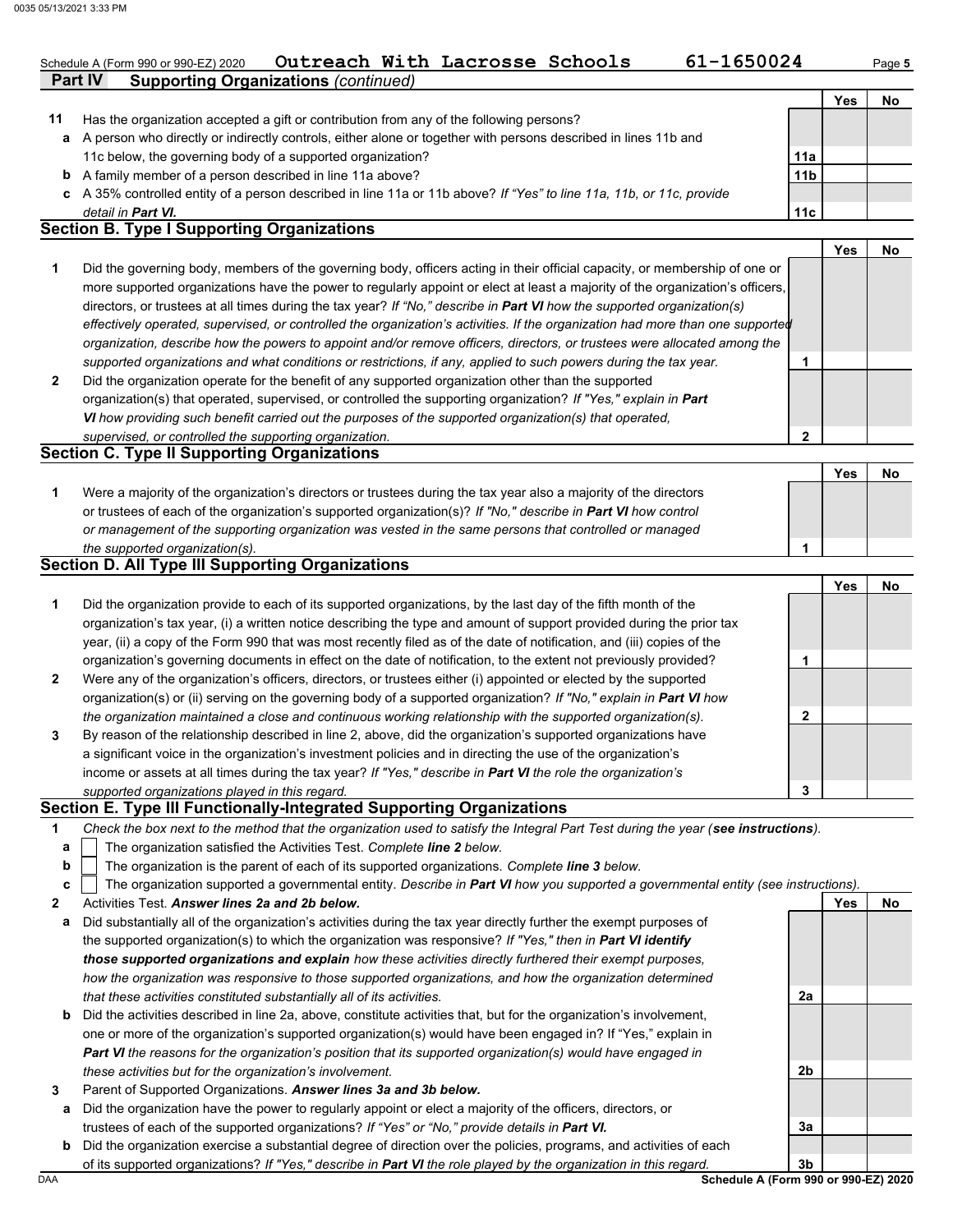|                | Outreach With Lacrosse Schools<br>Schedule A (Form 990 or 990-EZ) 2020                                                           |                         | 61-1650024     | Page 6                         |  |  |  |  |  |
|----------------|----------------------------------------------------------------------------------------------------------------------------------|-------------------------|----------------|--------------------------------|--|--|--|--|--|
|                | <b>Part V</b><br>Type III Non-Functionally Integrated 509(a)(3) Supporting Organizations                                         |                         |                |                                |  |  |  |  |  |
| 1              | Check here if the organization satisfied the Integral Part Test as a qualifying trust on Nov. 20, 1970 (explain in Part VI). See |                         |                |                                |  |  |  |  |  |
|                | instructions. All other Type III non-functionally integrated supporting organizations must complete Sections A through E.        |                         |                |                                |  |  |  |  |  |
|                | Section A - Adjusted Net Income                                                                                                  |                         | (A) Prior Year | (B) Current Year<br>(optional) |  |  |  |  |  |
| 1              | Net short-term capital gain                                                                                                      | 1                       |                |                                |  |  |  |  |  |
| $\mathbf{2}$   | Recoveries of prior-year distributions                                                                                           | $\overline{2}$          |                |                                |  |  |  |  |  |
| 3              | Other gross income (see instructions)                                                                                            | 3                       |                |                                |  |  |  |  |  |
| 4              | Add lines 1 through 3.                                                                                                           | $\overline{\mathbf{4}}$ |                |                                |  |  |  |  |  |
| 5              | Depreciation and depletion                                                                                                       | 5                       |                |                                |  |  |  |  |  |
| 6              | Portion of operating expenses paid or incurred for production or collection of                                                   |                         |                |                                |  |  |  |  |  |
|                | gross income or for management, conservation, or maintenance of property                                                         |                         |                |                                |  |  |  |  |  |
|                | held for production of income (see instructions)                                                                                 | 6                       |                |                                |  |  |  |  |  |
| 7              | Other expenses (see instructions)                                                                                                | $\overline{7}$          |                |                                |  |  |  |  |  |
| 8              | Adjusted Net Income (subtract lines 5, 6, and 7 from line 4)                                                                     | 8                       |                |                                |  |  |  |  |  |
|                | <b>Section B - Minimum Asset Amount</b>                                                                                          |                         | (A) Prior Year | (B) Current Year<br>(optional) |  |  |  |  |  |
| 1.             | Aggregate fair market value of all non-exempt-use assets (see                                                                    |                         |                |                                |  |  |  |  |  |
|                | instructions for short tax year or assets held for part of year):                                                                |                         |                |                                |  |  |  |  |  |
|                | a Average monthly value of securities                                                                                            | 1a                      |                |                                |  |  |  |  |  |
|                | <b>b</b> Average monthly cash balances                                                                                           | 1 <sub>b</sub>          |                |                                |  |  |  |  |  |
|                | c Fair market value of other non-exempt-use assets                                                                               | 1 <sub>c</sub>          |                |                                |  |  |  |  |  |
|                | d Total (add lines 1a, 1b, and 1c)                                                                                               | 1 <sub>d</sub>          |                |                                |  |  |  |  |  |
|                | e Discount claimed for blockage or other factors                                                                                 |                         |                |                                |  |  |  |  |  |
|                | (explain in detail in Part VI):                                                                                                  |                         |                |                                |  |  |  |  |  |
| $\mathbf{2}$   | Acquisition indebtedness applicable to non-exempt-use assets                                                                     | $\overline{2}$          |                |                                |  |  |  |  |  |
| 3              | Subtract line 2 from line 1d.                                                                                                    | 3                       |                |                                |  |  |  |  |  |
| 4              | Cash deemed held for exempt use. Enter 0.015 of line 3 (for greater amount,                                                      |                         |                |                                |  |  |  |  |  |
|                | see instructions).                                                                                                               | 4                       |                |                                |  |  |  |  |  |
| 5              | Net value of non-exempt-use assets (subtract line 4 from line 3)                                                                 | 5                       |                |                                |  |  |  |  |  |
| 6              | Multiply line 5 by 0.035.                                                                                                        | 6                       |                |                                |  |  |  |  |  |
| 7              | Recoveries of prior-year distributions                                                                                           | $\overline{7}$          |                |                                |  |  |  |  |  |
| 8              | Minimum Asset Amount (add line 7 to line 6)                                                                                      | 8                       |                |                                |  |  |  |  |  |
|                | Section C - Distributable Amount                                                                                                 |                         |                | <b>Current Year</b>            |  |  |  |  |  |
| 1.             | Adjusted net income for prior year (from Section A, line 8, column A)                                                            | 1                       |                |                                |  |  |  |  |  |
| $\mathbf{2}$   | Enter 0.85 of line 1.                                                                                                            | $\mathbf 2$             |                |                                |  |  |  |  |  |
| 3              | Minimum asset amount for prior year (from Section B, line 8, column A)                                                           | 3                       |                |                                |  |  |  |  |  |
| 4              | Enter greater of line 2 or line 3.                                                                                               | 4                       |                |                                |  |  |  |  |  |
| 5              | Income tax imposed in prior year                                                                                                 | 5                       |                |                                |  |  |  |  |  |
| 6              | Distributable Amount. Subtract line 5 from line 4, unless subject to                                                             |                         |                |                                |  |  |  |  |  |
|                | emergency temporary reduction (see instructions).                                                                                | 6                       |                |                                |  |  |  |  |  |
| $\overline{7}$ | Check here if the current year is the organization's first as a non-functionally integrated Type III supporting organization     |                         |                |                                |  |  |  |  |  |

 $\Box$  (see instructions).

**Schedule A (Form 990 or 990-EZ) 2020**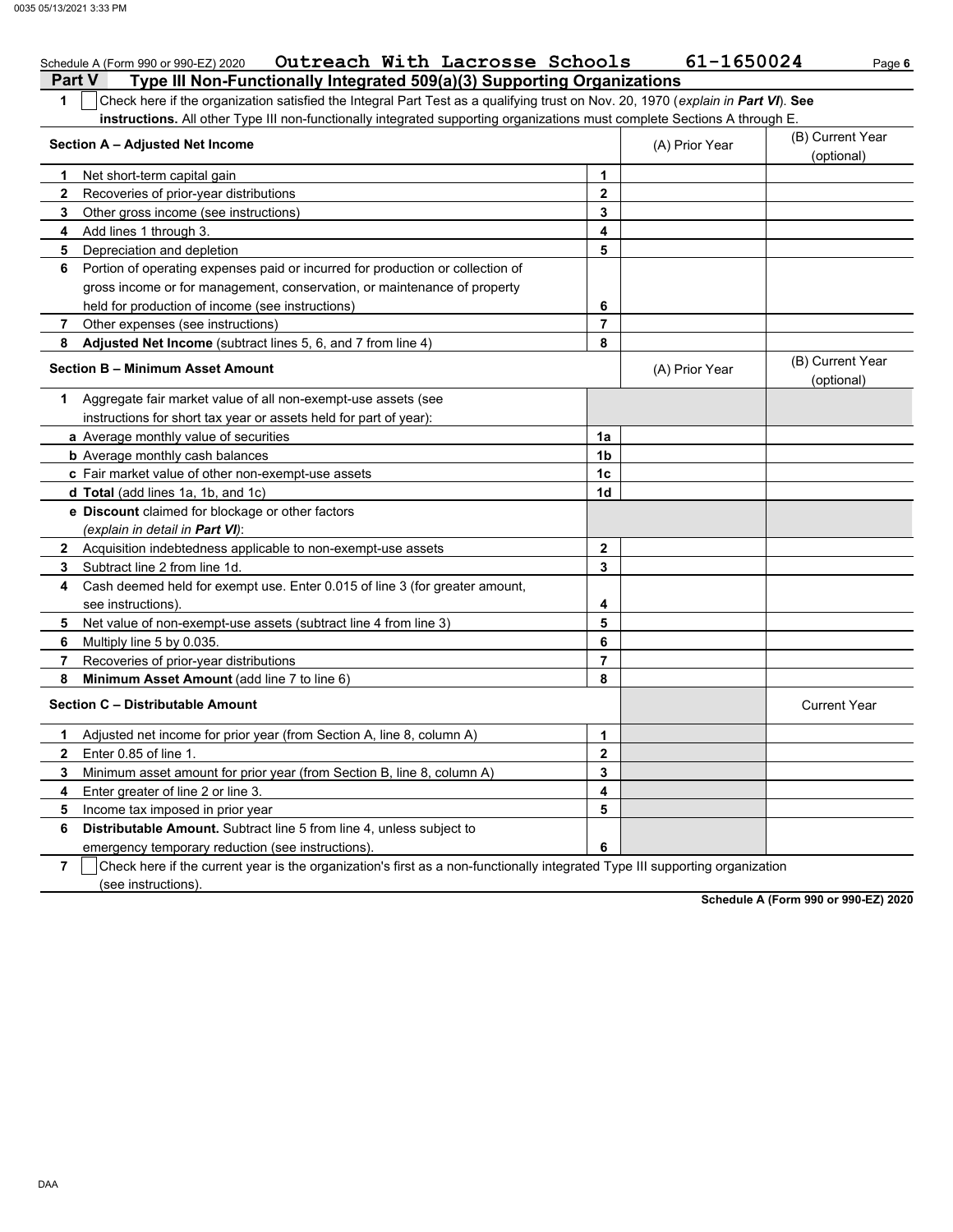| Part V       | Outreach With Lacrosse Schools<br>Schedule A (Form 990 or 990-EZ) 2020<br>Type III Non-Functionally Integrated 509(a)(3) Supporting Organizations (continued) |                                    | 61-1650024                                    | Page 7                                           |
|--------------|---------------------------------------------------------------------------------------------------------------------------------------------------------------|------------------------------------|-----------------------------------------------|--------------------------------------------------|
|              | <b>Section D - Distributions</b>                                                                                                                              |                                    |                                               | <b>Current Year</b>                              |
| 1            | Amounts paid to supported organizations to accomplish exempt purposes                                                                                         |                                    |                                               |                                                  |
| $\mathbf{2}$ | Amounts paid to perform activity that directly furthers exempt purposes of supported                                                                          |                                    |                                               |                                                  |
|              | organizations, in excess of income from activity                                                                                                              |                                    |                                               |                                                  |
| 3            | Administrative expenses paid to accomplish exempt purposes of supported organizations                                                                         |                                    |                                               |                                                  |
| 4            | Amounts paid to acquire exempt-use assets                                                                                                                     |                                    |                                               |                                                  |
| 5            | Qualified set-aside amounts (prior IRS approval required-provide details in Part VI)                                                                          |                                    |                                               |                                                  |
| 6            | Other distributions (describe in Part VI). See instructions.                                                                                                  |                                    |                                               |                                                  |
| 7            | Total annual distributions. Add lines 1 through 6.                                                                                                            |                                    |                                               |                                                  |
| 8            | Distributions to attentive supported organizations to which the organization is responsive                                                                    |                                    |                                               |                                                  |
|              | (provide details in Part VI). See instructions.                                                                                                               |                                    |                                               |                                                  |
| 9            | Distributable amount for 2020 from Section C, line 6                                                                                                          |                                    |                                               |                                                  |
| 10           | Line 8 amount divided by line 9 amount                                                                                                                        |                                    |                                               |                                                  |
|              | <b>Section E - Distribution Allocations (see instructions)</b>                                                                                                | (i)<br><b>Excess Distributions</b> | (ii)<br><b>Underdistributions</b><br>Pre-2020 | (iii)<br><b>Distributable</b><br>Amount for 2020 |
| 1            | Distributable amount for 2020 from Section C, line 6                                                                                                          |                                    |                                               |                                                  |
| $\mathbf{2}$ | Underdistributions, if any, for years prior to 2020                                                                                                           |                                    |                                               |                                                  |
|              | (reasonable cause required-explain in Part VI). See                                                                                                           |                                    |                                               |                                                  |
|              | instructions.                                                                                                                                                 |                                    |                                               |                                                  |
| 3            | Excess distributions carryover, if any, to 2020                                                                                                               |                                    |                                               |                                                  |
|              | a From 2015                                                                                                                                                   |                                    |                                               |                                                  |
|              | $b$ From 2016                                                                                                                                                 |                                    |                                               |                                                  |
|              | c From 2017                                                                                                                                                   |                                    |                                               |                                                  |
|              | $d$ From 2018                                                                                                                                                 |                                    |                                               |                                                  |
|              | e From 2019                                                                                                                                                   |                                    |                                               |                                                  |
|              | f Total of lines 3a through 3e                                                                                                                                |                                    |                                               |                                                  |
|              | g Applied to underdistributions of prior years                                                                                                                |                                    |                                               |                                                  |
|              | h Applied to 2020 distributable amount                                                                                                                        |                                    |                                               |                                                  |
|              | i Carryover from 2015 not applied (see instructions)                                                                                                          |                                    |                                               |                                                  |
|              | Remainder. Subtract lines 3g, 3h, and 3i from line 3f.                                                                                                        |                                    |                                               |                                                  |
| 4            | Distributions for 2020 from                                                                                                                                   |                                    |                                               |                                                  |
|              | Section D. line 7:<br>\$                                                                                                                                      |                                    |                                               |                                                  |
|              | a Applied to underdistributions of prior years                                                                                                                |                                    |                                               |                                                  |
|              | <b>b</b> Applied to 2020 distributable amount                                                                                                                 |                                    |                                               |                                                  |
|              | c Remainder. Subtract lines 4a and 4b from line 4.                                                                                                            |                                    |                                               |                                                  |
| 5            | Remaining underdistributions for years prior to 2020, if                                                                                                      |                                    |                                               |                                                  |
|              | any. Subtract lines 3g and 4a from line 2. For result                                                                                                         |                                    |                                               |                                                  |
|              | greater than zero, explain in Part VI. See instructions.                                                                                                      |                                    |                                               |                                                  |
| 6            | Remaining underdistributions for 2020 Subtract lines 3h                                                                                                       |                                    |                                               |                                                  |
|              | and 4b from line 1. For result greater than zero, explain in                                                                                                  |                                    |                                               |                                                  |
|              | Part VI. See instructions.                                                                                                                                    |                                    |                                               |                                                  |
| 7            | Excess distributions carryover to 2021. Add lines 3j                                                                                                          |                                    |                                               |                                                  |
|              | and 4c.                                                                                                                                                       |                                    |                                               |                                                  |
| 8            | Breakdown of line 7:                                                                                                                                          |                                    |                                               |                                                  |
|              | a Excess from 2016                                                                                                                                            |                                    |                                               |                                                  |
|              | <b>b</b> Excess from 2017                                                                                                                                     |                                    |                                               |                                                  |
|              | c Excess from 2018                                                                                                                                            |                                    |                                               |                                                  |
|              |                                                                                                                                                               |                                    |                                               |                                                  |
|              | d Excess from 2019                                                                                                                                            |                                    |                                               |                                                  |
|              | e Excess from 2020                                                                                                                                            |                                    |                                               |                                                  |

**Schedule A (Form 990 or 990-EZ) 2020**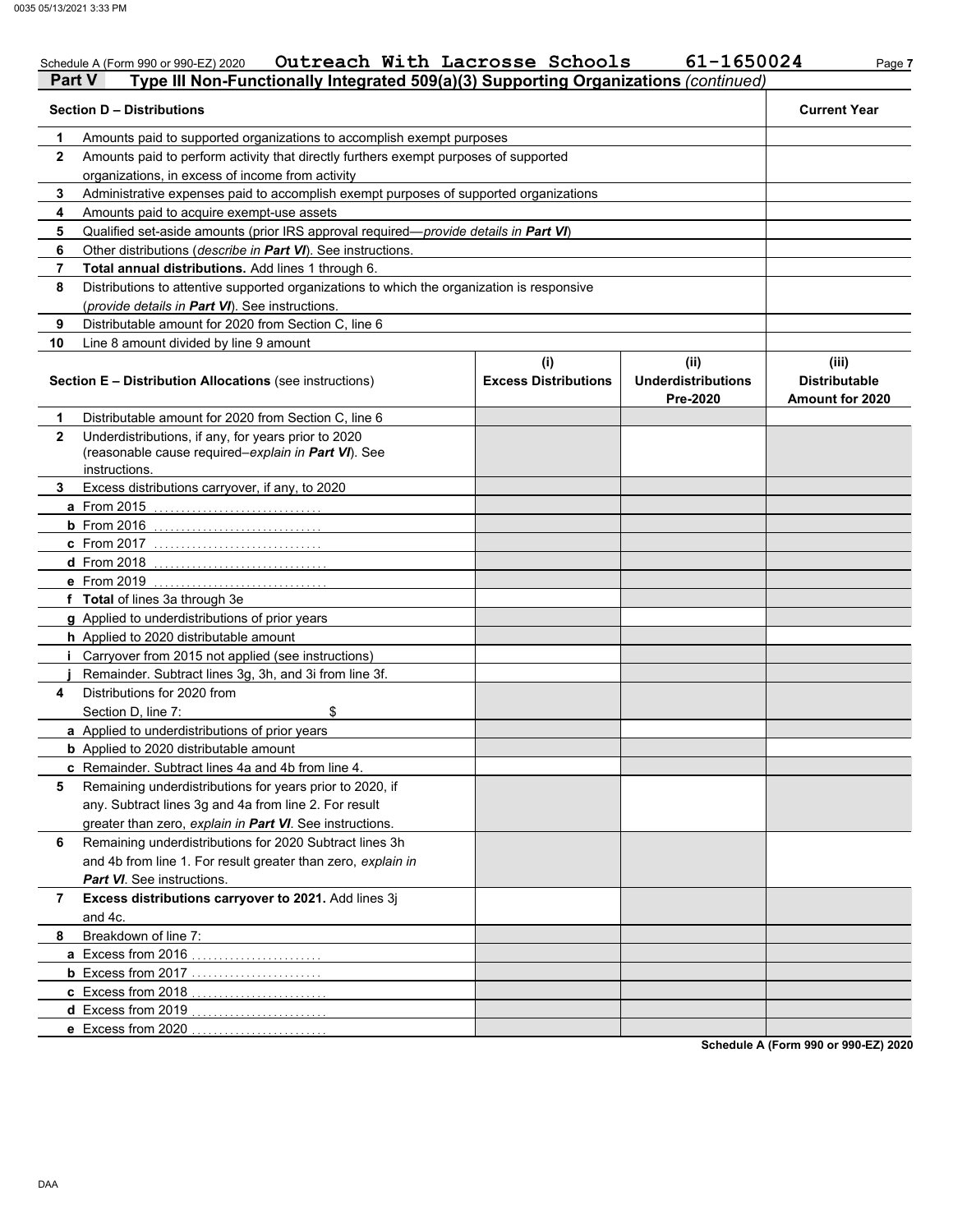|         | Schedule A (Form 990 or 990-EZ) 2020    Qutreach With Lacrosse Schools |                                                                                                |  | 61-1650024                                                                                                                                                                                                                                                                                                                                                                                                                                                                                | Page 8 |
|---------|------------------------------------------------------------------------|------------------------------------------------------------------------------------------------|--|-------------------------------------------------------------------------------------------------------------------------------------------------------------------------------------------------------------------------------------------------------------------------------------------------------------------------------------------------------------------------------------------------------------------------------------------------------------------------------------------|--------|
| Part VI |                                                                        |                                                                                                |  | Supplemental Information. Provide the explanations required by Part II, line 10; Part II, line 17a or 17b; Part<br>III, line 12; Part IV, Section A, lines 1, 2, 3b, 3c, 4b, 4c, 5a, 6, 9a, 9b, 9c, 11a, 11b, and 11c; Part IV, Section<br>B, lines 1 and 2; Part IV, Section C, line 1; Part IV, Section D, lines 2 and 3; Part IV, Section E, lines 1c, 2a, 2b,<br>3a, and 3b; Part V, line 1; Part V, Section B, line 1e; Part V, Section D, lines 5, 6, and 8; and Part V, Section E, |        |
|         |                                                                        | lines 2, 5, and 6. Also complete this part for any additional information. (See instructions.) |  |                                                                                                                                                                                                                                                                                                                                                                                                                                                                                           |        |
|         |                                                                        |                                                                                                |  |                                                                                                                                                                                                                                                                                                                                                                                                                                                                                           |        |
|         |                                                                        |                                                                                                |  |                                                                                                                                                                                                                                                                                                                                                                                                                                                                                           |        |
|         |                                                                        |                                                                                                |  |                                                                                                                                                                                                                                                                                                                                                                                                                                                                                           |        |
|         |                                                                        |                                                                                                |  |                                                                                                                                                                                                                                                                                                                                                                                                                                                                                           |        |
|         |                                                                        |                                                                                                |  |                                                                                                                                                                                                                                                                                                                                                                                                                                                                                           |        |
|         |                                                                        |                                                                                                |  |                                                                                                                                                                                                                                                                                                                                                                                                                                                                                           |        |
|         |                                                                        |                                                                                                |  |                                                                                                                                                                                                                                                                                                                                                                                                                                                                                           |        |
|         |                                                                        |                                                                                                |  |                                                                                                                                                                                                                                                                                                                                                                                                                                                                                           |        |
|         |                                                                        |                                                                                                |  |                                                                                                                                                                                                                                                                                                                                                                                                                                                                                           |        |
|         |                                                                        |                                                                                                |  |                                                                                                                                                                                                                                                                                                                                                                                                                                                                                           |        |
|         |                                                                        |                                                                                                |  |                                                                                                                                                                                                                                                                                                                                                                                                                                                                                           |        |
|         |                                                                        |                                                                                                |  |                                                                                                                                                                                                                                                                                                                                                                                                                                                                                           |        |
|         |                                                                        |                                                                                                |  |                                                                                                                                                                                                                                                                                                                                                                                                                                                                                           |        |
|         |                                                                        |                                                                                                |  |                                                                                                                                                                                                                                                                                                                                                                                                                                                                                           |        |
|         |                                                                        |                                                                                                |  |                                                                                                                                                                                                                                                                                                                                                                                                                                                                                           |        |
|         |                                                                        |                                                                                                |  |                                                                                                                                                                                                                                                                                                                                                                                                                                                                                           |        |
|         |                                                                        |                                                                                                |  |                                                                                                                                                                                                                                                                                                                                                                                                                                                                                           |        |
|         |                                                                        |                                                                                                |  |                                                                                                                                                                                                                                                                                                                                                                                                                                                                                           |        |
|         |                                                                        |                                                                                                |  |                                                                                                                                                                                                                                                                                                                                                                                                                                                                                           |        |
|         |                                                                        |                                                                                                |  |                                                                                                                                                                                                                                                                                                                                                                                                                                                                                           |        |
|         |                                                                        |                                                                                                |  |                                                                                                                                                                                                                                                                                                                                                                                                                                                                                           |        |
|         |                                                                        |                                                                                                |  |                                                                                                                                                                                                                                                                                                                                                                                                                                                                                           |        |
|         |                                                                        |                                                                                                |  |                                                                                                                                                                                                                                                                                                                                                                                                                                                                                           |        |
|         |                                                                        |                                                                                                |  |                                                                                                                                                                                                                                                                                                                                                                                                                                                                                           |        |
|         |                                                                        |                                                                                                |  |                                                                                                                                                                                                                                                                                                                                                                                                                                                                                           |        |
|         |                                                                        |                                                                                                |  |                                                                                                                                                                                                                                                                                                                                                                                                                                                                                           |        |
|         |                                                                        |                                                                                                |  |                                                                                                                                                                                                                                                                                                                                                                                                                                                                                           |        |
|         |                                                                        |                                                                                                |  |                                                                                                                                                                                                                                                                                                                                                                                                                                                                                           |        |
|         |                                                                        |                                                                                                |  |                                                                                                                                                                                                                                                                                                                                                                                                                                                                                           |        |
|         |                                                                        |                                                                                                |  |                                                                                                                                                                                                                                                                                                                                                                                                                                                                                           |        |
|         |                                                                        |                                                                                                |  |                                                                                                                                                                                                                                                                                                                                                                                                                                                                                           |        |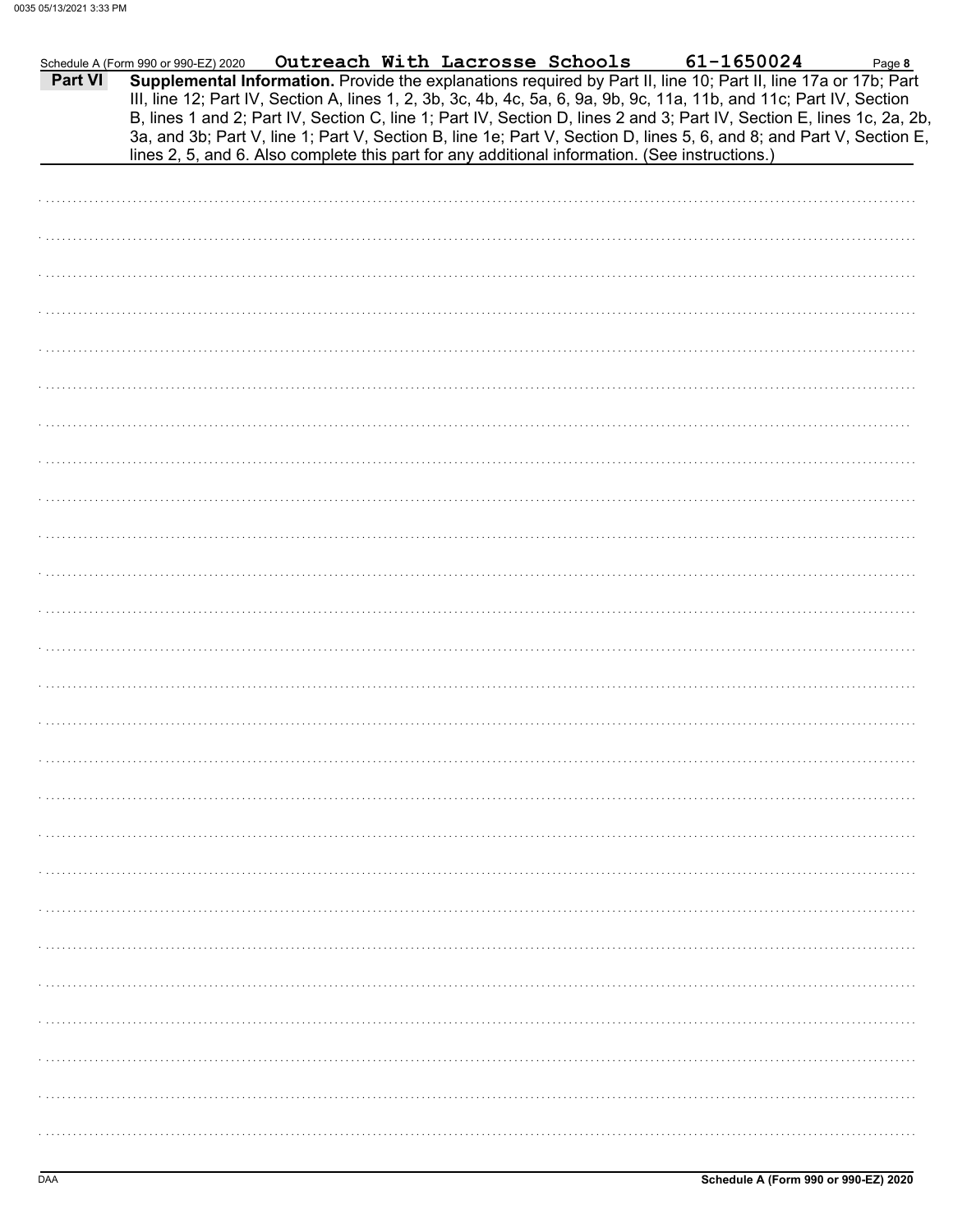Department of the Treasury Internal Revenue Service Name of the organization

**Organization type** (check one):

**(Form 990, 990-EZ,**

## **Schedule of Contributors Schedule B**

**or 990-PF)** X **Attach to Form 990, Form 990-EZ, or Form 990-PF.** ▶ Go to *www.irs.gov/Form990* for the latest information. OMB No. 1545-0047

**2020**

**Employer identification number**

Outreach With Lacrosse Schools **61-1650024** 

| Filers of:                         | Section:                                                                                                                                                                                                                                                                                                                                                                                                                                                                                                                                                                                                                                                        |  |  |  |  |  |  |
|------------------------------------|-----------------------------------------------------------------------------------------------------------------------------------------------------------------------------------------------------------------------------------------------------------------------------------------------------------------------------------------------------------------------------------------------------------------------------------------------------------------------------------------------------------------------------------------------------------------------------------------------------------------------------------------------------------------|--|--|--|--|--|--|
| Form 990 or 990-EZ                 | 3 ) (enter number) organization<br>ΙXΙ<br>501(c)(                                                                                                                                                                                                                                                                                                                                                                                                                                                                                                                                                                                                               |  |  |  |  |  |  |
|                                    | $4947(a)(1)$ nonexempt charitable trust not treated as a private foundation                                                                                                                                                                                                                                                                                                                                                                                                                                                                                                                                                                                     |  |  |  |  |  |  |
|                                    | 527 political organization                                                                                                                                                                                                                                                                                                                                                                                                                                                                                                                                                                                                                                      |  |  |  |  |  |  |
| Form 990-PF                        | 501(c)(3) exempt private foundation                                                                                                                                                                                                                                                                                                                                                                                                                                                                                                                                                                                                                             |  |  |  |  |  |  |
|                                    | $4947(a)(1)$ nonexempt charitable trust treated as a private foundation                                                                                                                                                                                                                                                                                                                                                                                                                                                                                                                                                                                         |  |  |  |  |  |  |
|                                    | $501(c)(3)$ taxable private foundation                                                                                                                                                                                                                                                                                                                                                                                                                                                                                                                                                                                                                          |  |  |  |  |  |  |
|                                    |                                                                                                                                                                                                                                                                                                                                                                                                                                                                                                                                                                                                                                                                 |  |  |  |  |  |  |
| instructions.                      | Check if your organization is covered by the General Rule or a Special Rule.<br>$\mathsf{Note}\colon$ Only a section 501(c)(7), (8), or (10) organization can check boxes for both the General Rule and a Special Rule. See                                                                                                                                                                                                                                                                                                                                                                                                                                     |  |  |  |  |  |  |
| <b>General Rule</b>                |                                                                                                                                                                                                                                                                                                                                                                                                                                                                                                                                                                                                                                                                 |  |  |  |  |  |  |
| contributor's total contributions. | For an organization filing Form 990, 990-EZ, or 990-PF that received, during the year, contributions totaling \$5,000<br>or more (in money or property) from any one contributor. Complete Parts I and II. See instructions for determining a                                                                                                                                                                                                                                                                                                                                                                                                                   |  |  |  |  |  |  |
| <b>Special Rules</b>               |                                                                                                                                                                                                                                                                                                                                                                                                                                                                                                                                                                                                                                                                 |  |  |  |  |  |  |
| X                                  | For an organization described in section 501(c)(3) filing Form 990 or 990-EZ that met the 33 <sup>1</sup> / <sub>3</sub> % support test of the<br>regulations under sections $509(a)(1)$ and $170(b)(1)(A)(vi)$ , that checked Schedule A (Form 990 or 990-EZ), Part II, line<br>13, 16a, or 16b, and that received from any one contributor, during the year, total contributions of the greater of (1)<br>\$5,000; or (2) 2% of the amount on (i) Form 990, Part VIII, line 1h; or (ii) Form 990-EZ, line 1. Complete Parts I and II.                                                                                                                         |  |  |  |  |  |  |
|                                    | For an organization described in section 501(c)(7), (8), or (10) filing Form 990 or 990-EZ that received from any one<br>contributor, during the year, total contributions of more than \$1,000 exclusively for religious, charitable, scientific,<br>literary, or educational purposes, or for the prevention of cruelty to children or animals. Complete Parts I (entering<br>"N/A" in column (b) instead of the contributor name and address), II, and III.                                                                                                                                                                                                  |  |  |  |  |  |  |
|                                    | For an organization described in section 501(c)(7), (8), or (10) filing Form 990 or 990-EZ that received from any one<br>contributor, during the year, contributions exclusively for religious, charitable, etc., purposes, but no such<br>contributions totaled more than \$1,000. If this box is checked, enter here the total contributions that were received<br>during the year for an exclusively religious, charitable, etc., purpose. Don't complete any of the parts unless the<br>General Rule applies to this organization because it received nonexclusively religious, charitable, etc., contributions<br>totaling \$5,000 or more during the year |  |  |  |  |  |  |
|                                    | Caution: An organization that isn't covered by the General Rule and/or the Special Rules doesn't file Schedule B (Form 990,                                                                                                                                                                                                                                                                                                                                                                                                                                                                                                                                     |  |  |  |  |  |  |

990-EZ, or 990-PF), but it **must** answer "No" on Part IV, line 2, of its Form 990; or check the box on line H of its Form 990-EZ or on its Form 990-PF, Part I, line 2, to certify that it doesn't meet the filing requirements of Schedule B (Form 990, 990-EZ, or 990-PF).

**For Paperwork Reduction Act Notice, see the instructions for Form 990, 990-EZ, or 990-PF.**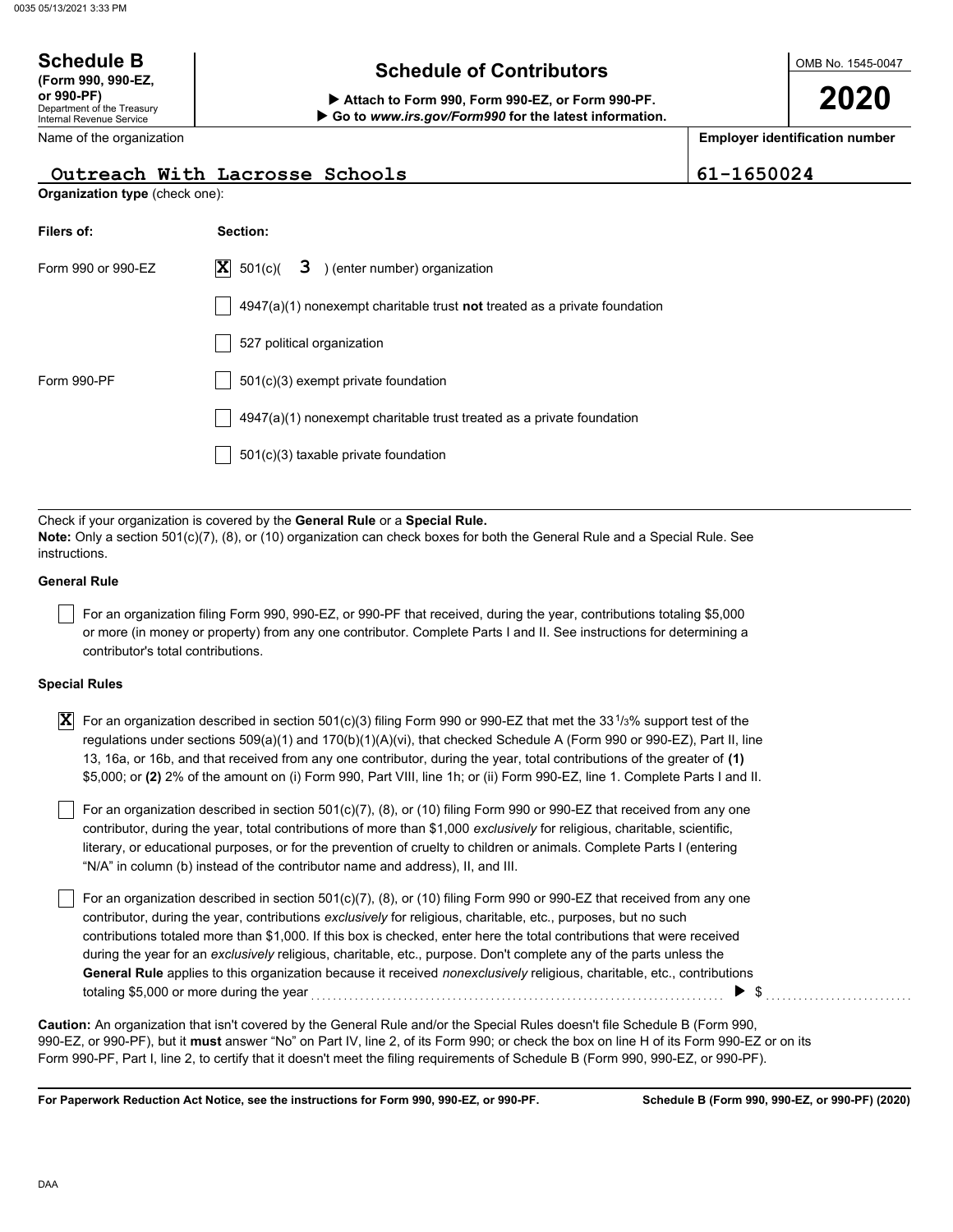| Schedule B (Form 990, 990-EZ, or 990-PF) (2020)<br>Name of organization |                                                                                                    |                                            | Page 1 of 1<br>Page 2<br><b>Employer identification number</b>                                                                             |
|-------------------------------------------------------------------------|----------------------------------------------------------------------------------------------------|--------------------------------------------|--------------------------------------------------------------------------------------------------------------------------------------------|
|                                                                         | Outreach With Lacrosse Schools                                                                     |                                            | 61-1650024                                                                                                                                 |
| Part I                                                                  | Contributors (see instructions). Use duplicate copies of Part I if additional space is needed.     |                                            |                                                                                                                                            |
| (a)<br>No.                                                              | (b)<br>Name, address, and ZIP + 4                                                                  | (c)<br><b>Total contributions</b>          | (d)<br>Type of contribution                                                                                                                |
| 1                                                                       | Christopher Deutsch<br>480 N Canal St<br>IL 60654-8873<br>Chicago                                  | 10,000<br>$\mathsf{S}$                     | $\overline{\mathbf{x}}$<br><b>Person</b><br>Payroll<br><b>Noncash</b><br>(Complete Part II for<br>noncash contributions.)                  |
| (a)<br>No.                                                              | (b)<br>Name, address, and ZIP + 4                                                                  | (c)<br><b>Total contributions</b>          | (d)<br>Type of contribution                                                                                                                |
| 2 <sub>1</sub>                                                          | Dick Sporting Goods Foundation<br>345 Court St<br>Caraopolis<br>PA 15108                           | 25,000<br>$\mathbb{S}$                     | $\overline{\mathbf{x}}$<br>Person<br>Payroll<br><b>Noncash</b><br>(Complete Part II for<br>noncash contributions.)                         |
| (a)<br>No.                                                              | (b)<br>Name, address, and ZIP + 4                                                                  | (c)<br><b>Total contributions</b>          | (d)<br>Type of contribution                                                                                                                |
| $\mathbf{3}$                                                            | Owen Deutsch<br>55 E Erie St Apt 55<br>IL 60611<br>Chicago                                         | 6,000<br>\$                                | $\overline{\mathbf{x}}$<br><b>Person</b><br>Payroll<br><b>Noncash</b><br>(Complete Part II for<br>noncash contributions.)                  |
| (a)                                                                     | (b)                                                                                                | (c)                                        | (d)                                                                                                                                        |
| No.<br>$\overline{4}$                                                   | Name, address, and ZIP + 4<br>DRW Foundation<br>540 W Madison St., STE 2500<br>IL 60661<br>Chicago | <b>Total contributions</b><br>10,000<br>\$ | Type of contribution<br>$\overline{\textbf{x}}$<br><b>Person</b><br>Payroll<br>Noncash<br>(Complete Part II for<br>noncash contributions.) |
| (a)<br>No.                                                              | (b)<br>Name, address, and ZIP + 4                                                                  | (c)<br><b>Total contributions</b>          | (d)<br>Type of contribution                                                                                                                |
| 5 <sub>1</sub>                                                          | John Seder<br>240 Cary Ave.<br>Highland Park<br>IL 60035                                           | 15,000<br>\$                               | X<br>Person<br>Payroll<br>Noncash<br>(Complete Part II for<br>noncash contributions.)                                                      |
| (a)<br>No.                                                              | (b)<br>Name, address, and ZIP + 4                                                                  | (c)<br><b>Total contributions</b>          | (d)<br>Type of contribution                                                                                                                |
| 6                                                                       | Prince Charitable Trusts<br>140 S Dearborn St., #1410<br>IL 60603<br>Chicago                       | 15,000<br>$\frac{1}{2}$                    | X<br>Person<br><b>Payroll</b><br>Noncash<br>(Complete Part II for<br>noncash contributions.)                                               |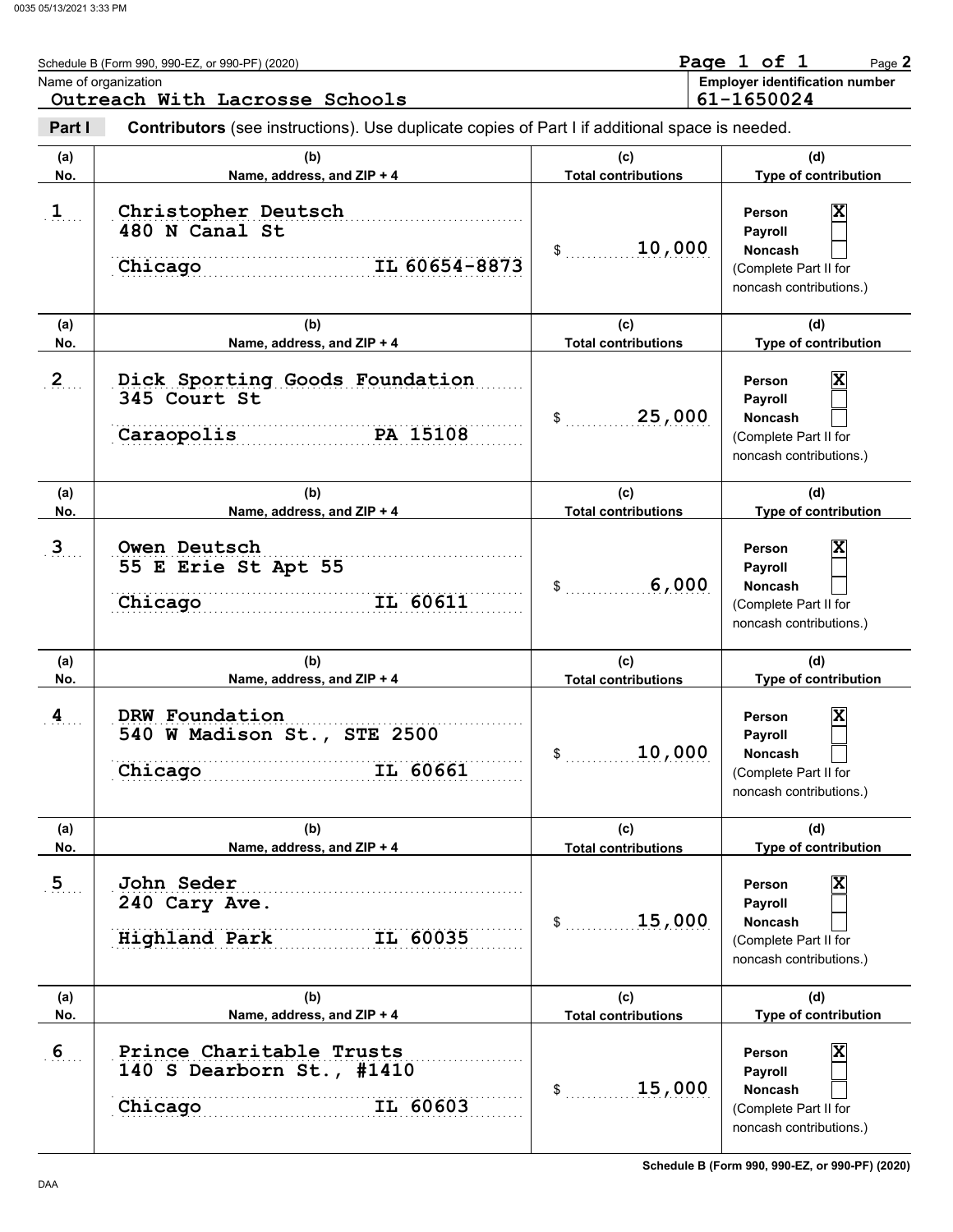Department of the Treasury Internal Revenue Service

### **SCHEDULE D Supplemental Financial Statements**

Attach to Form 990. **(Form 990)** ● **P** Complete if the organization answered "Yes" on Form 990,<br>Part IV, line 6, 7, 8, 9, 10, 11a, 11b, 11c, 11d, 11e, 11f, 12a, or 12b.

▶ Go to www.irs.gov/Form990 for instructions and the latest information.

**Inspection**

**2020**

**Open to Public**

OMB No. 1545-0047

|                | Name of the organization                                                                                                                                                              |                                                | <b>Employer identification number</b> |  |  |
|----------------|---------------------------------------------------------------------------------------------------------------------------------------------------------------------------------------|------------------------------------------------|---------------------------------------|--|--|
|                | Outreach With Lacrosse Schools                                                                                                                                                        |                                                | 61-1650024                            |  |  |
|                | Organizations Maintaining Donor Advised Funds or Other Similar Funds or Accounts.<br>Part I<br>Complete if the organization answered "Yes" on Form 990, Part IV, line 6.              |                                                |                                       |  |  |
|                |                                                                                                                                                                                       | (a) Donor advised funds                        | (b) Funds and other accounts          |  |  |
| 1              | Total number at end of year                                                                                                                                                           |                                                |                                       |  |  |
| 2              | Aggregate value of contributions to (during year)<br>[[[[[[[[[[[[[[[[]]]]]                                                                                                            |                                                |                                       |  |  |
| З              |                                                                                                                                                                                       |                                                |                                       |  |  |
| 4              | Aggregate value at end of year                                                                                                                                                        |                                                |                                       |  |  |
| 5              | Did the organization inform all donors and donor advisors in writing that the assets held in donor advised                                                                            |                                                |                                       |  |  |
|                | funds are the organization's property, subject to the organization's exclusive legal control?                                                                                         |                                                | <b>Yes</b><br><b>No</b>               |  |  |
| 6              | Did the organization inform all grantees, donors, and donor advisors in writing that grant funds can be used                                                                          |                                                |                                       |  |  |
|                | only for charitable purposes and not for the benefit of the donor or donor advisor, or for any other purpose                                                                          |                                                |                                       |  |  |
|                | conferring impermissible private benefit?                                                                                                                                             |                                                | <b>Yes</b><br>No                      |  |  |
|                | Part II<br><b>Conservation Easements.</b>                                                                                                                                             |                                                |                                       |  |  |
|                | Complete if the organization answered "Yes" on Form 990, Part IV, line 7.                                                                                                             |                                                |                                       |  |  |
| 1              | Purpose(s) of conservation easements held by the organization (check all that apply).                                                                                                 |                                                |                                       |  |  |
|                | Preservation of land for public use (for example, recreation or education   Preservation of a historically important land area                                                        |                                                |                                       |  |  |
|                | Protection of natural habitat                                                                                                                                                         | Preservation of a certified historic structure |                                       |  |  |
|                | Preservation of open space                                                                                                                                                            |                                                |                                       |  |  |
| $\mathbf{2}$   | Complete lines 2a through 2d if the organization held a qualified conservation contribution in the form of a conservation                                                             |                                                |                                       |  |  |
|                | easement on the last day of the tax year.                                                                                                                                             |                                                | Held at the End of the Tax Year       |  |  |
| a              | Total number of conservation easements                                                                                                                                                |                                                | 2a                                    |  |  |
| b              | Total acreage restricted by conservation easements                                                                                                                                    |                                                | 2 <sub>b</sub>                        |  |  |
|                |                                                                                                                                                                                       |                                                | 2c                                    |  |  |
| d              | Number of conservation easements included in (c) acquired after 7/25/06, and not on a                                                                                                 |                                                |                                       |  |  |
|                | historic structure listed in the National Register                                                                                                                                    |                                                | 2d                                    |  |  |
| 3              | Number of conservation easements modified, transferred, released, extinguished, or terminated by the organization during the                                                          |                                                |                                       |  |  |
|                | tax year $\blacktriangleright$                                                                                                                                                        |                                                |                                       |  |  |
|                | Number of states where property subject to conservation easement is located ▶                                                                                                         |                                                |                                       |  |  |
| 5              | Does the organization have a written policy regarding the periodic monitoring, inspection, handling of                                                                                |                                                |                                       |  |  |
|                | violations, and enforcement of the conservation easements it holds?                                                                                                                   |                                                | No<br>Yes                             |  |  |
| 6              | Staff and volunteer hours devoted to monitoring, inspecting, handling of violations, and enforcing conservation easements during the year                                             |                                                |                                       |  |  |
|                |                                                                                                                                                                                       |                                                |                                       |  |  |
| 7              | Amount of expenses incurred in monitoring, inspecting, handling of violations, and enforcing conservation easements during the year                                                   |                                                |                                       |  |  |
|                | ▶ \$                                                                                                                                                                                  |                                                |                                       |  |  |
|                | Does each conservation easement reported on line $2(d)$ above satisfy the requirements of section $170(h)(4)(B)(i)$                                                                   |                                                |                                       |  |  |
|                | and section $170(h)(4)(B)(ii)$ ?                                                                                                                                                      |                                                | Yes<br><b>No</b>                      |  |  |
| 9              | In Part XIII, describe how the organization reports conservation easements in its revenue and expense statement and                                                                   |                                                |                                       |  |  |
|                | balance sheet, and include, if applicable, the text of the footnote to the organization's financial statements that describes the                                                     |                                                |                                       |  |  |
|                | organization's accounting for conservation easements.                                                                                                                                 |                                                |                                       |  |  |
|                | Organizations Maintaining Collections of Art, Historical Treasures, or Other Similar Assets.<br>Part III<br>Complete if the organization answered "Yes" on Form 990, Part IV, line 8. |                                                |                                       |  |  |
|                |                                                                                                                                                                                       |                                                |                                       |  |  |
|                | 1a If the organization elected, as permitted under FASB ASC 958, not to report in its revenue statement and balance sheet works                                                       |                                                |                                       |  |  |
|                | of art, historical treasures, or other similar assets held for public exhibition, education, or research in furtherance of public                                                     |                                                |                                       |  |  |
|                | service, provide in Part XIII the text of the footnote to its financial statements that describes these items.                                                                        |                                                |                                       |  |  |
|                | b If the organization elected, as permitted under FASB ASC 958, to report in its revenue statement and balance sheet works of                                                         |                                                |                                       |  |  |
|                | art, historical treasures, or other similar assets held for public exhibition, education, or research in furtherance of public service,                                               |                                                |                                       |  |  |
|                | provide the following amounts relating to these items:                                                                                                                                |                                                |                                       |  |  |
|                |                                                                                                                                                                                       |                                                |                                       |  |  |
|                | (ii) Assets included in Form 990, Part X                                                                                                                                              |                                                |                                       |  |  |
| $\mathbf{2}^-$ | If the organization received or held works of art, historical treasures, or other similar assets for financial gain, provide the                                                      |                                                |                                       |  |  |
|                | following amounts required to be reported under FASB ASC 958 relating to these items:                                                                                                 |                                                |                                       |  |  |
|                | Revenue included on Form 990, Part VIII, line 1                                                                                                                                       |                                                |                                       |  |  |
|                |                                                                                                                                                                                       |                                                |                                       |  |  |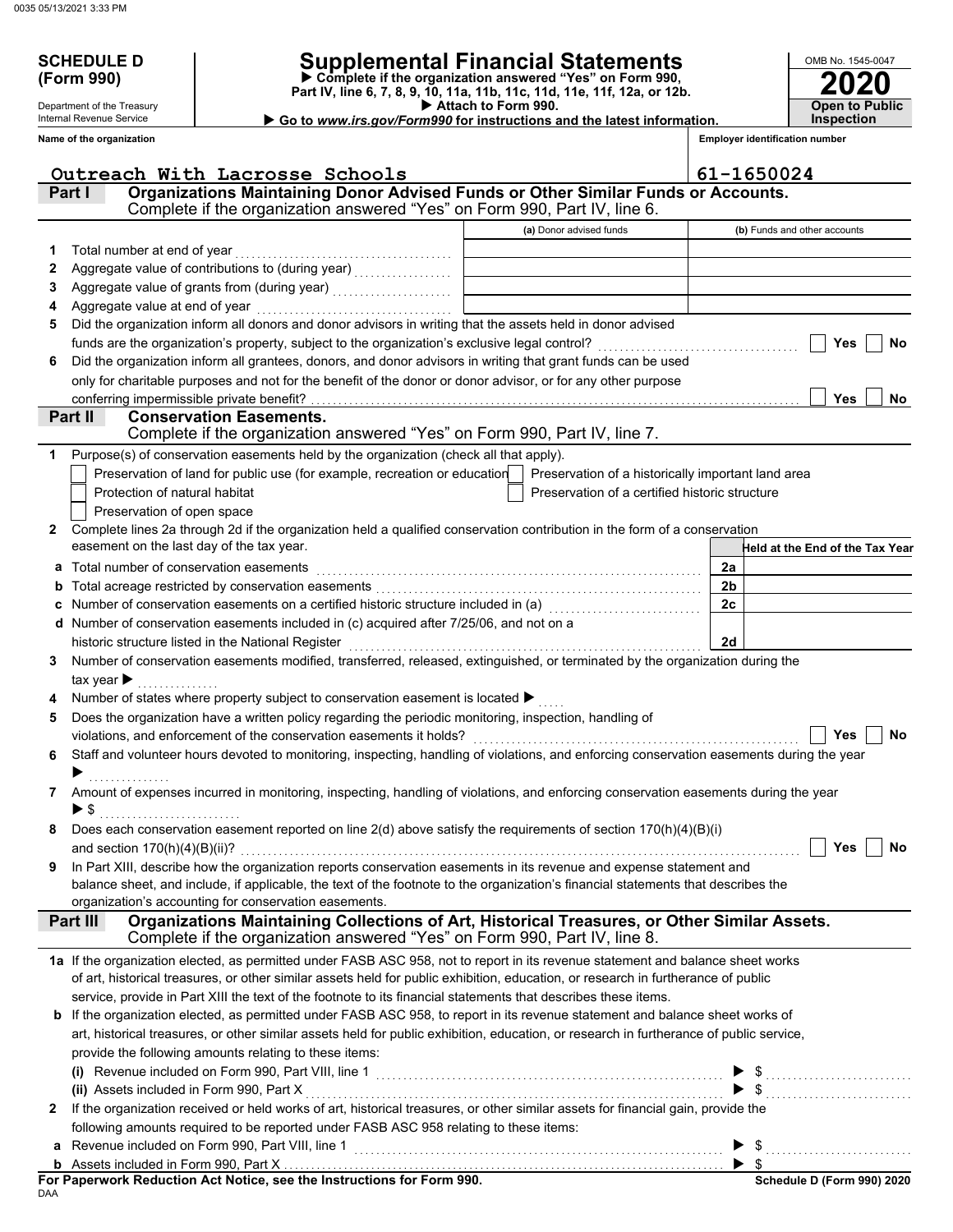|   | Schedule D (Form 990) 2020 Outreach With Lacrosse Schools                                                                                                                                                                                                          |                         |                |                         | 61-1650024      |                      | Page 2              |
|---|--------------------------------------------------------------------------------------------------------------------------------------------------------------------------------------------------------------------------------------------------------------------|-------------------------|----------------|-------------------------|-----------------|----------------------|---------------------|
|   | Organizations Maintaining Collections of Art, Historical Treasures, or Other Similar Assets (continued)<br>Part III                                                                                                                                                |                         |                |                         |                 |                      |                     |
| 3 | Using the organization's acquisition, accession, and other records, check any of the following that make significant use of its<br>collection items (check all that apply):                                                                                        |                         |                |                         |                 |                      |                     |
| a | Public exhibition<br>Loan or exchange program<br>d                                                                                                                                                                                                                 |                         |                |                         |                 |                      |                     |
| b | Scholarly research                                                                                                                                                                                                                                                 | е                       |                |                         |                 |                      |                     |
| c | Preservation for future generations                                                                                                                                                                                                                                |                         |                |                         |                 |                      |                     |
|   | Provide a description of the organization's collections and explain how they further the organization's exempt purpose in Part                                                                                                                                     |                         |                |                         |                 |                      |                     |
|   | XIII.                                                                                                                                                                                                                                                              |                         |                |                         |                 |                      |                     |
| 5 | During the year, did the organization solicit or receive donations of art, historical treasures, or other similar                                                                                                                                                  |                         |                |                         |                 |                      |                     |
|   | assets to be sold to raise funds rather than to be maintained as part of the organization's collection?                                                                                                                                                            |                         |                |                         |                 |                      | Yes<br>No           |
|   | Part IV<br><b>Escrow and Custodial Arrangements.</b>                                                                                                                                                                                                               |                         |                |                         |                 |                      |                     |
|   | Complete if the organization answered "Yes" on Form 990, Part IV, line 9, or reported an amount on Form<br>990, Part X, line 21.                                                                                                                                   |                         |                |                         |                 |                      |                     |
|   | 1a Is the organization an agent, trustee, custodian or other intermediary for contributions or other assets not                                                                                                                                                    |                         |                |                         |                 |                      |                     |
|   | included on Form 990, Part X?                                                                                                                                                                                                                                      |                         |                |                         |                 |                      | Yes<br>No           |
|   | b If "Yes," explain the arrangement in Part XIII and complete the following table:                                                                                                                                                                                 |                         |                |                         |                 |                      |                     |
|   |                                                                                                                                                                                                                                                                    |                         |                |                         |                 |                      | Amount              |
|   | c Beginning balance                                                                                                                                                                                                                                                |                         |                |                         |                 | 1c                   |                     |
|   | d Additions during the year with the contract of the set of the set of the set of the set of the set of the set of the set of the set of the set of the set of the set of the set of the set of the set of the set of the set                                      |                         |                |                         |                 | 1 <sub>d</sub>       |                     |
|   |                                                                                                                                                                                                                                                                    |                         |                |                         |                 | 1e                   |                     |
|   | Ending balance with a continuum and continuum and continuum and continuum and continuum and continuum and continuum and continuum and continuum and continuum and continuum and continuum and continuum and continuum and cont                                     |                         |                |                         |                 | 1f                   |                     |
|   | 2a Did the organization include an amount on Form 990, Part X, line 21, for escrow or custodial account liability?                                                                                                                                                 |                         |                |                         |                 |                      | <b>Yes</b><br>No    |
|   | <b>b</b> If "Yes," explain the arrangement in Part XIII. Check here if the explanation has been provided on Part XIII                                                                                                                                              |                         |                |                         |                 |                      |                     |
|   | <b>Endowment Funds.</b><br>Part V                                                                                                                                                                                                                                  |                         |                |                         |                 |                      |                     |
|   | Complete if the organization answered "Yes" on Form 990, Part IV, line 10.                                                                                                                                                                                         |                         |                |                         |                 |                      |                     |
|   |                                                                                                                                                                                                                                                                    | (a) Current year        | (b) Prior year | (c) Two years back      |                 | (d) Three years back | (e) Four years back |
|   | 1a Beginning of year balance <i>minimizing</i>                                                                                                                                                                                                                     |                         |                |                         |                 |                      |                     |
|   | <b>b</b> Contributions <b>contributions</b>                                                                                                                                                                                                                        |                         |                |                         |                 |                      |                     |
|   | c Net investment earnings, gains, and                                                                                                                                                                                                                              |                         |                |                         |                 |                      |                     |
|   | losses                                                                                                                                                                                                                                                             |                         |                |                         |                 |                      |                     |
|   | d Grants or scholarships                                                                                                                                                                                                                                           |                         |                |                         |                 |                      |                     |
|   | e Other expenditures for facilities and                                                                                                                                                                                                                            |                         |                |                         |                 |                      |                     |
|   | programs                                                                                                                                                                                                                                                           |                         |                |                         |                 |                      |                     |
|   | f Administrative expenses                                                                                                                                                                                                                                          |                         |                |                         |                 |                      |                     |
|   | End of year balance <i>minimization</i>                                                                                                                                                                                                                            |                         |                |                         |                 |                      |                     |
|   | 2 Provide the estimated percentage of the current year end balance (line 1g, column (a)) held as:                                                                                                                                                                  |                         |                |                         |                 |                      |                     |
|   | a Board designated or quasi-endowment $\blacktriangleright$                                                                                                                                                                                                        | $\%$                    |                |                         |                 |                      |                     |
|   | <b>b</b> Permanent endowment $\blacktriangleright$<br>$\%$<br>.                                                                                                                                                                                                    |                         |                |                         |                 |                      |                     |
|   | c Term endowment $\blacktriangleright$<br>$\%$                                                                                                                                                                                                                     |                         |                |                         |                 |                      |                     |
|   | The percentages on lines 2a, 2b, and 2c should equal 100%.<br>3a Are there endowment funds not in the possession of the organization that are held and administered for the                                                                                        |                         |                |                         |                 |                      |                     |
|   | organization by:                                                                                                                                                                                                                                                   |                         |                |                         |                 |                      | <b>Yes</b><br>No    |
|   |                                                                                                                                                                                                                                                                    |                         |                |                         |                 |                      | 3a(i)               |
|   | (i) Unrelated organizations <b>constant of the constant of the constant of the constant of the constant of the constant of the constant of the constant of the constant of the constant of the constant of the constant of the c</b><br>(ii) Related organizations |                         |                |                         |                 |                      | 3a(ii)              |
|   |                                                                                                                                                                                                                                                                    |                         |                |                         |                 |                      | 3b                  |
|   | Describe in Part XIII the intended uses of the organization's endowment funds.                                                                                                                                                                                     |                         |                |                         |                 |                      |                     |
|   | Land, Buildings, and Equipment.<br>Part VI                                                                                                                                                                                                                         |                         |                |                         |                 |                      |                     |
|   | Complete if the organization answered "Yes" on Form 990, Part IV, line 11a. See Form 990, Part X, line 10.                                                                                                                                                         |                         |                |                         |                 |                      |                     |
|   | Description of property                                                                                                                                                                                                                                            | (a) Cost or other basis |                | (b) Cost or other basis | (c) Accumulated |                      | (d) Book value      |
|   |                                                                                                                                                                                                                                                                    | (investment)            |                | (other)                 | depreciation    |                      |                     |
|   | <b>1a</b> Land                                                                                                                                                                                                                                                     |                         |                |                         |                 |                      |                     |
|   | <b>b</b> Buildings                                                                                                                                                                                                                                                 |                         |                |                         |                 |                      |                     |
|   |                                                                                                                                                                                                                                                                    |                         |                |                         |                 |                      |                     |
|   |                                                                                                                                                                                                                                                                    |                         |                |                         |                 |                      |                     |
|   | e Other                                                                                                                                                                                                                                                            |                         |                |                         |                 |                      |                     |
|   | Total. Add lines 1a through 1e. (Column (d) must equal Form 990, Part X, column (B), line 10c.)                                                                                                                                                                    |                         |                |                         |                 |                      |                     |

**Schedule D (Form 990) 2020**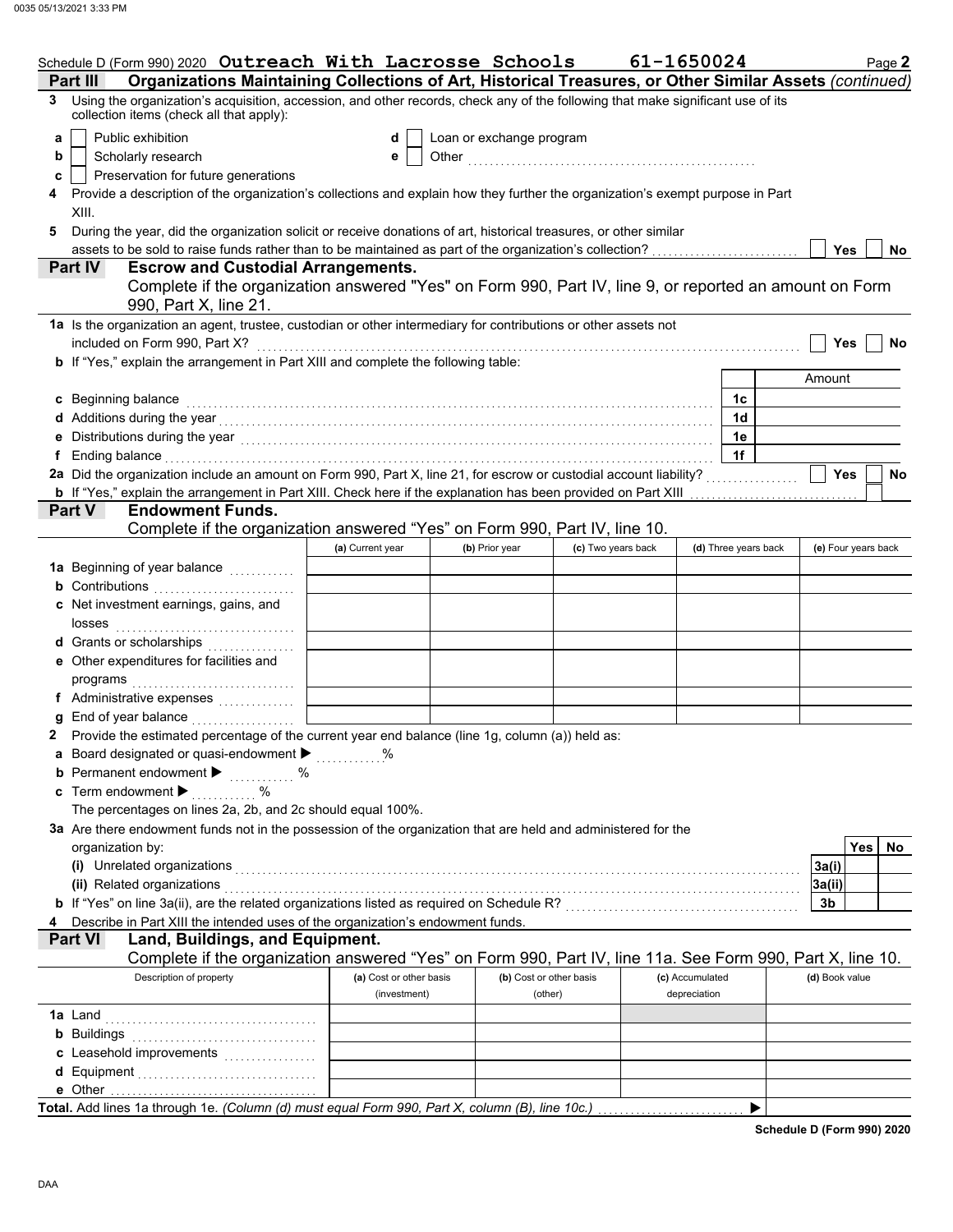|                           | Schedule D (Form 990) 2020 Outreach With Lacrosse Schools                                                  |                | 61-1650024                       | Page 3         |
|---------------------------|------------------------------------------------------------------------------------------------------------|----------------|----------------------------------|----------------|
| <b>Part VII</b>           | <b>Investments - Other Securities.</b>                                                                     |                |                                  |                |
|                           | Complete if the organization answered "Yes" on Form 990, Part IV, line 11b. See Form 990, Part X, line 12. |                |                                  |                |
|                           | (a) Description of security or category                                                                    | (b) Book value | (c) Method of valuation:         |                |
|                           | (including name of security)                                                                               |                | Cost or end-of-year market value |                |
| (1) Financial derivatives |                                                                                                            |                |                                  |                |
|                           | (2) Closely held equity interests                                                                          |                |                                  |                |
| $(3)$ Other               |                                                                                                            |                |                                  |                |
| (A)                       |                                                                                                            |                |                                  |                |
| $\mathbf{B}$              |                                                                                                            |                |                                  |                |
| (C)                       |                                                                                                            |                |                                  |                |
| (D)                       |                                                                                                            |                |                                  |                |
| (E)                       |                                                                                                            |                |                                  |                |
| (F)                       |                                                                                                            |                |                                  |                |
| (G)                       |                                                                                                            |                |                                  |                |
| (H)                       |                                                                                                            |                |                                  |                |
|                           | Total. (Column (b) must equal Form 990, Part X, col. (B) line 12.)                                         |                |                                  |                |
|                           | ▶<br><b>Investments - Program Related.</b>                                                                 |                |                                  |                |
| <b>Part VIII</b>          |                                                                                                            |                |                                  |                |
|                           | Complete if the organization answered "Yes" on Form 990, Part IV, line 11c. See Form 990, Part X, line 13. |                |                                  |                |
|                           | (a) Description of investment                                                                              | (b) Book value | (c) Method of valuation:         |                |
|                           |                                                                                                            |                | Cost or end-of-year market value |                |
| (1)                       |                                                                                                            |                |                                  |                |
| (2)                       |                                                                                                            |                |                                  |                |
| (3)                       |                                                                                                            |                |                                  |                |
| (4)                       |                                                                                                            |                |                                  |                |
| (5)                       |                                                                                                            |                |                                  |                |
| (6)                       |                                                                                                            |                |                                  |                |
| (7)                       |                                                                                                            |                |                                  |                |
| (8)                       |                                                                                                            |                |                                  |                |
| (9)                       |                                                                                                            |                |                                  |                |
|                           | Total. (Column (b) must equal Form 990, Part X, col. (B) line 13.)<br>▶                                    |                |                                  |                |
| Part IX                   | <b>Other Assets.</b>                                                                                       |                |                                  |                |
|                           | Complete if the organization answered "Yes" on Form 990, Part IV, line 11d. See Form 990, Part X, line 15. |                |                                  |                |
|                           | (a) Description                                                                                            |                |                                  | (b) Book value |
| (1)                       | Donated assets                                                                                             |                |                                  | 25,811         |
| (2)                       |                                                                                                            |                |                                  |                |
| (3)                       |                                                                                                            |                |                                  |                |
|                           |                                                                                                            |                |                                  |                |
| (4)                       |                                                                                                            |                |                                  |                |
| (5)                       |                                                                                                            |                |                                  |                |
| (6)                       |                                                                                                            |                |                                  |                |
| (7)                       |                                                                                                            |                |                                  |                |
| (8)                       |                                                                                                            |                |                                  |                |
| (9)                       |                                                                                                            |                |                                  |                |
|                           | Total. (Column (b) must equal Form 990, Part X, col. (B) line 15.)                                         |                |                                  | 25,811         |
| Part X                    | <b>Other Liabilities.</b>                                                                                  |                |                                  |                |
|                           | Complete if the organization answered "Yes" on Form 990, Part IV, line 11e or 11f. See Form 990, Part X,   |                |                                  |                |
|                           | line 25.                                                                                                   |                |                                  |                |
| 1.                        | (a) Description of liability                                                                               |                |                                  | (b) Book value |
| (1)                       | Federal income taxes                                                                                       |                |                                  |                |
| (2)                       |                                                                                                            |                |                                  |                |
| (3)                       |                                                                                                            |                |                                  |                |
| (4)                       |                                                                                                            |                |                                  |                |
| (5)                       |                                                                                                            |                |                                  |                |
| (6)                       |                                                                                                            |                |                                  |                |
| (7)                       |                                                                                                            |                |                                  |                |
| (8)                       |                                                                                                            |                |                                  |                |
| (9)                       |                                                                                                            |                |                                  |                |
|                           | Total. (Column (b) must equal Form 990, Part X, col. (B) line 25.)                                         |                | ▶                                |                |
|                           |                                                                                                            |                |                                  |                |

Liability for uncertain tax positions. In Part XIII, provide the text of the footnote to the organization's financial statements that reports the **2.** organization's liability for uncertain tax positions under FASB ASC 740. Check here if the text of the footnote has been provided in Part XIII

٦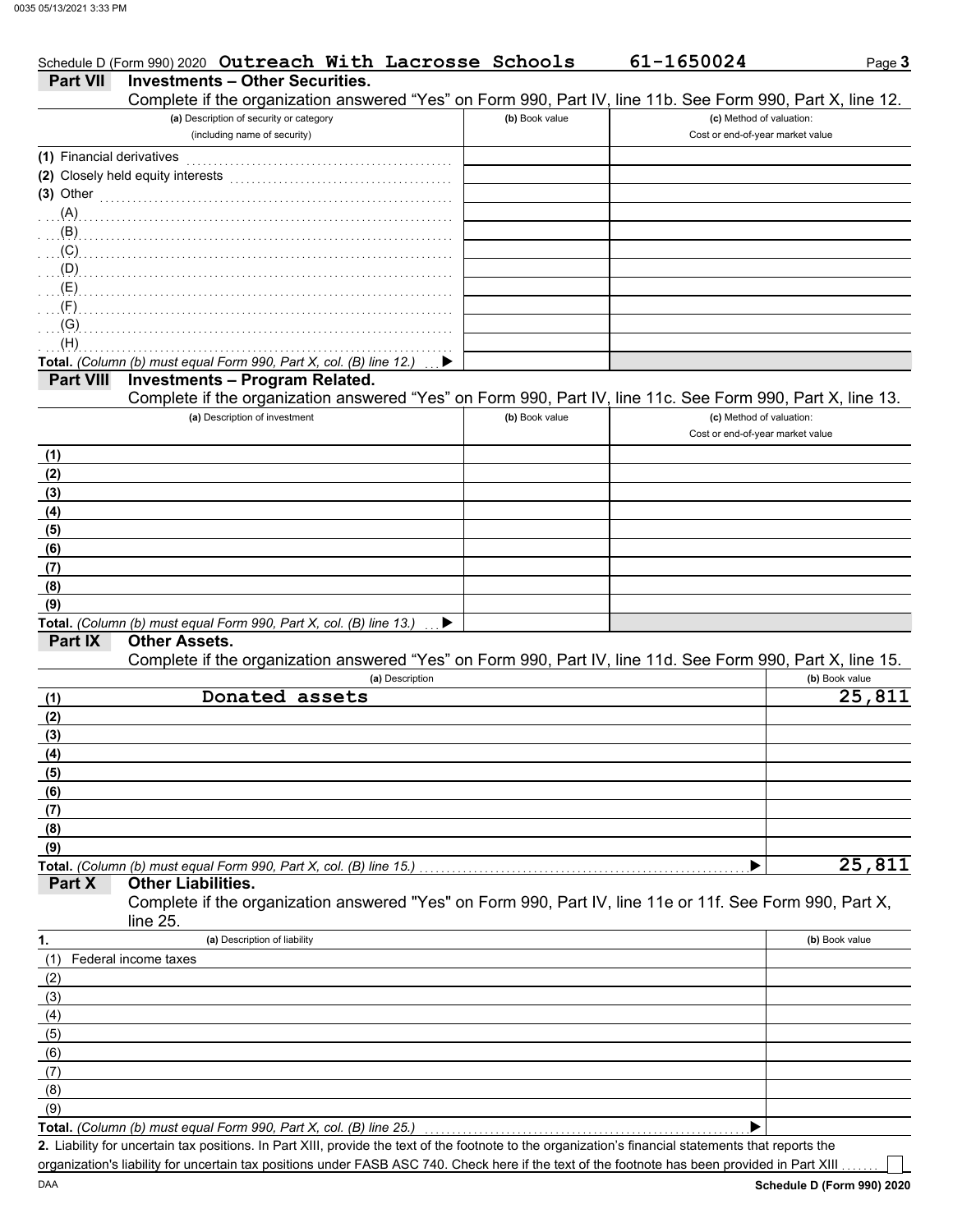|    | Schedule D (Form 990) 2020 Outreach With Lacrosse Schools                                                                                                                                                       |                | 61-1650024 | Page 4 |
|----|-----------------------------------------------------------------------------------------------------------------------------------------------------------------------------------------------------------------|----------------|------------|--------|
|    | Reconciliation of Revenue per Audited Financial Statements With Revenue per Return.<br>Part XI                                                                                                                  |                |            |        |
|    | Complete if the organization answered "Yes" on Form 990, Part IV, line 12a.                                                                                                                                     |                |            |        |
|    | 1 Total revenue, gains, and other support per audited financial statements                                                                                                                                      |                | 1          |        |
| 2  | Amounts included on line 1 but not on Form 990, Part VIII, line 12:                                                                                                                                             |                |            |        |
| a  |                                                                                                                                                                                                                 | 2a             |            |        |
|    |                                                                                                                                                                                                                 | 2 <sub>b</sub> |            |        |
|    |                                                                                                                                                                                                                 | 2c             |            |        |
|    |                                                                                                                                                                                                                 | 2d             |            |        |
|    |                                                                                                                                                                                                                 |                | 2e         |        |
| 3  |                                                                                                                                                                                                                 |                | 3          |        |
| 4  | Amounts included on Form 990, Part VIII, line 12, but not on line 1:                                                                                                                                            |                |            |        |
|    | a Investment expenses not included on Form 990, Part VIII, line 7b [[[[[[[[[[[[[[[[[[[[[[[[[[[[[[[[[                                                                                                            | 4a             |            |        |
|    | <b>b</b> Other (Describe in Part XIII.) <b>CONSIDENT DESCRIPTION DESCRIPTION DESCRIPTION DESCRIPTION DESCRIPTION DESCRIPTION DESCRIPTION DESCRIPTION DESCRIPTION DESCRIPTION DESCRIPTION DESCRIPTION DESCRI</b> | 4 <sub>b</sub> |            |        |
|    | c Add lines 4a and 4b                                                                                                                                                                                           |                | 4с         |        |
|    |                                                                                                                                                                                                                 |                | 5          |        |
|    | Part XII Reconciliation of Expenses per Audited Financial Statements With Expenses per Return.                                                                                                                  |                |            |        |
|    | Complete if the organization answered "Yes" on Form 990, Part IV, line 12a.                                                                                                                                     |                |            |        |
| 1. | Total expenses and losses per audited financial statements                                                                                                                                                      |                | 1          |        |
| 2  | Amounts included on line 1 but not on Form 990, Part IX, line 25:                                                                                                                                               |                |            |        |
| a  |                                                                                                                                                                                                                 | 2a             |            |        |
|    |                                                                                                                                                                                                                 | 2 <sub>b</sub> |            |        |
|    |                                                                                                                                                                                                                 | 2 <sub>c</sub> |            |        |
|    |                                                                                                                                                                                                                 | 2d             |            |        |
|    |                                                                                                                                                                                                                 |                | 2e         |        |
| 3  |                                                                                                                                                                                                                 |                | 3          |        |
| 4  | Amounts included on Form 990, Part IX, line 25, but not on line 1:                                                                                                                                              |                |            |        |
|    |                                                                                                                                                                                                                 | 4a             |            |        |
|    | <b>b</b> Other (Describe in Part XIII.) <b>CONSIDENT DESCRIPTION DESCRIPTION DESCRIPTION DESCRIPTION DESCRIPTION DESCRIPTION DESCRIPTION DESCRIPTION DESCRIPTION DESCRIPTION DESCRIPTION DESCRIPTION DESCRI</b> | 4 <sub>b</sub> |            |        |
|    | c Add lines 4a and 4b                                                                                                                                                                                           |                | 4c         |        |
|    |                                                                                                                                                                                                                 |                | 5          |        |
|    | Part XIII Supplemental Information.                                                                                                                                                                             |                |            |        |
|    | Provide the descriptions required for Part II, lines 3, 5, and 9; Part III, lines 1a and 4; Part IV, lines 1b and 2b; Part V, line 4; Part X, line                                                              |                |            |        |
|    | 2; Part XI, lines 2d and 4b; and Part XII, lines 2d and 4b. Also complete this part to provide any additional information.                                                                                      |                |            |        |
|    |                                                                                                                                                                                                                 |                |            |        |
|    |                                                                                                                                                                                                                 |                |            |        |
|    |                                                                                                                                                                                                                 |                |            |        |
|    |                                                                                                                                                                                                                 |                |            |        |
|    |                                                                                                                                                                                                                 |                |            |        |
|    |                                                                                                                                                                                                                 |                |            |        |
|    |                                                                                                                                                                                                                 |                |            |        |
|    |                                                                                                                                                                                                                 |                |            |        |
|    |                                                                                                                                                                                                                 |                |            |        |
|    |                                                                                                                                                                                                                 |                |            |        |
|    |                                                                                                                                                                                                                 |                |            |        |
|    |                                                                                                                                                                                                                 |                |            |        |
|    |                                                                                                                                                                                                                 |                |            |        |
|    |                                                                                                                                                                                                                 |                |            |        |
|    |                                                                                                                                                                                                                 |                |            |        |
|    |                                                                                                                                                                                                                 |                |            |        |
|    |                                                                                                                                                                                                                 |                |            |        |
|    |                                                                                                                                                                                                                 |                |            |        |
|    |                                                                                                                                                                                                                 |                |            |        |
|    |                                                                                                                                                                                                                 |                |            |        |
|    |                                                                                                                                                                                                                 |                |            |        |
|    |                                                                                                                                                                                                                 |                |            |        |
|    |                                                                                                                                                                                                                 |                |            |        |
|    |                                                                                                                                                                                                                 |                |            |        |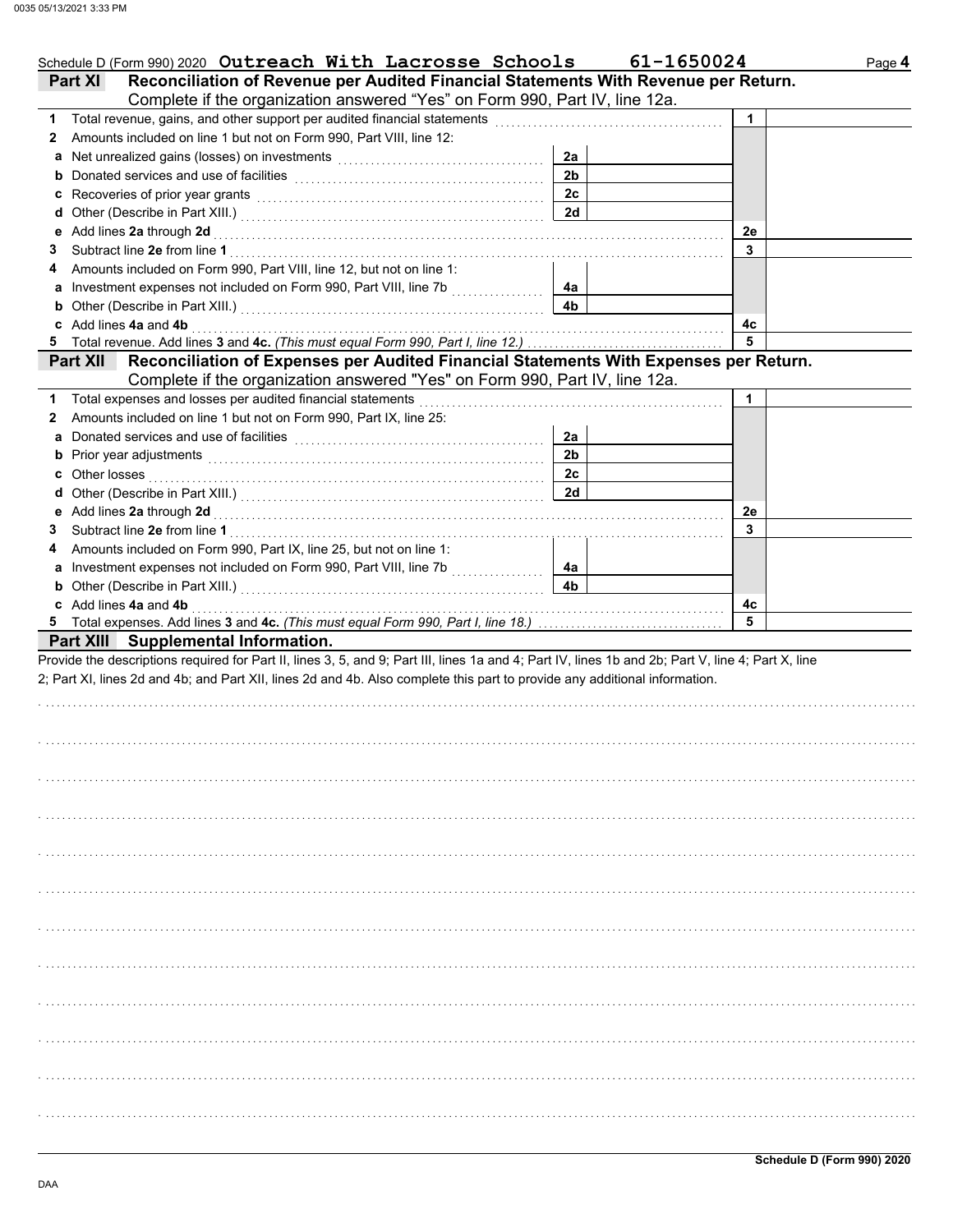| Schedule D (Form 990) 2020 Outreach With Lacrosse Schools<br>Part XIII Supplemental Information (continued) | 61-1650024 | Page 5 |
|-------------------------------------------------------------------------------------------------------------|------------|--------|
|                                                                                                             |            |        |
|                                                                                                             |            |        |
|                                                                                                             |            |        |
|                                                                                                             |            |        |
|                                                                                                             |            |        |
|                                                                                                             |            |        |
|                                                                                                             |            |        |
|                                                                                                             |            |        |
|                                                                                                             |            |        |
|                                                                                                             |            |        |
|                                                                                                             |            |        |
|                                                                                                             |            |        |
|                                                                                                             |            |        |
|                                                                                                             |            |        |
|                                                                                                             |            |        |
|                                                                                                             |            |        |
|                                                                                                             |            |        |
|                                                                                                             |            |        |
|                                                                                                             |            |        |
|                                                                                                             |            |        |
|                                                                                                             |            |        |
|                                                                                                             |            |        |
|                                                                                                             |            |        |
|                                                                                                             |            |        |
|                                                                                                             |            |        |
|                                                                                                             |            |        |
|                                                                                                             |            |        |
|                                                                                                             |            |        |
|                                                                                                             |            |        |
|                                                                                                             |            |        |
|                                                                                                             |            |        |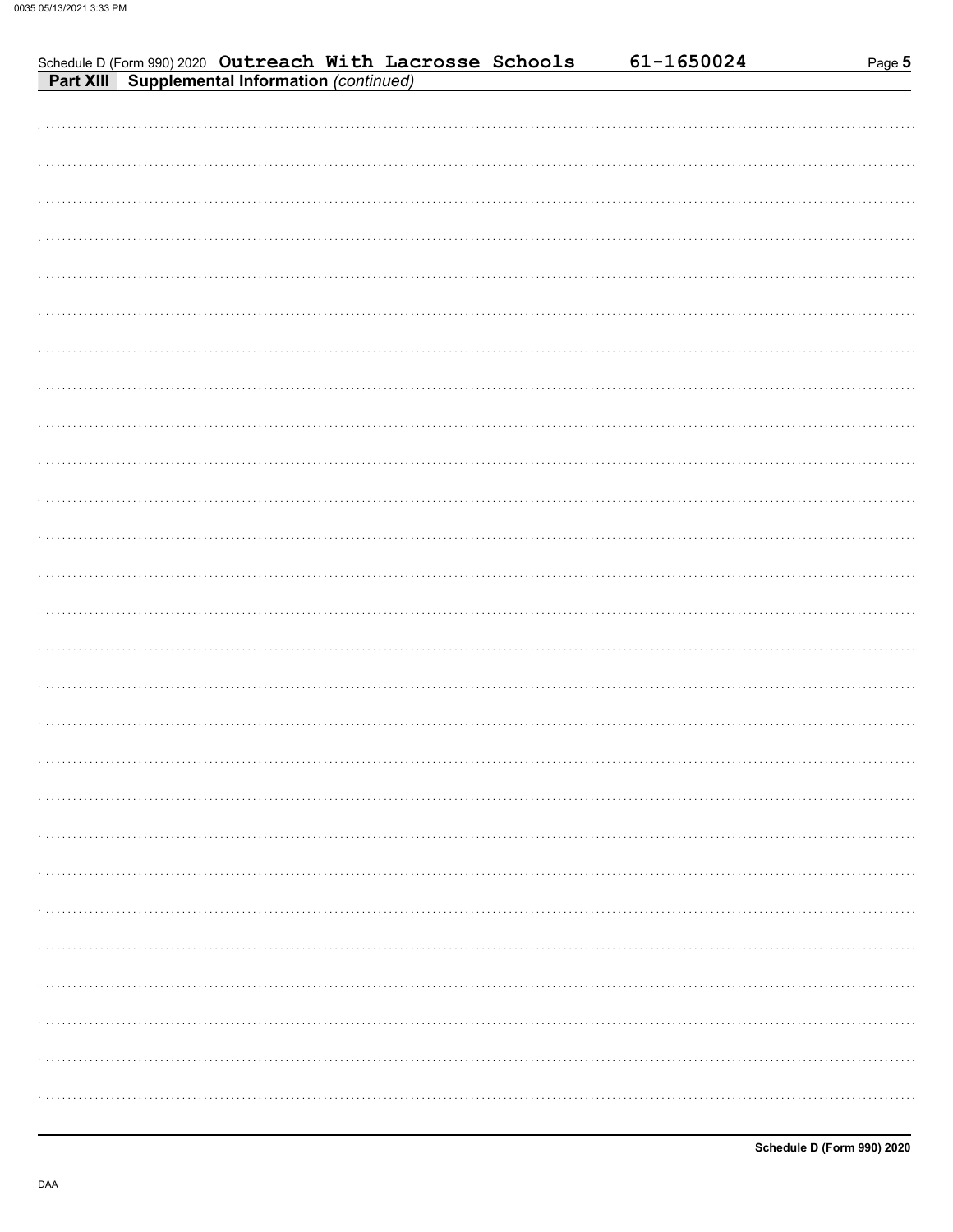| <b>SCHEDULE G</b><br><b>Supplemental Information Regarding Fundraising or Gaming Activities</b><br>Complete if the organization answered "Yes" on Form 990, Part IV, line 17, 18, or 19, or if the<br>(Form 990 or 990-EZ)<br>organization entered more than \$15,000 on Form 990-EZ, line 6a. |                                                                                                                                                                                                                                                                |                                    |  |                                | OMB No. 1545-0047                                                      |                                          |                                  |
|------------------------------------------------------------------------------------------------------------------------------------------------------------------------------------------------------------------------------------------------------------------------------------------------|----------------------------------------------------------------------------------------------------------------------------------------------------------------------------------------------------------------------------------------------------------------|------------------------------------|--|--------------------------------|------------------------------------------------------------------------|------------------------------------------|----------------------------------|
| Department of the Treasury<br>Internal Revenue Service                                                                                                                                                                                                                                         |                                                                                                                                                                                                                                                                | Attach to Form 990 or Form 990-EZ. |  |                                | Go to www.irs.gov/Form990 for instructions and the latest information. |                                          | <b>Open to Public</b>            |
| Name of the organization                                                                                                                                                                                                                                                                       |                                                                                                                                                                                                                                                                |                                    |  |                                |                                                                        | <b>Employer identification number</b>    | Inspection                       |
|                                                                                                                                                                                                                                                                                                | Outreach With Lacrosse Schools                                                                                                                                                                                                                                 |                                    |  |                                |                                                                        | 61-1650024                               |                                  |
| Part I                                                                                                                                                                                                                                                                                         | Fundraising Activities. Complete if the organization answered "Yes" on Form 990, Part IV, line 17.<br>Form 990-EZ filers are not required to complete this part.                                                                                               |                                    |  |                                |                                                                        |                                          |                                  |
| 1                                                                                                                                                                                                                                                                                              | Indicate whether the organization raised funds through any of the following activities. Check all that apply.                                                                                                                                                  |                                    |  |                                |                                                                        |                                          |                                  |
| Mail solicitations<br>a                                                                                                                                                                                                                                                                        |                                                                                                                                                                                                                                                                |                                    |  |                                | Solicitation of non-government grants                                  |                                          |                                  |
| Internet and email solicitations<br>b                                                                                                                                                                                                                                                          |                                                                                                                                                                                                                                                                | f                                  |  |                                | Solicitation of government grants                                      |                                          |                                  |
| Phone solicitations<br>c                                                                                                                                                                                                                                                                       |                                                                                                                                                                                                                                                                | Special fundraising events<br>g    |  |                                |                                                                        |                                          |                                  |
| d                                                                                                                                                                                                                                                                                              | In-person solicitations                                                                                                                                                                                                                                        |                                    |  |                                |                                                                        |                                          |                                  |
|                                                                                                                                                                                                                                                                                                | 2a Did the organization have a written or oral agreement with any individual (including officers, directors, trustees,                                                                                                                                         |                                    |  |                                |                                                                        |                                          |                                  |
|                                                                                                                                                                                                                                                                                                | or key employees listed in Form 990, Part VII) or entity in connection with professional fundraising services?<br><b>b</b> If "Yes," list the 10 highest paid individuals or entities (fundraisers) pursuant to agreements under which the fundraiser is to be |                                    |  |                                |                                                                        |                                          | Yes<br>No                        |
|                                                                                                                                                                                                                                                                                                | compensated at least \$5,000 by the organization.                                                                                                                                                                                                              |                                    |  |                                |                                                                        |                                          |                                  |
|                                                                                                                                                                                                                                                                                                | (i) Name and address of individual                                                                                                                                                                                                                             |                                    |  | (iii) Did fund-<br>raiser have |                                                                        | (v) Amount paid to                       | (vi) Amount paid to              |
|                                                                                                                                                                                                                                                                                                | or entity (fundraiser)                                                                                                                                                                                                                                         | (ii) Activity                      |  | custody or<br>control of       | (iv) Gross receipts<br>from activity                                   | (or retained by)<br>fundraiser listed in | (or retained by)<br>organization |
|                                                                                                                                                                                                                                                                                                |                                                                                                                                                                                                                                                                |                                    |  | contributions?                 |                                                                        | col. (i)                                 |                                  |
| 1                                                                                                                                                                                                                                                                                              |                                                                                                                                                                                                                                                                |                                    |  | Yes No                         |                                                                        |                                          |                                  |
|                                                                                                                                                                                                                                                                                                |                                                                                                                                                                                                                                                                |                                    |  |                                |                                                                        |                                          |                                  |
| 2                                                                                                                                                                                                                                                                                              |                                                                                                                                                                                                                                                                |                                    |  |                                |                                                                        |                                          |                                  |
|                                                                                                                                                                                                                                                                                                |                                                                                                                                                                                                                                                                |                                    |  |                                |                                                                        |                                          |                                  |
| 3                                                                                                                                                                                                                                                                                              |                                                                                                                                                                                                                                                                |                                    |  |                                |                                                                        |                                          |                                  |
|                                                                                                                                                                                                                                                                                                |                                                                                                                                                                                                                                                                |                                    |  |                                |                                                                        |                                          |                                  |
|                                                                                                                                                                                                                                                                                                |                                                                                                                                                                                                                                                                |                                    |  |                                |                                                                        |                                          |                                  |
| 4                                                                                                                                                                                                                                                                                              |                                                                                                                                                                                                                                                                |                                    |  |                                |                                                                        |                                          |                                  |
|                                                                                                                                                                                                                                                                                                |                                                                                                                                                                                                                                                                |                                    |  |                                |                                                                        |                                          |                                  |
| 5                                                                                                                                                                                                                                                                                              |                                                                                                                                                                                                                                                                |                                    |  |                                |                                                                        |                                          |                                  |
|                                                                                                                                                                                                                                                                                                |                                                                                                                                                                                                                                                                |                                    |  |                                |                                                                        |                                          |                                  |
|                                                                                                                                                                                                                                                                                                |                                                                                                                                                                                                                                                                |                                    |  |                                |                                                                        |                                          |                                  |
| 6                                                                                                                                                                                                                                                                                              |                                                                                                                                                                                                                                                                |                                    |  |                                |                                                                        |                                          |                                  |
|                                                                                                                                                                                                                                                                                                |                                                                                                                                                                                                                                                                |                                    |  |                                |                                                                        |                                          |                                  |
|                                                                                                                                                                                                                                                                                                |                                                                                                                                                                                                                                                                |                                    |  |                                |                                                                        |                                          |                                  |
|                                                                                                                                                                                                                                                                                                |                                                                                                                                                                                                                                                                |                                    |  |                                |                                                                        |                                          |                                  |
| 8                                                                                                                                                                                                                                                                                              |                                                                                                                                                                                                                                                                |                                    |  |                                |                                                                        |                                          |                                  |
|                                                                                                                                                                                                                                                                                                |                                                                                                                                                                                                                                                                |                                    |  |                                |                                                                        |                                          |                                  |
|                                                                                                                                                                                                                                                                                                |                                                                                                                                                                                                                                                                |                                    |  |                                |                                                                        |                                          |                                  |
|                                                                                                                                                                                                                                                                                                |                                                                                                                                                                                                                                                                |                                    |  |                                |                                                                        |                                          |                                  |
|                                                                                                                                                                                                                                                                                                |                                                                                                                                                                                                                                                                |                                    |  |                                |                                                                        |                                          |                                  |
| 10                                                                                                                                                                                                                                                                                             |                                                                                                                                                                                                                                                                |                                    |  |                                |                                                                        |                                          |                                  |
|                                                                                                                                                                                                                                                                                                |                                                                                                                                                                                                                                                                |                                    |  |                                |                                                                        |                                          |                                  |
| Total                                                                                                                                                                                                                                                                                          |                                                                                                                                                                                                                                                                |                                    |  |                                |                                                                        |                                          |                                  |
| 3<br>registration or licensing.                                                                                                                                                                                                                                                                | List all states in which the organization is registered or licensed to solicit contributions or has been notified it is exempt from                                                                                                                            |                                    |  |                                |                                                                        |                                          |                                  |
|                                                                                                                                                                                                                                                                                                |                                                                                                                                                                                                                                                                |                                    |  |                                |                                                                        |                                          |                                  |
|                                                                                                                                                                                                                                                                                                |                                                                                                                                                                                                                                                                |                                    |  |                                |                                                                        |                                          |                                  |
|                                                                                                                                                                                                                                                                                                |                                                                                                                                                                                                                                                                |                                    |  |                                |                                                                        |                                          |                                  |
|                                                                                                                                                                                                                                                                                                |                                                                                                                                                                                                                                                                |                                    |  |                                |                                                                        |                                          |                                  |
|                                                                                                                                                                                                                                                                                                |                                                                                                                                                                                                                                                                |                                    |  |                                |                                                                        |                                          |                                  |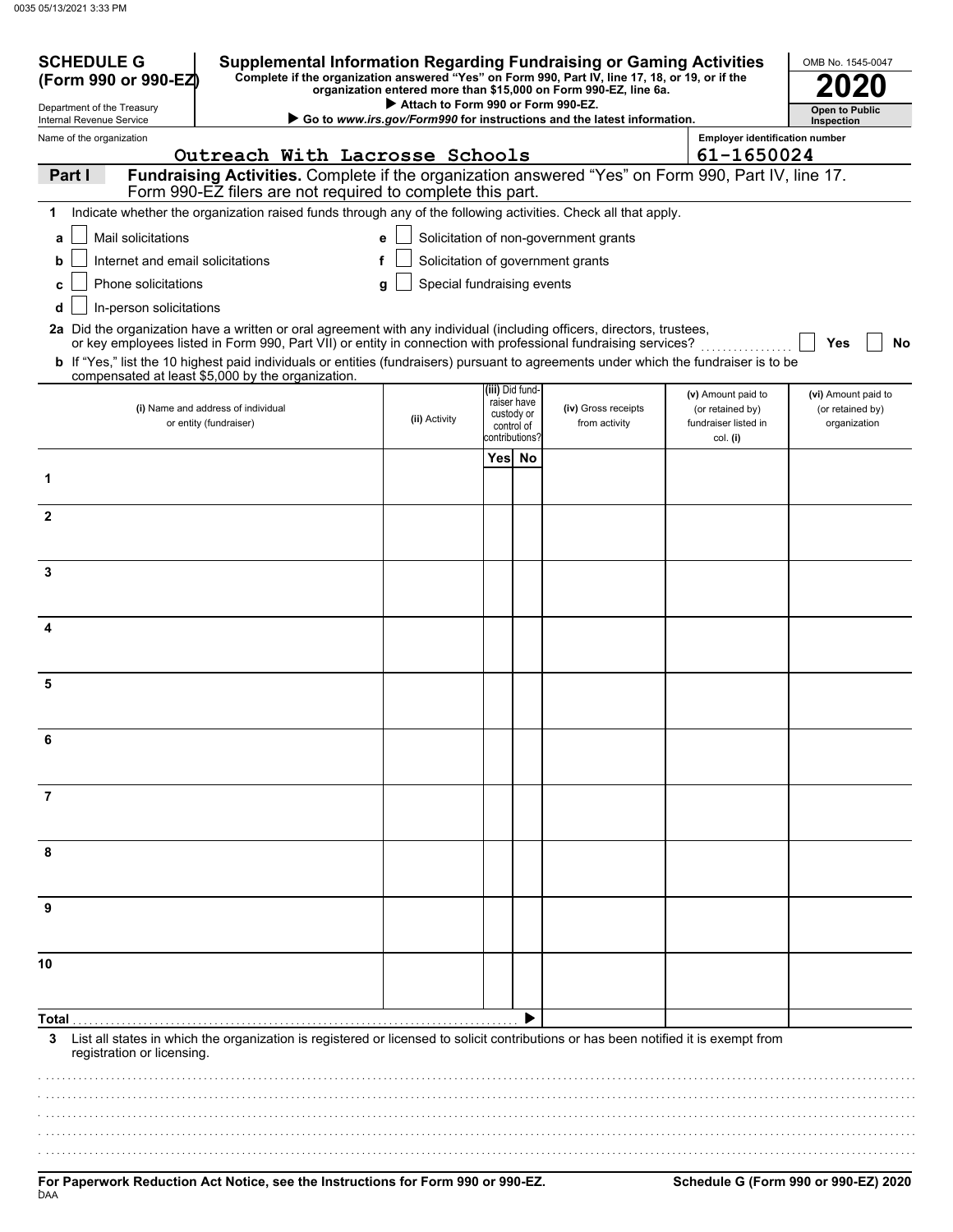| Schedule G (Form 990 or 990-EZ) 2020<br>Part II | Fundraising Events. Complete if the organization answered "Yes" on Form 990, Part IV, line 18, or reported more                                                                      | Outreach With Lacrosse Schools | 61-1650024       | Page 2                                    |
|-------------------------------------------------|--------------------------------------------------------------------------------------------------------------------------------------------------------------------------------------|--------------------------------|------------------|-------------------------------------------|
|                                                 | than \$15,000 of fundraising event contributions and gross income on Form 990-EZ, lines 1 and 6b. List events with                                                                   |                                |                  |                                           |
|                                                 | gross receipts greater than \$5,000.                                                                                                                                                 |                                |                  |                                           |
|                                                 | (a) Event $#1$                                                                                                                                                                       | (b) Event $#2$                 | (c) Other events |                                           |
|                                                 | Night OWLS                                                                                                                                                                           | Links                          | None             | (d) Total events<br>(add col. (a) through |
|                                                 | (event type)                                                                                                                                                                         | (event type)                   | (total number)   | col. (c)                                  |
|                                                 |                                                                                                                                                                                      |                                |                  |                                           |
| 1 Gross receipts                                | 87,181                                                                                                                                                                               | 41,188                         |                  | 128,369                                   |
| 2 Less: Contributions                           | 62, 264                                                                                                                                                                              | 41,188                         |                  | 103,452                                   |
| 3 Gross income (line 1 minus                    |                                                                                                                                                                                      |                                |                  |                                           |
|                                                 | 24,917                                                                                                                                                                               |                                |                  | 24,917                                    |
| 4 Cash prizes                                   |                                                                                                                                                                                      |                                |                  |                                           |
|                                                 |                                                                                                                                                                                      |                                |                  |                                           |
| 5 Noncash prizes                                |                                                                                                                                                                                      |                                |                  |                                           |
| 6 Rent/facility costs                           | 2,310                                                                                                                                                                                |                                |                  | 2,310                                     |
|                                                 |                                                                                                                                                                                      |                                |                  |                                           |
| 7 Food and beverages                            | 10,536                                                                                                                                                                               |                                |                  | 10,536                                    |
| 8 Entertainment                                 | 8,798                                                                                                                                                                                |                                |                  | 8,798                                     |
| 9 Other direct expenses                         | 3,753                                                                                                                                                                                |                                |                  | 3,753                                     |
|                                                 |                                                                                                                                                                                      |                                |                  |                                           |
|                                                 | 10 Direct expense summary. Add lines 4 through 9 in column (d) [11] content to content the summary of Direct expense summary. Add lines 4 through 9 in column (d) [11] $\frac{1}{2}$ |                                |                  | $\frac{25,397}{-480}$                     |
| Part III                                        | Gaming. Complete if the organization answered "Yes" on Form 990, Part IV, line 19, or reported more than                                                                             |                                |                  |                                           |
|                                                 | \$15,000 on Form 990-EZ, line 6a.                                                                                                                                                    |                                |                  |                                           |
|                                                 | (a) Bingo                                                                                                                                                                            | (b) Pull tabs/instant          | (c) Other gaming | (d) Total gaming (add                     |
|                                                 |                                                                                                                                                                                      | bingo/progressive bingo        |                  | col. (a) through col. (c))                |
| Gross revenue                                   |                                                                                                                                                                                      |                                |                  |                                           |
|                                                 |                                                                                                                                                                                      |                                |                  |                                           |
| 2 Cash prizes                                   |                                                                                                                                                                                      |                                |                  |                                           |
| 3 Noncash prizes                                |                                                                                                                                                                                      |                                |                  |                                           |
|                                                 |                                                                                                                                                                                      |                                |                  |                                           |
| 4 Rent/facility costs                           |                                                                                                                                                                                      |                                |                  |                                           |
| 5 Other direct expenses                         |                                                                                                                                                                                      |                                |                  |                                           |
|                                                 | Yes<br>%                                                                                                                                                                             | %<br>Yes                       | %<br>Yes         |                                           |
| 6 Volunteer labor                               | <b>No</b>                                                                                                                                                                            | No                             | <b>No</b>        |                                           |
|                                                 | 7 Direct expense summary. Add lines 2 through 5 in column (d)                                                                                                                        |                                | ▶                |                                           |
|                                                 |                                                                                                                                                                                      |                                |                  |                                           |
|                                                 |                                                                                                                                                                                      |                                |                  |                                           |
|                                                 | Enter the state(s) in which the organization conducts gaming activities:                                                                                                             |                                |                  |                                           |
|                                                 | a Is the organization licensed to conduct gaming activities in each of these states?                                                                                                 |                                |                  | Yes<br>No                                 |
| b If "No," explain:                             |                                                                                                                                                                                      |                                |                  |                                           |
|                                                 |                                                                                                                                                                                      |                                |                  |                                           |
|                                                 | 10a Were any of the organization's gaming licenses revoked, suspended, or terminated during the tax year?                                                                            |                                |                  | Yes<br>No                                 |
| <b>b</b> If "Yes," explain:                     |                                                                                                                                                                                      |                                |                  |                                           |
|                                                 |                                                                                                                                                                                      |                                |                  |                                           |
|                                                 |                                                                                                                                                                                      |                                |                  |                                           |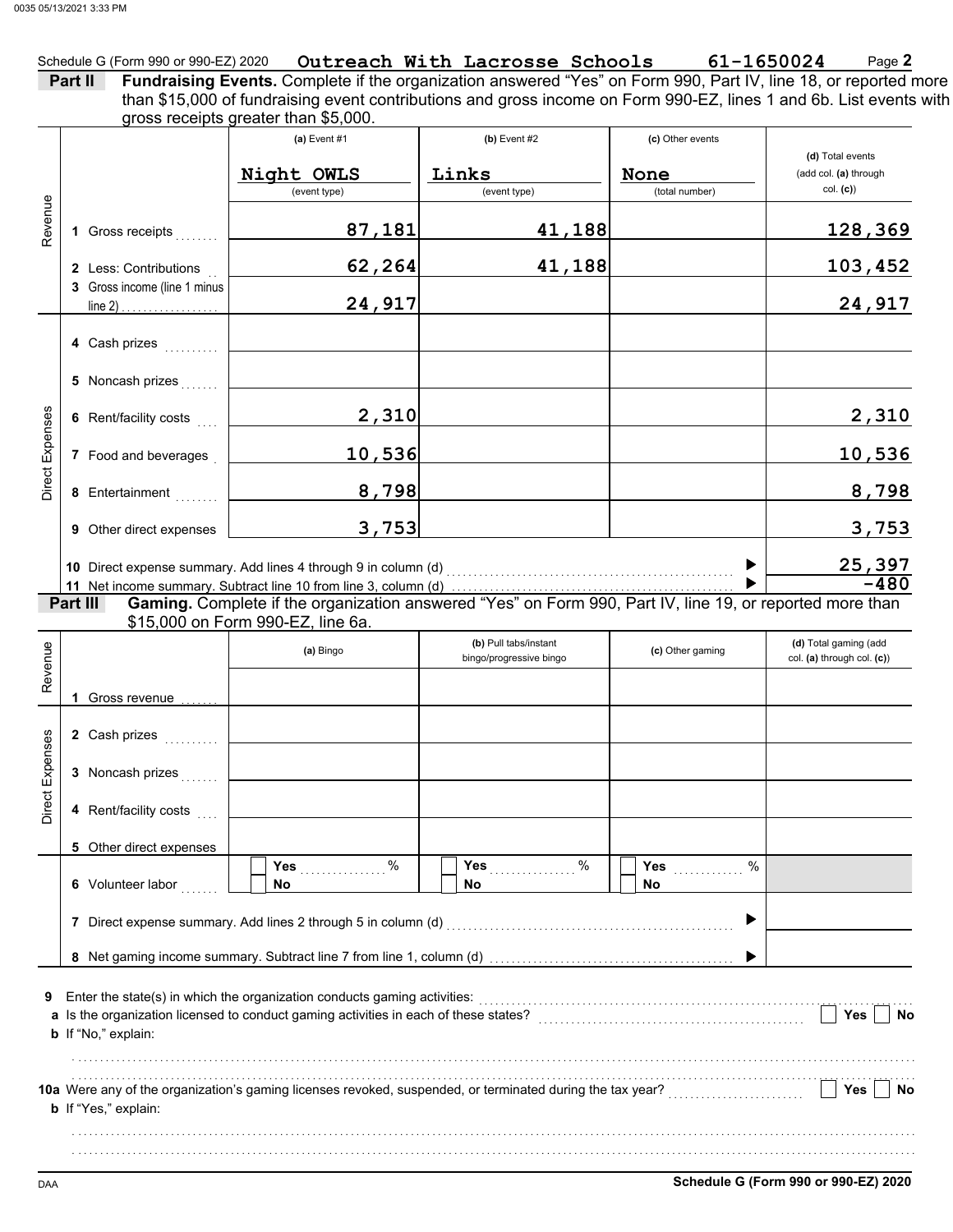|    | Schedule G (Form 990 or 990-EZ) 2020<br>Outreach With Lacrosse Schools                                                                                                                                                                                                                 | 61-1650024      |     | Page 3    |
|----|----------------------------------------------------------------------------------------------------------------------------------------------------------------------------------------------------------------------------------------------------------------------------------------|-----------------|-----|-----------|
| 11 | Does the organization conduct gaming activities with nonmembers?                                                                                                                                                                                                                       |                 | Yes | <b>No</b> |
| 12 | Is the organization a grantor, beneficiary or trustee of a trust, or a member of a partnership or other entity                                                                                                                                                                         |                 |     |           |
|    |                                                                                                                                                                                                                                                                                        |                 | Yes | <b>No</b> |
| 13 | Indicate the percentage of gaming activity conducted in:                                                                                                                                                                                                                               |                 |     |           |
| а  | The organization's facility <b>contained a contained a contained a contained a contained a contained a contained a</b>                                                                                                                                                                 | 13a             |     | %         |
| b  | An outside facility                                                                                                                                                                                                                                                                    | 13 <sub>b</sub> |     | $\%$      |
| 14 | Enter the name and address of the person who prepares the organization's gaming/special events books and                                                                                                                                                                               |                 |     |           |
|    | records:                                                                                                                                                                                                                                                                               |                 |     |           |
|    |                                                                                                                                                                                                                                                                                        |                 |     |           |
|    |                                                                                                                                                                                                                                                                                        |                 |     |           |
|    |                                                                                                                                                                                                                                                                                        |                 |     |           |
|    | Address $\blacktriangleright$                                                                                                                                                                                                                                                          |                 |     |           |
|    |                                                                                                                                                                                                                                                                                        |                 |     |           |
|    | 15a Does the organization have a contract with a third party from whom the organization receives gaming                                                                                                                                                                                |                 |     |           |
|    | revenue?                                                                                                                                                                                                                                                                               |                 | Yes | No        |
| b  | If "Yes," enter the amount of gaming revenue received by the organization ▶ (\\times\)                                                                                                                                                                                                 |                 |     |           |
|    | amount of gaming revenue retained by the third party ▶ \$                                                                                                                                                                                                                              |                 |     |           |
| c  | If "Yes," enter name and address of the third party:                                                                                                                                                                                                                                   |                 |     |           |
|    |                                                                                                                                                                                                                                                                                        |                 |     |           |
|    |                                                                                                                                                                                                                                                                                        |                 |     |           |
|    |                                                                                                                                                                                                                                                                                        |                 |     |           |
|    | Address > material contracts and contracts are contracted and contract of the contract of the contract of the contract of the contract of the contract of the contract of the contract of the contract of the contract of the                                                          |                 |     |           |
| 16 | Gaming manager information:                                                                                                                                                                                                                                                            |                 |     |           |
|    |                                                                                                                                                                                                                                                                                        |                 |     |           |
|    |                                                                                                                                                                                                                                                                                        |                 |     |           |
|    |                                                                                                                                                                                                                                                                                        |                 |     |           |
|    |                                                                                                                                                                                                                                                                                        |                 |     |           |
|    |                                                                                                                                                                                                                                                                                        |                 |     |           |
|    | Description of services provided $\blacktriangleright$ [100] contract the contract of services provided $\blacktriangleright$ [100] contract the contract of services provided $\blacktriangleright$ [100] contract the contract of services provided $\blacktriangleright$ [100] cont |                 |     |           |
|    |                                                                                                                                                                                                                                                                                        |                 |     |           |
|    | Director/officer<br>Employee<br>Independent contractor                                                                                                                                                                                                                                 |                 |     |           |
|    |                                                                                                                                                                                                                                                                                        |                 |     |           |
| 17 | Mandatory distributions:                                                                                                                                                                                                                                                               |                 |     |           |
| a  | Is the organization required under state law to make charitable distributions from the gaming proceeds to                                                                                                                                                                              |                 |     |           |
|    |                                                                                                                                                                                                                                                                                        |                 | Yes | No        |
|    | Enter the amount of distributions required under state law to be distributed to other exempt organizations or                                                                                                                                                                          |                 |     |           |
|    | spent in the organization's own exempt activities during the tax year $\blacktriangleright$                                                                                                                                                                                            |                 |     |           |
|    | Supplemental Information. Provide the explanations required by Part I, line 2b, columns (iii) and (v); and<br>Part IV                                                                                                                                                                  |                 |     |           |
|    | Part III, lines 9, 9b, 10b, 15b, 15c, 16, and 17b, as applicable. Also provide any additional information.<br>See instructions.                                                                                                                                                        |                 |     |           |
|    |                                                                                                                                                                                                                                                                                        |                 |     |           |
|    |                                                                                                                                                                                                                                                                                        |                 |     |           |
|    |                                                                                                                                                                                                                                                                                        |                 |     |           |
|    |                                                                                                                                                                                                                                                                                        |                 |     |           |
|    |                                                                                                                                                                                                                                                                                        |                 |     |           |
|    |                                                                                                                                                                                                                                                                                        |                 |     |           |
|    |                                                                                                                                                                                                                                                                                        |                 |     |           |
|    |                                                                                                                                                                                                                                                                                        |                 |     |           |
|    |                                                                                                                                                                                                                                                                                        |                 |     |           |
|    |                                                                                                                                                                                                                                                                                        |                 |     |           |
|    |                                                                                                                                                                                                                                                                                        |                 |     |           |
|    |                                                                                                                                                                                                                                                                                        |                 |     |           |
|    |                                                                                                                                                                                                                                                                                        |                 |     |           |
|    |                                                                                                                                                                                                                                                                                        |                 |     |           |

Schedule G (Form 990 or 990-EZ) 2020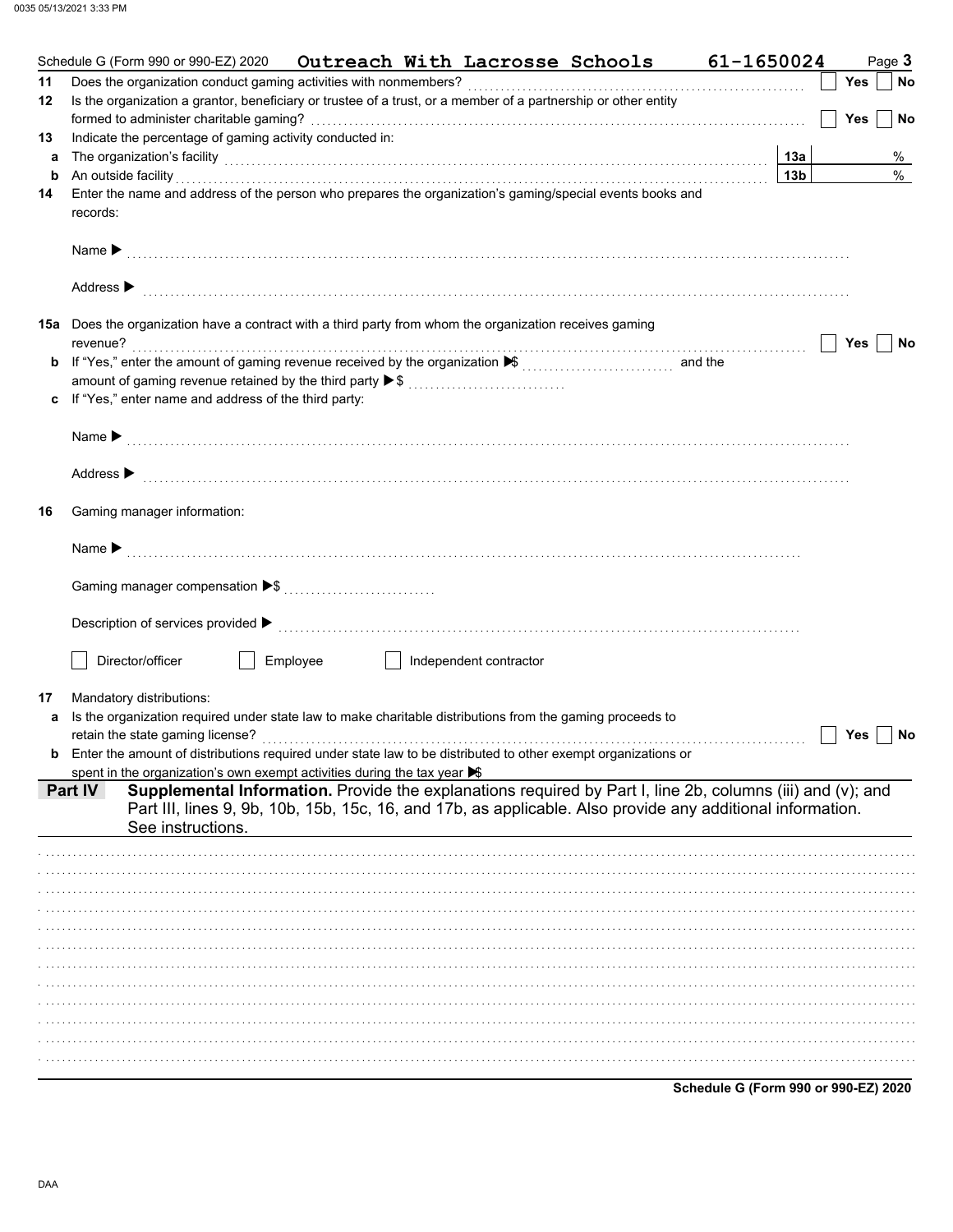| <b>SCHEDULE O</b><br>(Form 990 or 990-EZ)                    | Supplemental Information to Form 990 or 990-EZ<br>Complete to provide information for responses to specific questions on |                               | OMB No. 1545-0047                     |
|--------------------------------------------------------------|--------------------------------------------------------------------------------------------------------------------------|-------------------------------|---------------------------------------|
| Form 990 or 990-EZ or to provide any additional information. |                                                                                                                          | 2020<br><b>Open to Public</b> |                                       |
| Department of the Treasury<br>Internal Revenue Service       | Attach to Form 990 or 990-EZ.<br>Go to www.irs.gov/Form990 for the latest information.                                   |                               |                                       |
| Name of the organization                                     | Outreach With Lacrosse Schools                                                                                           | 61-1650024                    | <b>Employer identification number</b> |
|                                                              |                                                                                                                          |                               |                                       |
|                                                              | Form 990, Part III, Line 4a - First Accomplishment                                                                       |                               |                                       |
| Outreach Program                                             |                                                                                                                          |                               |                                       |
|                                                              | OWLS Outreach programs introduce the game of lacrosse to between 300-500                                                 |                               |                                       |
|                                                              | youth (grades 3-6) per year, free of charge. Outreach is the OWLS                                                        |                               |                                       |
|                                                              | recruitment model designed to integrate SBYD curriculum and programming                                                  |                               |                                       |
|                                                              | into schools and other community partners/organizations free of charge.                                                  |                               |                                       |
|                                                              | Activities include a series of introductory clinics that combine our                                                     |                               |                                       |
|                                                              | lacrosse and teambuilding curriculum. Outreach programs are offered through                                              |                               |                                       |
|                                                              | our school partnerships during PE class and/or organized after-school                                                    |                               |                                       |
| programs.                                                    |                                                                                                                          |                               |                                       |
|                                                              |                                                                                                                          |                               |                                       |
| League Program                                               |                                                                                                                          |                               |                                       |
|                                                              | OWLS League program provides more than 100 grade 3-8 students an                                                         |                               |                                       |
|                                                              | opportunity to enhance their lacrosse skills with a focus on teamwork. The                                               |                               |                                       |
|                                                              | teams are self-selected and provide students from underserved communities                                                |                               |                                       |
|                                                              | the chance to participate in regular practices and games led by trained                                                  |                               |                                       |
|                                                              | nurturing coaches - free of charge.                                                                                      |                               |                                       |
|                                                              |                                                                                                                          |                               |                                       |
|                                                              | Our original 2019-2020 school year goal was to dedicate more than 1,300                                                  |                               |                                       |
|                                                              | player-facing hours to Outreach, League and Academy participants. We                                                     |                               |                                       |
|                                                              | eclipsed this goal in June with over 2,500 hours provided and are on pace                                                |                               |                                       |
|                                                              |                                                                                                                          |                               |                                       |
|                                                              | to double or possibly triple our output during the 2020-2021 school year.                                                |                               |                                       |
|                                                              |                                                                                                                          |                               |                                       |
| Academy Program                                              |                                                                                                                          |                               |                                       |
|                                                              | OWLS Academy is an intensive year-round, selective program for our most                                                  |                               |                                       |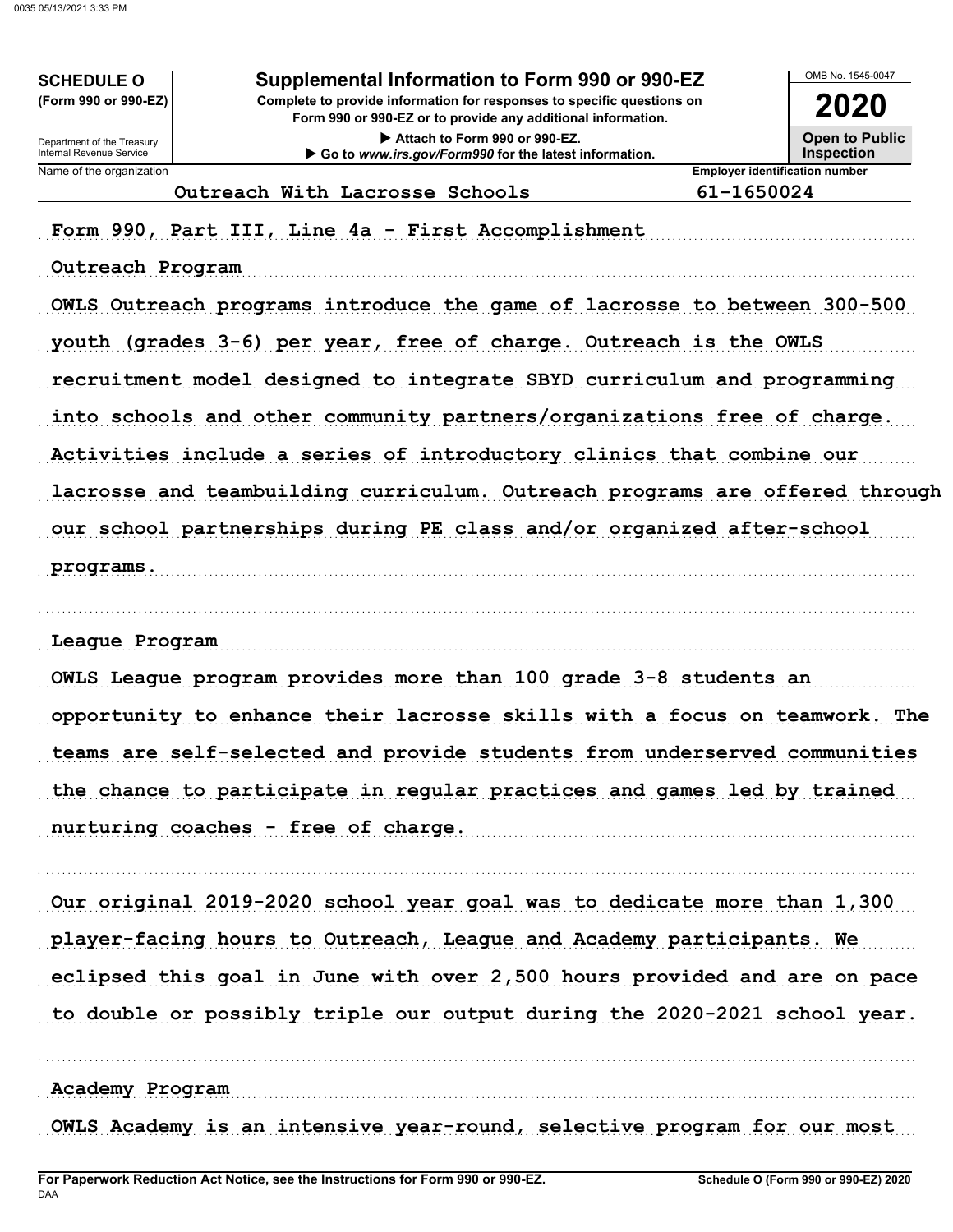| Schedule O (Form 990 or 990-EZ) 2020                                     | Page 2                                |
|--------------------------------------------------------------------------|---------------------------------------|
| Name of the organization                                                 | <b>Employer identification number</b> |
| Outreach With Lacrosse Schools                                           | 61-1650024                            |
| active participants. Academy participants are provided with consistent   |                                       |
| academic intervention, enhanced lacrosse experiences, mentoring, and a   |                                       |
| platform to discuss social justice. Academy creates an environment where |                                       |
| underserved youth can develop skills that will help them enter a college |                                       |

prep high school ready to succeed both on and off the lacrosse

field.

Currently we have 21 OWLS Academy Scholars enrolled in fantastic college prep high schools. Of the 16 students attending private high schools, they have received \$683,900 in academic scholarships. The remaining students attend very competitive charter, and selective-enrollment public high schools. Our goal is to grow the number of students enrolled in the Academy program in 6th - 12th grade from 40 to 70+ by the end of 2021.

Form 990, Part VI, Line 11b - Organization's Process to Review Form 990 Form 990 is submited to all Board members for review prior to filing.

Form 990, Part VI, Line 12c - Enforcement of Conflicts Policy Every board member is poled annually. We are a small, closely knit organization with a high degree of transparency. Any one board member would know if another board member were engaged in a situation that posed a conflict of interest.

Form 990, Part VI, Line 15a - Compensation Process for Top Official The Board's Chair and a Board member with significant experience in the management of non-profits reviewed the ED's performance vis-a-vis his established KPIs and reviewed this compensation package versus those of our

Page 1 of 2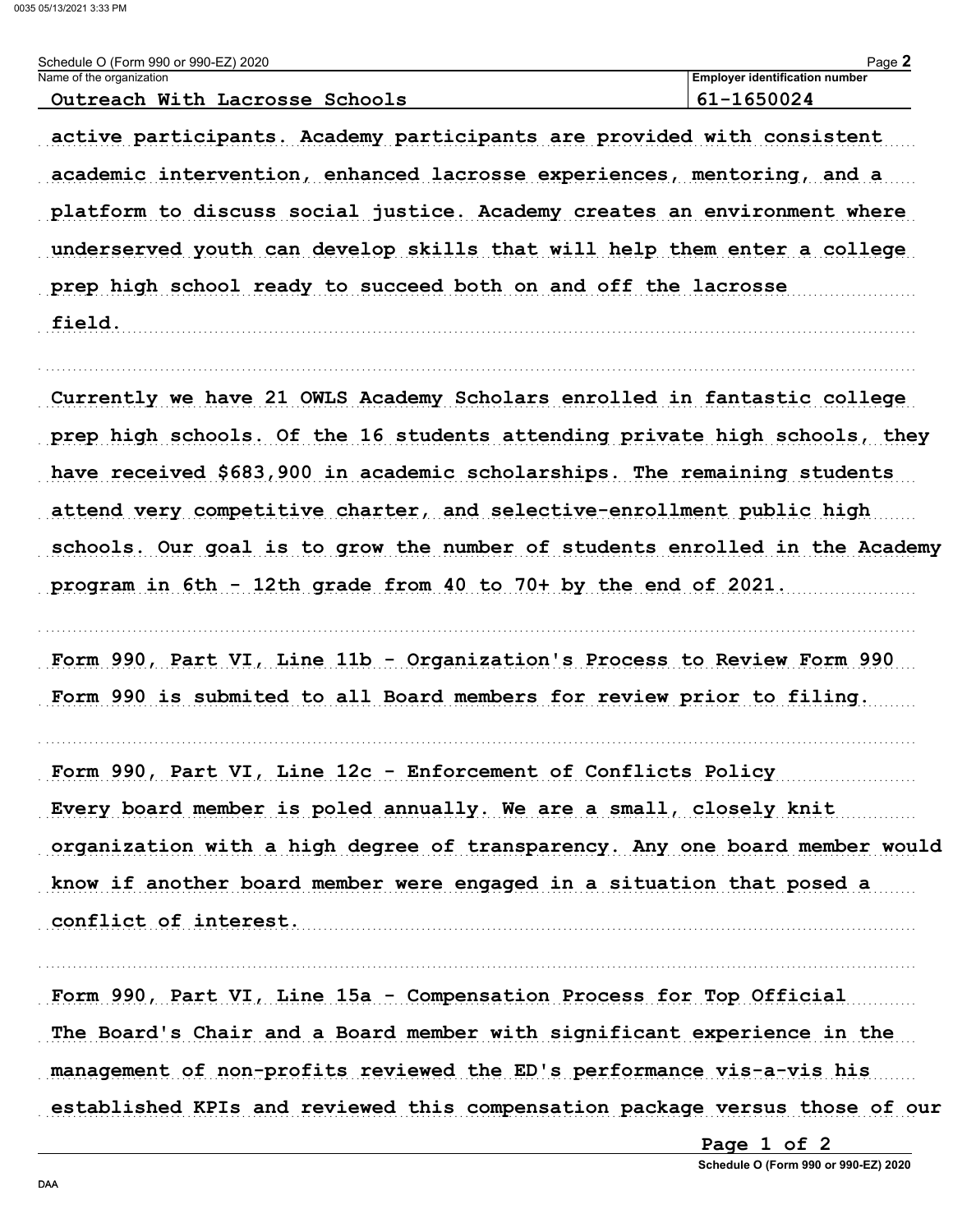0035 05/13/2021 3:33 PM

| Schedule O (Form 990 or 990-EZ) 2020                                                                                                                                                                                         | Page 2                                              |
|------------------------------------------------------------------------------------------------------------------------------------------------------------------------------------------------------------------------------|-----------------------------------------------------|
| Name of the organization<br>Outreach With Lacrosse Schools                                                                                                                                                                   | <b>Employer identification number</b><br>61-1650024 |
| relevant peers and determined the structure and level of compensations was<br>congruent with his contribution. The Chair then discussed the conclusions<br>reached with the ED and re-set the KPIs for the forthcoming year. |                                                     |
| Form 990, Part VI, Line 19 - Governing Documents Disclosure Explanation<br>Governing documents are available on Guidestar and upon request.                                                                                  |                                                     |
| Form 990, Part XI, Line 9 - Other Changes in Net Assets Explanation                                                                                                                                                          |                                                     |
| Prior period adjustment                                                                                                                                                                                                      | \$<br>$\mathbf 0$                                   |
|                                                                                                                                                                                                                              |                                                     |
|                                                                                                                                                                                                                              |                                                     |
|                                                                                                                                                                                                                              |                                                     |
|                                                                                                                                                                                                                              |                                                     |
|                                                                                                                                                                                                                              |                                                     |
|                                                                                                                                                                                                                              |                                                     |
|                                                                                                                                                                                                                              |                                                     |
|                                                                                                                                                                                                                              |                                                     |
|                                                                                                                                                                                                                              |                                                     |
|                                                                                                                                                                                                                              |                                                     |
|                                                                                                                                                                                                                              |                                                     |
|                                                                                                                                                                                                                              |                                                     |
|                                                                                                                                                                                                                              |                                                     |
|                                                                                                                                                                                                                              |                                                     |
|                                                                                                                                                                                                                              |                                                     |
|                                                                                                                                                                                                                              |                                                     |

| Page 2 of 2                          |  |  |  |  |  |
|--------------------------------------|--|--|--|--|--|
| Schedule O (Form 990 or 990-EZ) 2020 |  |  |  |  |  |

L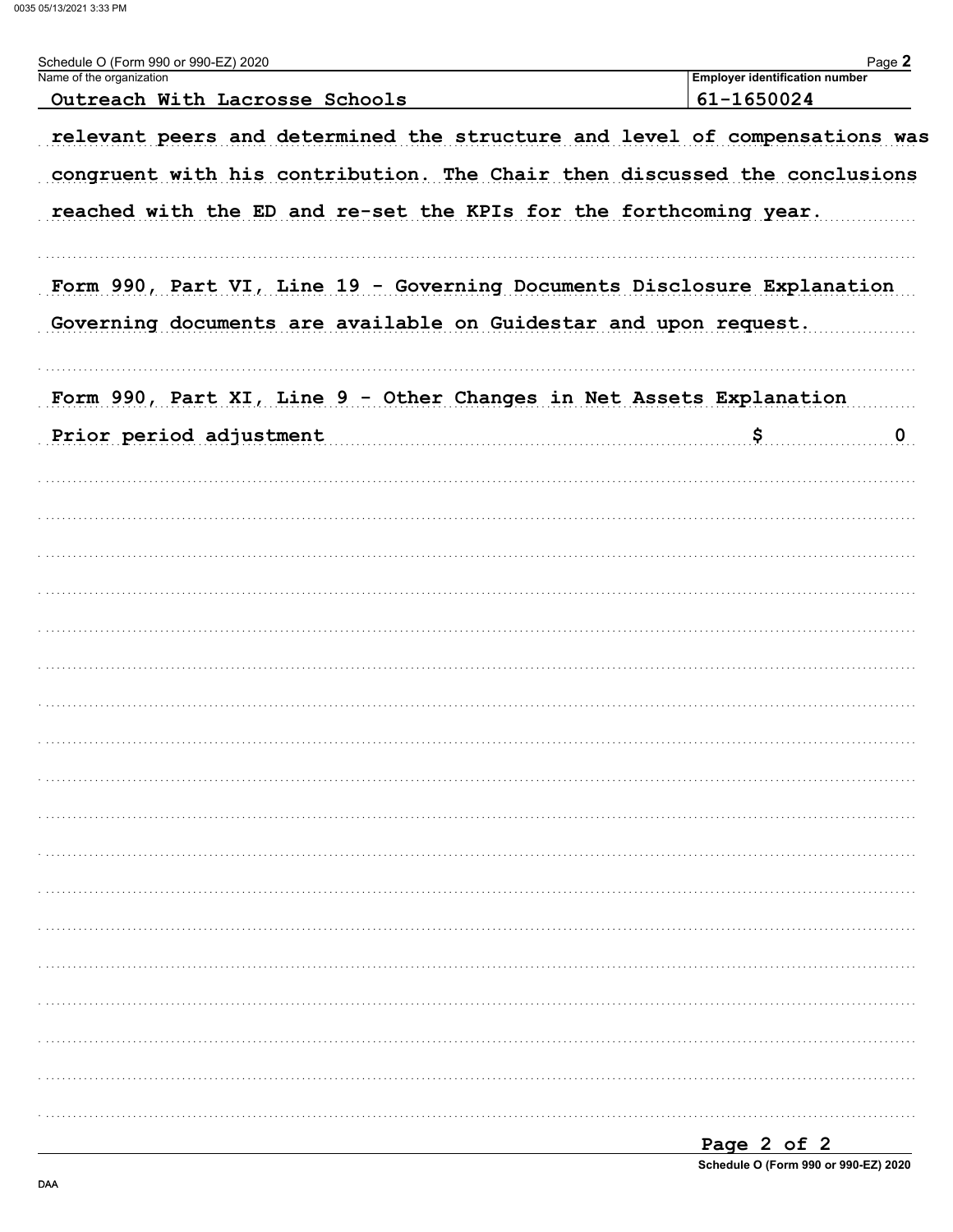## **Filing Instructions**

### **Outreach With Lacrosse Schools**

### **Form AG990-IL** - **Charitable Organization Annual Report**

## **Taxable Year Ended December 31, 2020**

| <b>Date Due:</b>   | June 30, 2021                                                                                                                                                                                           |
|--------------------|---------------------------------------------------------------------------------------------------------------------------------------------------------------------------------------------------------|
| <b>Remittance:</b> | The filing fee for the tax year ended $12/31/20$ is \$15. Include a check payable to<br>the Illinois Charity Bureau Fund and write "E.I.N. 61-1650024, for the year<br>ended $12/31/20$ " on the check. |
| <b>Mail To:</b>    | Office of the Illinois Attorney General<br>Charitable Trust Bureau<br>100 W. Randolph Street, 11th floor<br>Chicago, IL 60601-3175                                                                      |
| Signature:         | Form AG990-IL must be signed and dated by two authorized officers of the<br>organization.                                                                                                               |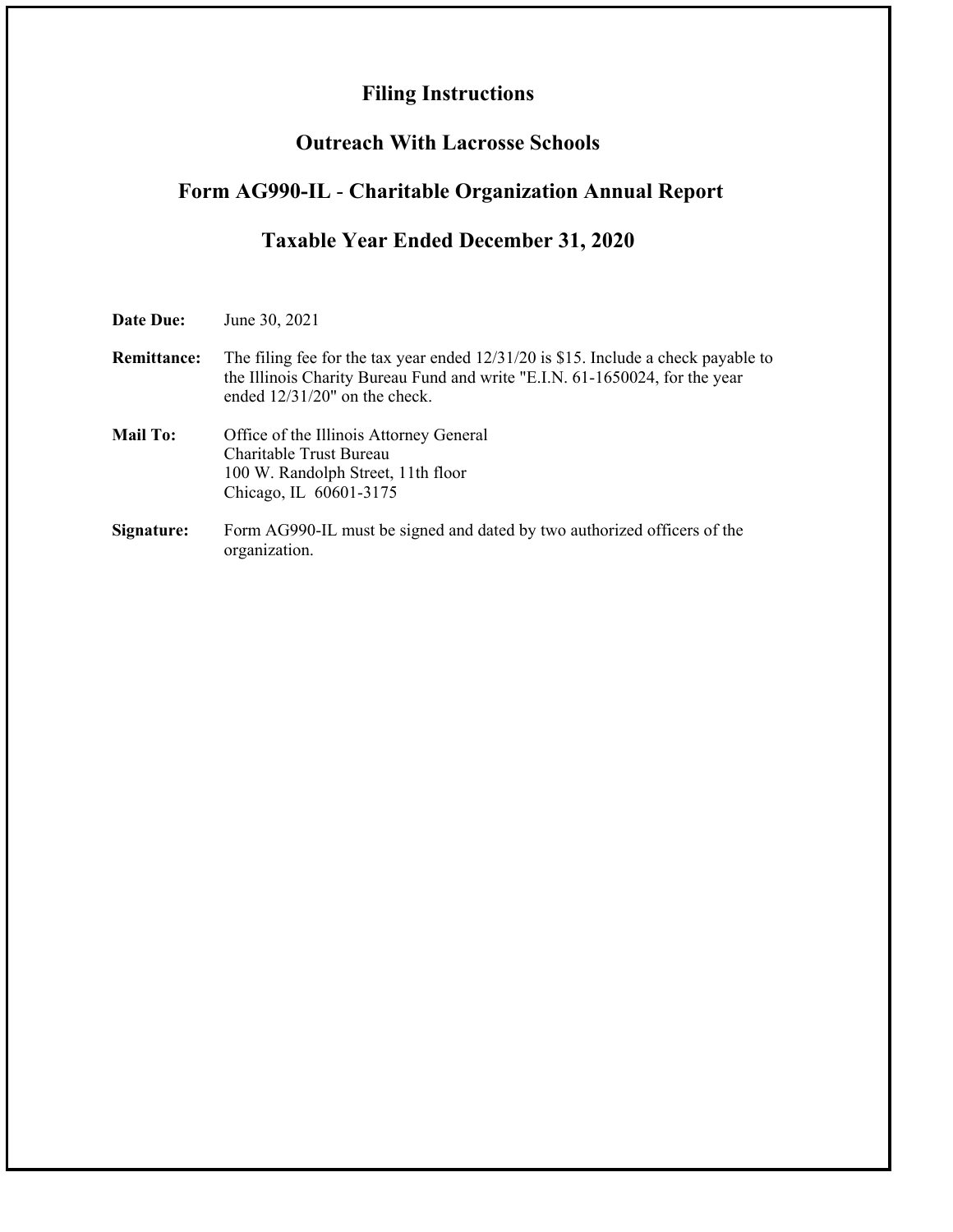| For Office Use Only<br>PMT#                                                                                         |                                                                                                                                                                                                 | <b>ILLINOIS CHARITABLE ORGANIZATION ANNUAL REPORT</b><br>Attorney General KWAME RAOUL State of Illinois<br>Charitable Trust Bureau, 100 West Randolph |                                                                                                                                                       |                                       |  |
|---------------------------------------------------------------------------------------------------------------------|-------------------------------------------------------------------------------------------------------------------------------------------------------------------------------------------------|-------------------------------------------------------------------------------------------------------------------------------------------------------|-------------------------------------------------------------------------------------------------------------------------------------------------------|---------------------------------------|--|
|                                                                                                                     | 11th Floor, Chicago, Illinois 60601                                                                                                                                                             | CO#                                                                                                                                                   | 01070471                                                                                                                                              |                                       |  |
| AMT<br><b>INIT</b>                                                                                                  | Report for the Fiscal Period:<br>Beginning 01/01/2020                                                                                                                                           | <b>Make Checks</b><br>Payable to                                                                                                                      | <b>Check all items attached:</b><br>Copy of IRS Return<br><b>Audited Financial Statements</b><br>Copy of Form IFC<br>\$15.00 Annual Report Filing Fee |                                       |  |
|                                                                                                                     |                                                                                                                                                                                                 | the Illinois<br>$ \mathbf{X} $<br>Charity                                                                                                             |                                                                                                                                                       |                                       |  |
|                                                                                                                     | 12/31/2020<br>& Ending<br><b>MO</b><br>DAY<br><b>YR</b>                                                                                                                                         | <b>Bureau Fund</b>                                                                                                                                    |                                                                                                                                                       | \$100.00 Late Report Filing Fee       |  |
| Federal ID # $61 - 1650024$                                                                                         | Are contributions to the organization tax deductible?<br>Yes<br>No                                                                                                                              | Date Organization was created:                                                                                                                        |                                                                                                                                                       | <b>MO</b><br>DAY<br>YR.<br>05/11/2011 |  |
|                                                                                                                     |                                                                                                                                                                                                 | Year-end                                                                                                                                              |                                                                                                                                                       |                                       |  |
| <b>LEGAL</b>                                                                                                        |                                                                                                                                                                                                 | amounts                                                                                                                                               |                                                                                                                                                       |                                       |  |
| <b>NAME</b><br><b>MAIL</b>                                                                                          | Outreach With Lacrosse Schools                                                                                                                                                                  | A) ASSETS                                                                                                                                             | $A)$ \$                                                                                                                                               | 227,655                               |  |
| <b>ADDRESS</b>                                                                                                      | 1772 W Ainslie St.                                                                                                                                                                              | <b>B) LIABILITIES</b>                                                                                                                                 | $B)$ \$                                                                                                                                               | O                                     |  |
| Chicago<br>CITY, STATE                                                                                              | IL                                                                                                                                                                                              |                                                                                                                                                       |                                                                                                                                                       |                                       |  |
| ZIP CODE 60640                                                                                                      |                                                                                                                                                                                                 | C) NET ASSETS                                                                                                                                         | $C$ ) \$                                                                                                                                              | 227,655                               |  |
|                                                                                                                     | I. SUMMARY OF ALL REVENUE ITEMS DURING THE YEAR:                                                                                                                                                | PERCENTAGE                                                                                                                                            |                                                                                                                                                       | <b>AMOUNT</b>                         |  |
|                                                                                                                     | D) PUBLIC SUPPORT, CONTRIBUTIONS & PROGRAM SERVICE REV. (GROSS AMTS.) 100%                                                                                                                      |                                                                                                                                                       | $D)$ \$                                                                                                                                               | 319,146                               |  |
|                                                                                                                     | E) GOVERNMENT GRANTS & MEMBERSHIP DUES                                                                                                                                                          | 0%                                                                                                                                                    | $E)$ \$                                                                                                                                               | 0                                     |  |
| F) OTHER REVENUES                                                                                                   |                                                                                                                                                                                                 | 0%                                                                                                                                                    | $F$ ) \$                                                                                                                                              | 0                                     |  |
|                                                                                                                     | G) TOTAL REVENUE, INCOME AND CONTRIBUTIONS RECEIVED (ADD D, E, & F)                                                                                                                             | 100%                                                                                                                                                  | $G$ ) \$                                                                                                                                              | 319,146                               |  |
|                                                                                                                     | II. SUMMARY OF ALL EXPENDITURES DURING THE YEAR:                                                                                                                                                |                                                                                                                                                       |                                                                                                                                                       |                                       |  |
|                                                                                                                     | H) OPERATING CHARITABLE PROGRAM EXPENSE                                                                                                                                                         | 71%                                                                                                                                                   | $H)$ \$                                                                                                                                               | 119,386                               |  |
|                                                                                                                     | I) EDUCATION PROGRAM SERVICE EXPENSE                                                                                                                                                            | %                                                                                                                                                     | $I)$ \$                                                                                                                                               |                                       |  |
|                                                                                                                     | J) TOTAL CHARITABLE PROGRAM SERVICE EXPENSE (ADD H & I)                                                                                                                                         | 71%                                                                                                                                                   | $J)$ \$                                                                                                                                               | 119,386                               |  |
|                                                                                                                     | J1) JOINT COSTS ALLOCATED TO PROGRAM SERVICES (INCLUDED IN J):<br>\$                                                                                                                            |                                                                                                                                                       |                                                                                                                                                       |                                       |  |
|                                                                                                                     | K) GRANTS TO OTHER CHARITABLE ORGANIZATIONS                                                                                                                                                     | %                                                                                                                                                     | $K$ ) \$                                                                                                                                              |                                       |  |
|                                                                                                                     | L) TOTAL CHARITABLE PROGRAM SERVICE EXPENDITURE (ADD J & K)                                                                                                                                     | 71%                                                                                                                                                   | $L)$ \$                                                                                                                                               | 119,386                               |  |
|                                                                                                                     | M) MANAGEMENT AND GENERAL EXPENSE                                                                                                                                                               | 13%                                                                                                                                                   | $M$ ) \$                                                                                                                                              | 20,991                                |  |
| N) FUNDRAISING EXPENSE                                                                                              |                                                                                                                                                                                                 | 16%                                                                                                                                                   | $N)$ \$                                                                                                                                               | 27,702                                |  |
|                                                                                                                     | O) TOTAL EXPENDITURES THIS PERIOD (ADD L, M, & N)                                                                                                                                               | 100%                                                                                                                                                  | $O$ ) \$                                                                                                                                              | 168,079                               |  |
|                                                                                                                     | III. SUMMARY OF ALL PAID FUNDRAISER AND CONSULTANT ACTIVITIES:<br>(Attach Attorney General Report of Individual Fundraising Campaign- Form IFC. One for each PFR.)<br>PROFESSIONAL FUNDRAISERS: |                                                                                                                                                       |                                                                                                                                                       |                                       |  |
|                                                                                                                     | P) TOTAL AMOUNT RAISED BY PAID PROFESSIONAL FUNDRAISERS                                                                                                                                         | 100%                                                                                                                                                  | $P$ ) \$                                                                                                                                              |                                       |  |
|                                                                                                                     | Q) TOTAL FUNDRAISERS FEES AND EXPENSES                                                                                                                                                          | %                                                                                                                                                     | $Q$ ) \$                                                                                                                                              |                                       |  |
|                                                                                                                     | R) NET RECEIVED BY THE CHARITY (P MINUS Q=R)                                                                                                                                                    | %                                                                                                                                                     | $R$ ) \$                                                                                                                                              |                                       |  |
|                                                                                                                     | <b>PROFESSIONAL FUNDRAISING CONSULTANTS:</b>                                                                                                                                                    |                                                                                                                                                       |                                                                                                                                                       |                                       |  |
|                                                                                                                     | S) TOTAL AMOUNT PAID TO PROFESSIONAL FUNDRAISING CONSULTANTS                                                                                                                                    |                                                                                                                                                       | $S)$ \$                                                                                                                                               |                                       |  |
| IV. COMPENSATION TO THE (3) HIGHEST PAID PERSONS DURING THE YEAR:                                                   |                                                                                                                                                                                                 |                                                                                                                                                       |                                                                                                                                                       |                                       |  |
|                                                                                                                     | T) NAME, TITLE: Sam Angelotta                                                                                                                                                                   | Executive Director                                                                                                                                    | $T$ ) \$                                                                                                                                              | 77,112                                |  |
| U) NAME, TITLE:                                                                                                     | $U$ ) \$<br>$V)$ \$                                                                                                                                                                             |                                                                                                                                                       |                                                                                                                                                       |                                       |  |
| V) NAME, TITLE:<br>V. CHARITABLE PROGRAM DESCRIPTION: CHARITABLE PROGRAM (3 HIGHEST BY \$ EXPENDED) CODE CATEGORIES |                                                                                                                                                                                                 |                                                                                                                                                       |                                                                                                                                                       | List on back side of instructions     |  |
| W) DESCRIPTION: Youth                                                                                               |                                                                                                                                                                                                 |                                                                                                                                                       | $W)$ #                                                                                                                                                | CODE<br>040                           |  |
|                                                                                                                     | X) DESCRIPTION: Programs for Needy Children                                                                                                                                                     |                                                                                                                                                       | $X)$ #                                                                                                                                                | 115                                   |  |
| Y) DESCRIPTION:                                                                                                     |                                                                                                                                                                                                 |                                                                                                                                                       | $Y)$ #                                                                                                                                                |                                       |  |
|                                                                                                                     |                                                                                                                                                                                                 |                                                                                                                                                       |                                                                                                                                                       |                                       |  |